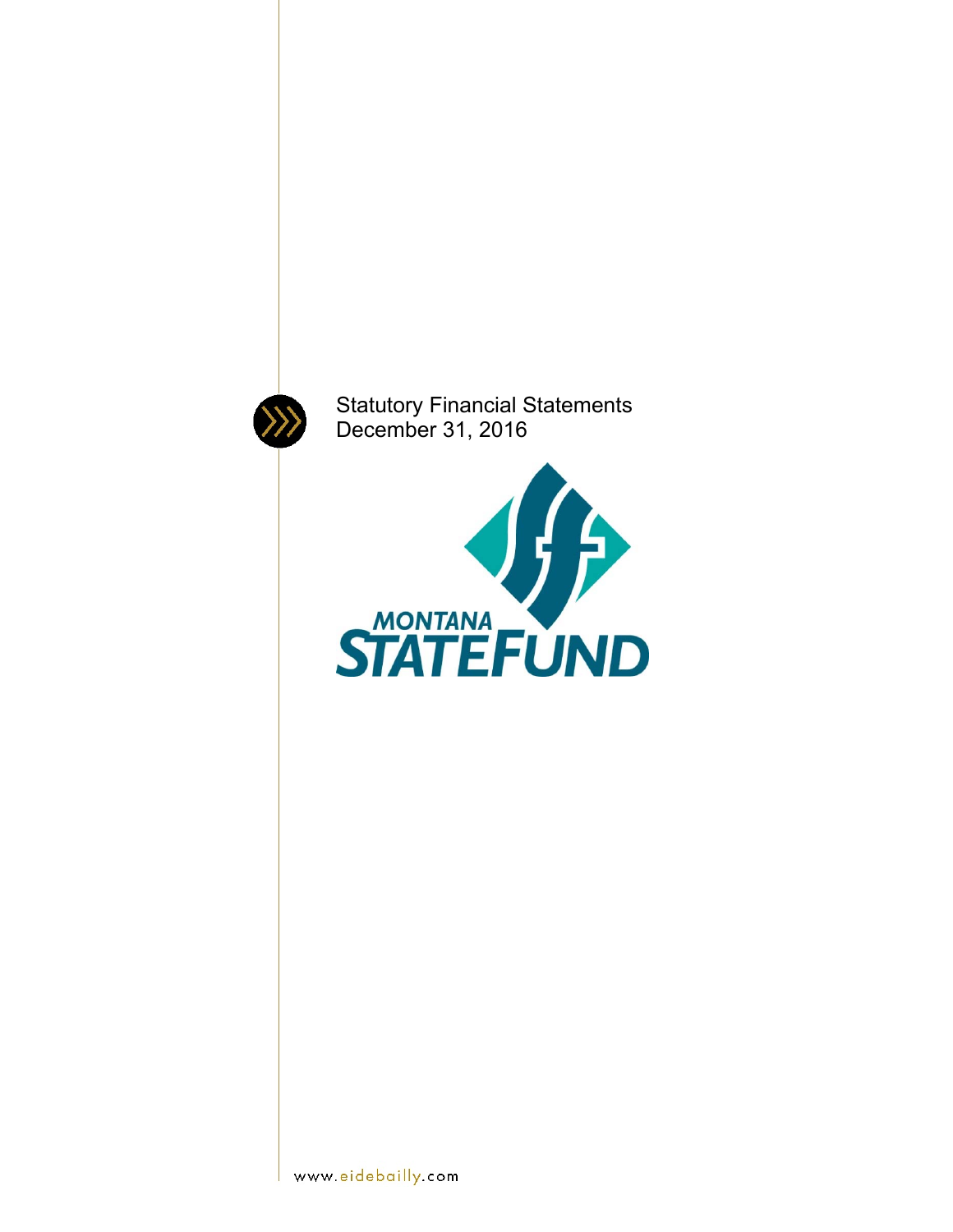| <b>Statutory Financial Statements</b> |  |
|---------------------------------------|--|
|                                       |  |
|                                       |  |
|                                       |  |
|                                       |  |
|                                       |  |
| Supplementary Information             |  |
|                                       |  |
|                                       |  |
|                                       |  |
|                                       |  |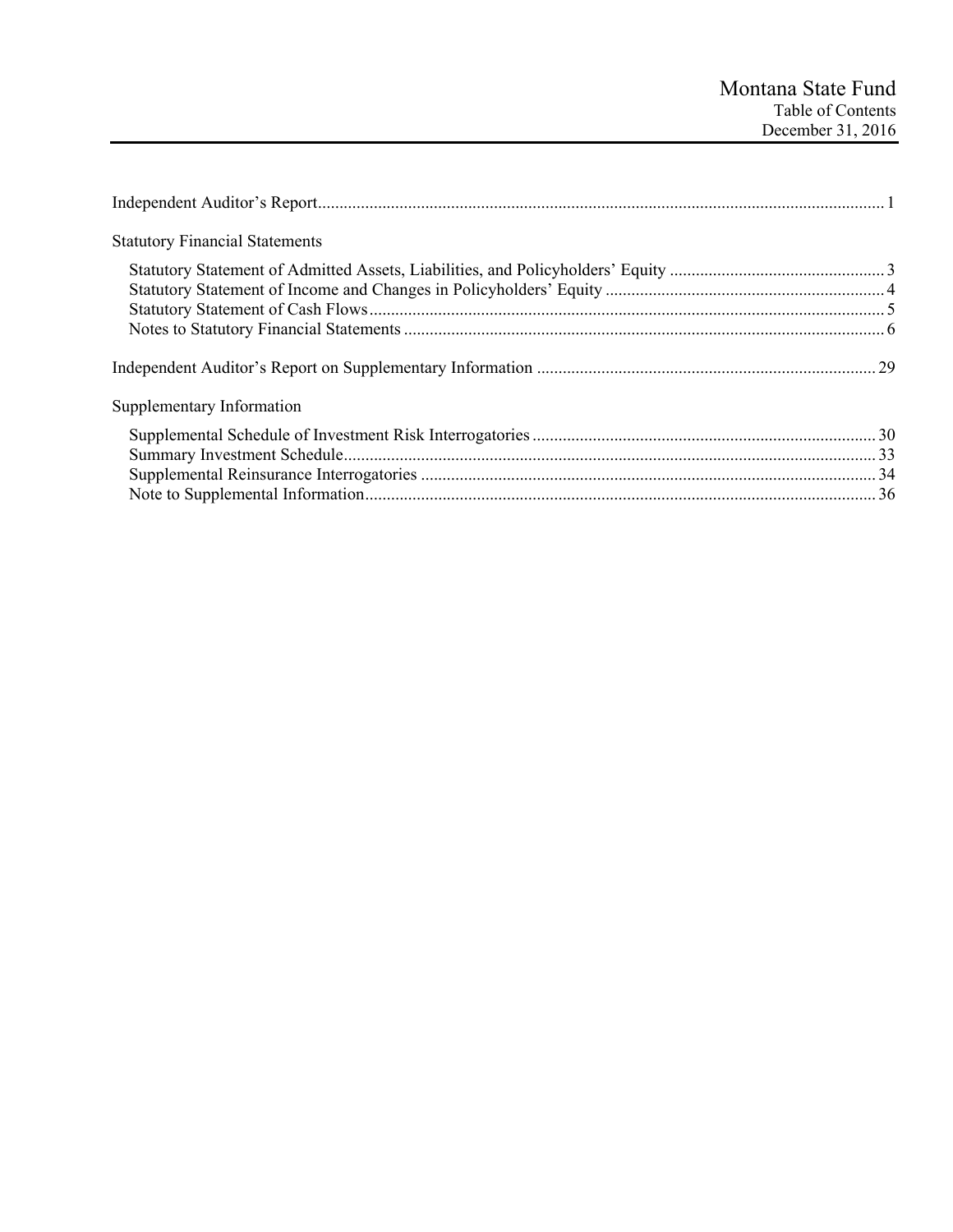

### **Independent Auditor's Report**

To the Board of Directors Montana State Fund Helena, Montana

#### **Report on the Financial Statements**

We have audited the accompanying statutory financial statements of Montana State Fund (MSF), a component unit of the State of Montana, which comprise the statutory statement of admitted assets, liabilities, and policyholders' equity as of December 31, 2016, and the related statutory statement of income, changes in policyholders' equity, and cash flows for the year ended December 31, 2016, and the related notes to the statutory financial statements.

#### **Management's Responsibility for the Financial Statements**

Management is responsible for the preparation and fair presentation of these financial statements in accordance with the accounting practices prescribed or permitted by the Insurance Department of the Montana State Auditor's Office. Management is also responsible for the design, implementation, and maintenance of internal control relevant to the preparation and fair presentation of financial statements that are free from material misstatement, whether due to fraud or error.

#### **Auditor's Responsibility**

Our responsibility is to express an opinion on these statutory financial statements based on our audit. We conducted our audit in accordance with auditing standards generally accepted in the United States of America. Those standards require that we plan and perform the audit to obtain reasonable assurance about whether the statutory financial statements are free from material misstatement.

An audit involves performing procedures to obtain audit evidence about the amounts and disclosures in the statutory financial statements. The procedures selected depend on the auditor's judgment, including the assessment of the risks of material misstatement of the financial statements, whether due to fraud or error. In making those risk assessments, the auditor considers internal control relevant to the entity's preparation and fair presentation of the financial statements in order to design audit procedures that are appropriate in the circumstances, but not for the purpose of expressing an opinion on the effectiveness of the entity's internal control. Accordingly, we express no such opinion. An audit also includes evaluating the appropriateness of accounting policies used and the reasonableness of significant accounting estimates made by management, as well as evaluating the overall presentation of the statutory financial statements.

We believe that the audit evidence we have obtained is sufficient and appropriate to provide a basis for our audit opinions.

#### **Basis for Adverse Opinion on U.S. Generally Accepted Accounting Principles**

As described in Note 1 to the financial statements, the financial statements are prepared using accounting practices prescribed or permitted by the Insurance Department of the Montana State Auditor's Office, which is a basis of accounting other than accounting principles generally accepted in the United States of America. The effects on the financial statements of the variances between the statutory basis of accounting described in Note 1 and accounting principles generally accepted in the United States of America, although not reasonably determinable, are presumed to be material.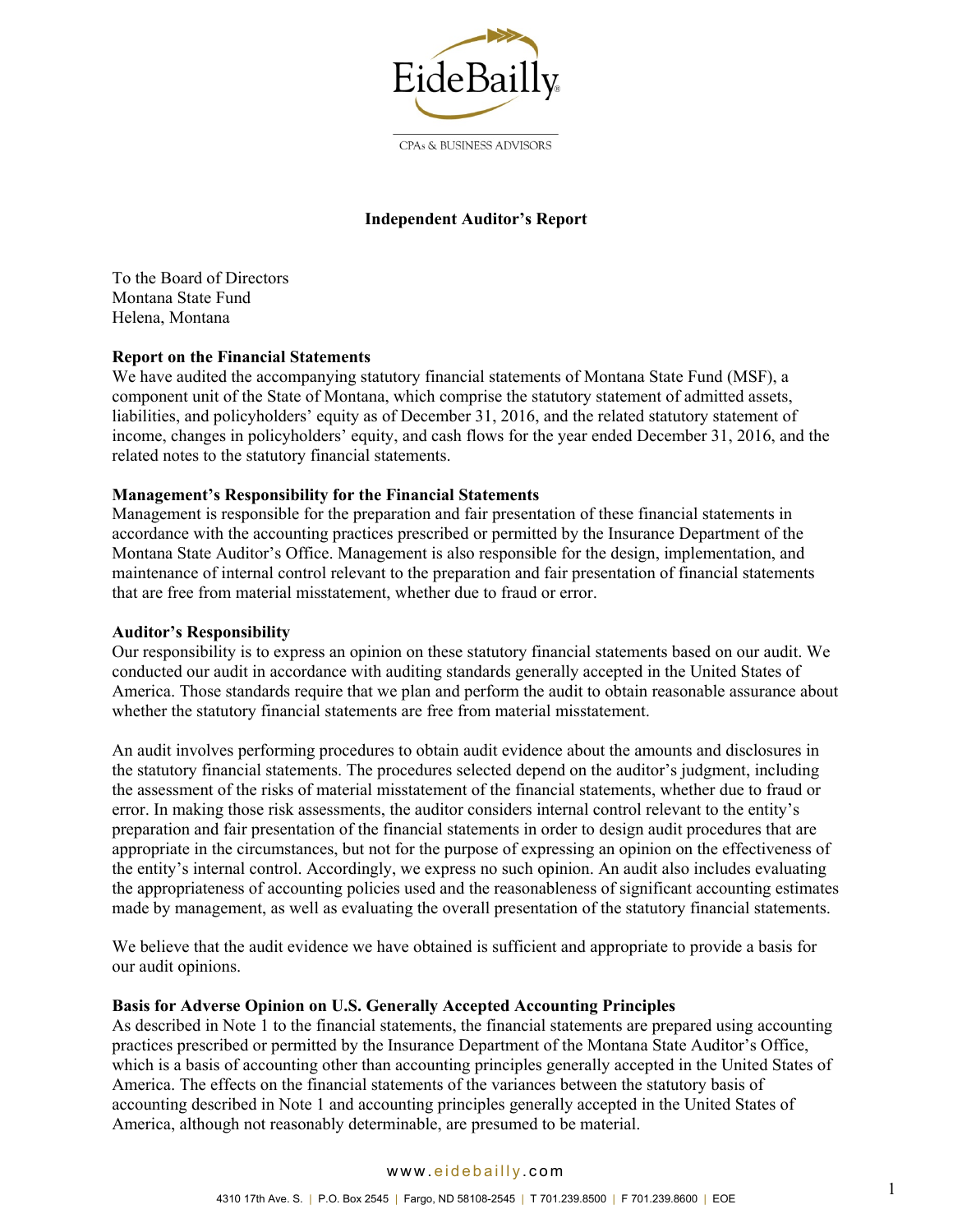#### **Adverse Opinion on U.S. Generally Accepted Accounting Principles**

In our opinion, because of the significance of the matter described in the Basis for Adverse Opinion on U.S. Generally Accepted Accounting Principles paragraph, the financial statements referred to above do not present fairly, in accordance with accounting principles generally accepted in the United States of America, the financial position of Montana State Fund as of December 31, 2016, or the results of its income or its cash flows for the year ended December 31, 2016.

#### **Opinion on Regulatory Basis of Accounting**

In our opinion, the financial statements referred to above present fairly, in all material respects, the admitted assets, liabilities, and policyholders' equity of Montana State Fund as of December 31, 2016, and the results of its operations, changes in policyholders' equity and its cash flows for the year ended December 31, 2016, on the basis of accounting described in Note 1.

Sailly LLP<br>Fargo, North Dakota

March 6, 2017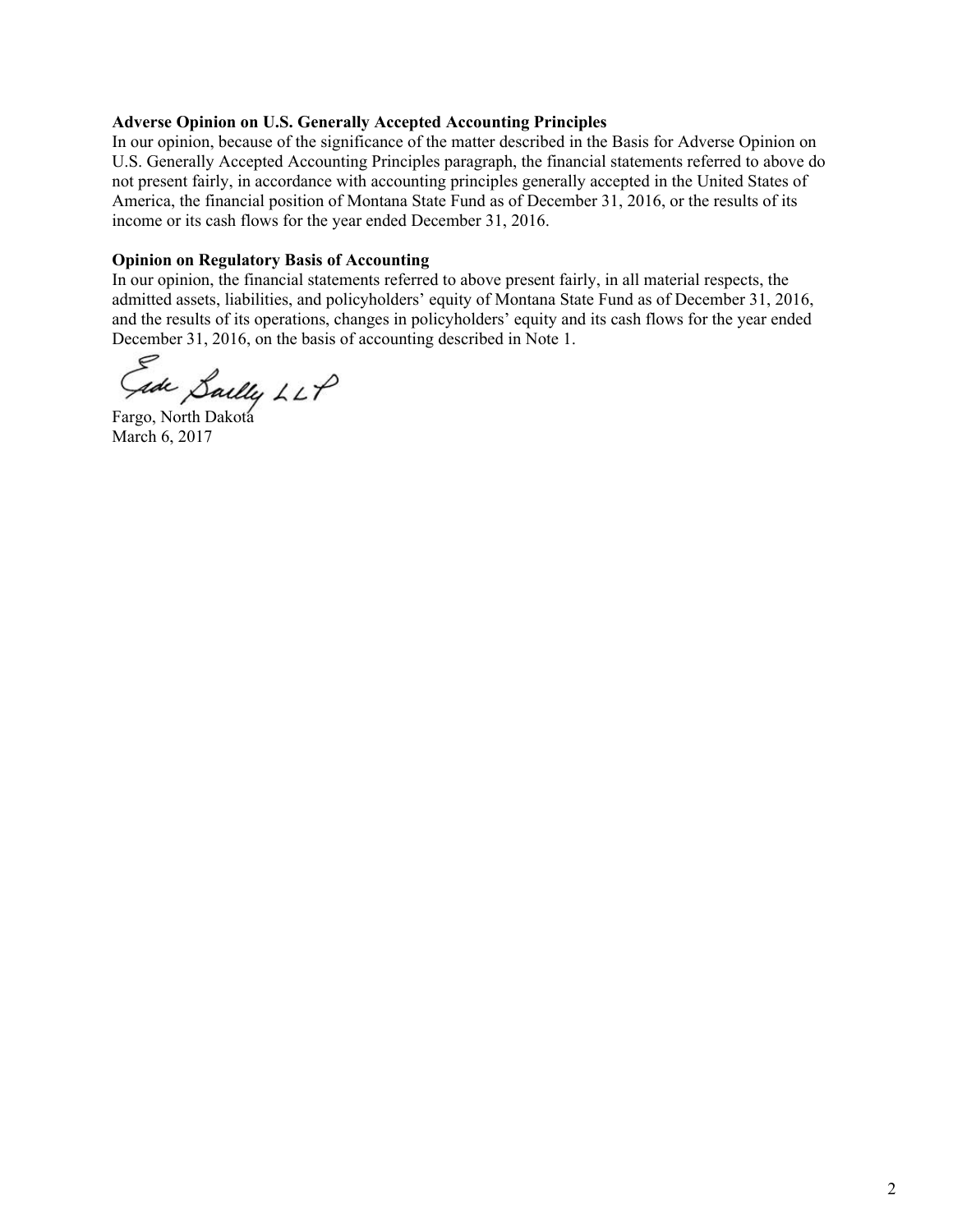# Admitted Assets

| Cash and Invested Assets                                               |    |               |
|------------------------------------------------------------------------|----|---------------|
| <b>Bonds</b>                                                           | \$ | 1,151,130,004 |
| <b>Equity securities</b>                                               |    | 165,474,113   |
| Real estate                                                            |    |               |
| Properties occupied by the Company                                     |    | 25,585,789    |
| Cash and short-term investments                                        |    | 35,091,741    |
| Other invested assets                                                  |    | 91,394,518    |
| Securities lending reinvested collateral assets                        |    | 45,360,715    |
| Total cash and invested assets                                         |    | 1,514,036,880 |
|                                                                        |    |               |
| <b>Other Admitted Assets</b>                                           |    |               |
| Investment income due and accrued                                      |    | 9,429,791     |
| Receivables, net                                                       |    |               |
| Uncollected premiums                                                   |    | 8,543,898     |
| Deferred premiums and installments booked but deferred and not yet due |    | 68,133,955    |
| Accrued retrospective premiums                                         |    | 119,752       |
| Funds held by or deposited with reinsured companies                    |    | 278,310       |
| Reinsurance funds withheld net of reinsurance losses                   |    |               |
| recoverable of \$13,125,837                                            |    | 62,613,491    |
| Equipment, net                                                         |    | 885,367       |
| Healthcare and other amounts receivable                                |    | 797           |
| Total other admitted assets                                            |    | 150,005,361   |
|                                                                        |    |               |
| Total admitted assets                                                  | S  | 1,664,042,241 |
|                                                                        |    |               |
| Liabilities and Policyholders' Equity                                  |    |               |
| Liabilities                                                            |    |               |
| Liability for unpaid losses                                            | \$ | 805, 392, 247 |
| Liability for unpaid loss adjustment expenses                          |    | 116,139,385   |
| Commissions payable                                                    |    | 3,071,226     |
| Other expenses payable                                                 |    | 18,181,305    |
| Unearned premium                                                       |    | 68,179,913    |
| Dividend declared and unpaid                                           |    | 915,070       |
| Ceded reinsurance premium payable                                      |    | 75,554        |
| Funds held by Company under reinsurance treaties                       |    | 75,739,328    |
| Amounts withheld or retained by company for account of others          |    | 3,674,613     |
| Payable to affiliates                                                  |    | 78,948        |
| Securities lending liability                                           |    | 45,360,715    |
| Retrospective premiums payable                                         |    | 767,479       |
|                                                                        |    |               |
| <b>Total liabilities</b>                                               |    |               |
|                                                                        |    | 1,137,575,783 |
|                                                                        |    |               |
| Policyholders' Equity                                                  |    |               |
| Policyholders' equity                                                  |    | 526,466,458   |
| Total liabilities and policyholders' equity                            |    | 1,664,042,241 |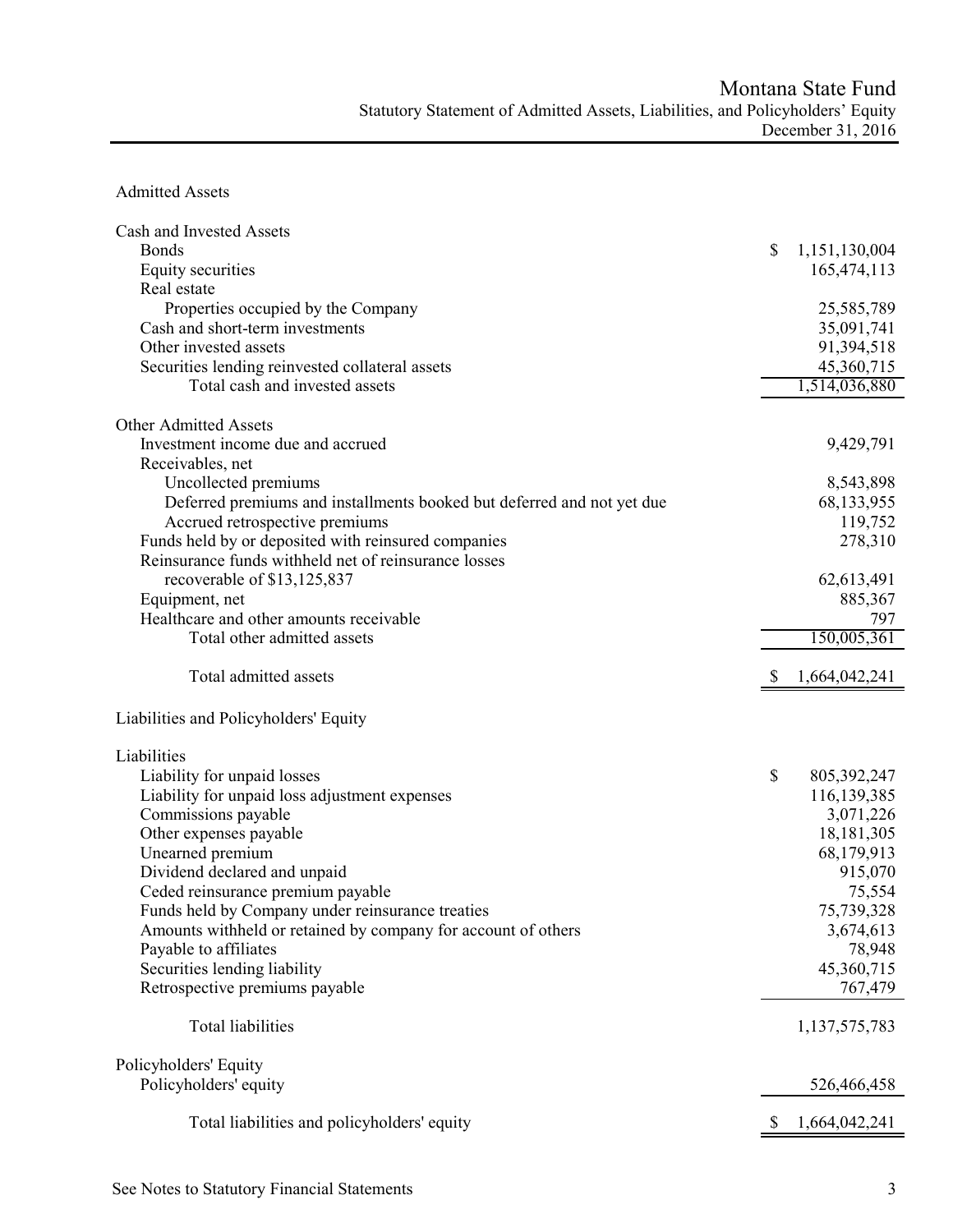| Net Premium Earned                                                                                                                                   | \$<br>169,677,070                                         |
|------------------------------------------------------------------------------------------------------------------------------------------------------|-----------------------------------------------------------|
| <b>Operating Expenses</b><br>Losses incurred<br>Loss expenses incurred<br>Underwriting expenses incurred<br>Contingent commission income             | 126,265,371<br>20,863,871<br>34,155,441<br>(10, 255, 193) |
| Net underwriting loss                                                                                                                                | (1,352,420)                                               |
| Net investment income earned<br>Net realized capital gains<br>Receivable balances charged off, net of<br>recoveries of \$1,168,956<br>Other expenses | 40,475,841<br>10,538,407<br>(337,078)<br>(3,508,348)      |
| Net Income Before Dividends                                                                                                                          | 45,816,402                                                |
| Policyholder Dividends                                                                                                                               | (35,000,685)                                              |
| Net Income After Dividends                                                                                                                           | 10,815,717                                                |
| Changes in Policyholders' Equity                                                                                                                     |                                                           |
| Balance, Beginning of Year<br>Net income<br>Net unrealized gain on investments<br>Change in non-admitted assets                                      | \$<br>505,157,612<br>10,815,717<br>10,294,827<br>198,302  |
| Balance, End of Year                                                                                                                                 | 526,466,458                                               |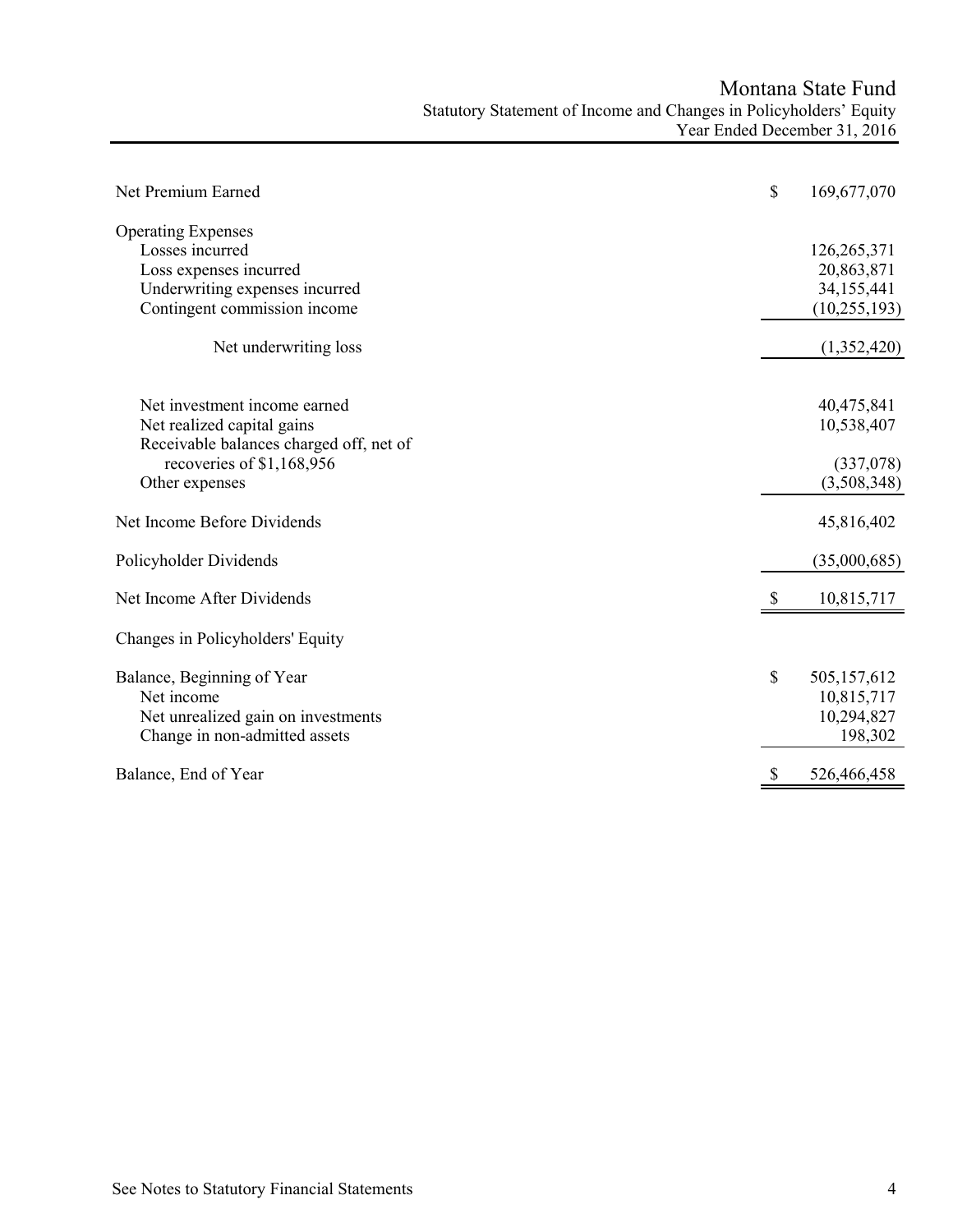| Cash from Operations                                              |                   |
|-------------------------------------------------------------------|-------------------|
| Premiums collected, net of reinsurance                            | \$<br>168,874,700 |
| Net investment income                                             | 41,607,932        |
| Miscellaneous expense                                             | (3,845,426)       |
|                                                                   | 206, 637, 206     |
| Benefit and loss related payments                                 | (101, 630, 077)   |
| Loss adjustments and underwriting expenses paid                   | (43,365,840)      |
| Dividends paid to policyholders                                   | (67, 367, 126)    |
|                                                                   | (212, 363, 043)   |
| Net Cash used for Operations                                      | (5,725,837)       |
| Cash from Investments                                             |                   |
| Proceeds from investments sold, matured, or repaid                |                   |
| <b>Bonds</b>                                                      | 252,132,570       |
| Equity securities                                                 | 15,000,000        |
| Gain or loss on cash, cash equivalents and short-term investments | 9,228             |
| Total investment proceeds                                         | 267, 141, 798     |
|                                                                   |                   |
| Cost of investments acquired                                      |                   |
| <b>Bonds</b>                                                      | (290, 793, 494)   |
| Equity securities                                                 | (4, 409)          |
|                                                                   |                   |
| Securities lending collateral                                     | (17,061,442)      |
| Total investments acquired                                        | (307, 859, 345)   |
| Net Cash used for Investments                                     | (40,717,547)      |
|                                                                   |                   |
| Cash from Financing and Other Sources                             |                   |
| Cash provided or (applied)                                        |                   |
| Other sources                                                     | 2,755,947         |
| Net Cash from (used for) Financing and                            |                   |
| <b>Other Sources</b>                                              | 2,755,947         |
| Net Increase (Decrease) in Cash and Short-Term                    |                   |
| Investments                                                       | (43,687,437)      |
|                                                                   |                   |
| Cash and Short-Term Investments -                                 |                   |
| Beginning of Year                                                 | 78,779,178        |
|                                                                   |                   |
| Cash and Short-Term Investments -                                 |                   |
| End of Year                                                       | \$<br>35,091,741  |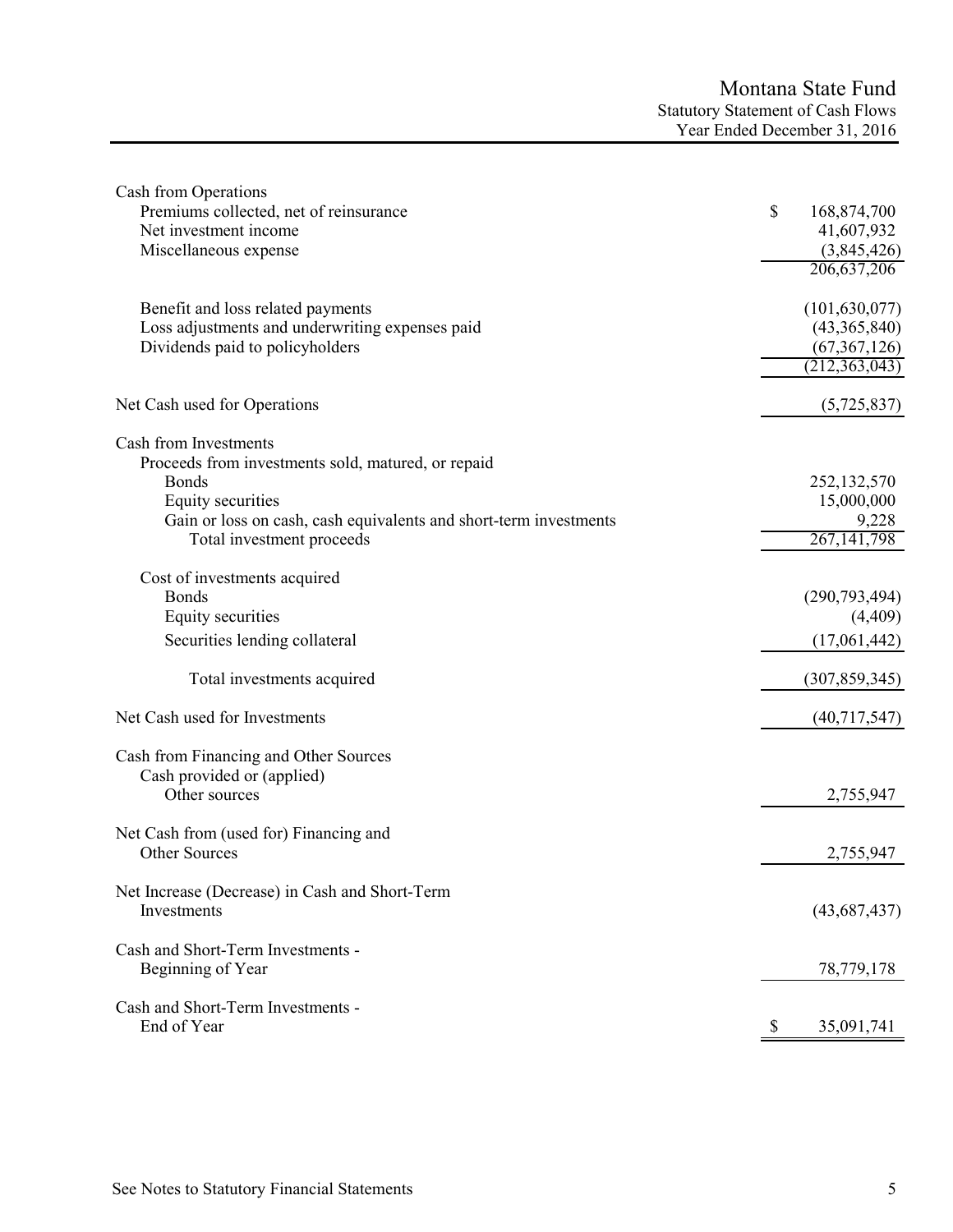# **Note 1 - Nature of Operations and Significant Accounting Policies**

### **Nature of Operations**

The Montana State Fund (MSF) is a nonprofit, independent public corporation established under Title 39, Chapter 71 of the Montana Code Annotated (MCA). MSF provides Montana employers with an option for workers' compensation and occupational disease insurance and guarantees available coverage for all employers in Montana. MSF is governed by a seven member Board of Directors appointed by the Governor. The Board has full power, authority, and jurisdiction in the administration of MSF as fully and completely as the governing body of a private mutual insurance carrier. MSF is allocated to the State of Montana, Department of Administration for administrative purposes only, and is reported as a component unit in the State's Comprehensive Annual Financial Reports. MSF is exempt from federal or state income and premium taxes.

MSF functions as an autonomous insurance entity supported solely from its own revenues. All assets, debts, and obligations of MSF are separate and distinct from assets, debts, and obligations of the State of Montana. State law requires MSF to set premiums at least annually at a level sufficient to ensure adequate funding of the insurance program during the period the rates will be in effect. MSF governs, operates, and completes its financial reporting as an insurance company domiciled in the State of Montana. However, prior to 2016 MSF was not required to file its annual statement and audited financial report with the Insurance Department (MDOI) of the Montana State Auditor's Office (SAO).

The 2015 legislature passed SB 123, which significantly changed the regulatory oversight of MSF beginning January 1, 2016. MSF was issued a Certificate of Authority, became an authorized insurer regulated by the MDOI and became subject to the provisions of Title 33, Montana Insurance Code. MSF financial reporting converted from a fiscal year ending June 30 to a calendar year of January 1 to December 31. The first calendar year period began on January 1, 2016 and quarterly and annual regulatory filings are now submitted to the insurance department as required under the law change. The accompanying statutory financial statements are as of, and for the year ended December 31, 2016, and therefore do not include a comparable prior period.

During the 1990 Montana Special Legislative Session, legislation passed establishing separate liabilities, funding and accounts for claims of injuries resulting from accidents occurring before July 1, 1990, referred to as the Old Fund, and claims occurring on or after July 1, 1990, referred to as MSF. This report reflects only the operations of MSF. MSF administers and manages the remaining claims of the Old Fund. The State of Montana pays MSF an administrative fee and provides the funding for the Old Fund benefit payments.

### **Basis of Presentation**

The accompanying financial statements of MSF have been prepared in conformity with accounting practices prescribed and permitted by the MDOI (Statutory Accounting Principles or SAP), which is a comprehensive basis of accounting other than accounting principles generally accepted in the United States of America (GAAP). Certain amounts in the notes to the financial statements have been rounded to the nearest thousand or million and such amounts are annotated with a "K" or "M", respectively.

The MDOI recognizes only statutory accounting practices prescribed or permitted by the State of Montana for determining and reporting the financial condition and results of operations of an insurance company. The National Association of Insurance Commissioners' (NAIC) *Accounting Practices and Procedures* manual (NAIC SAP) has been adopted as a component of prescribed or permitted practices by the State of Montana.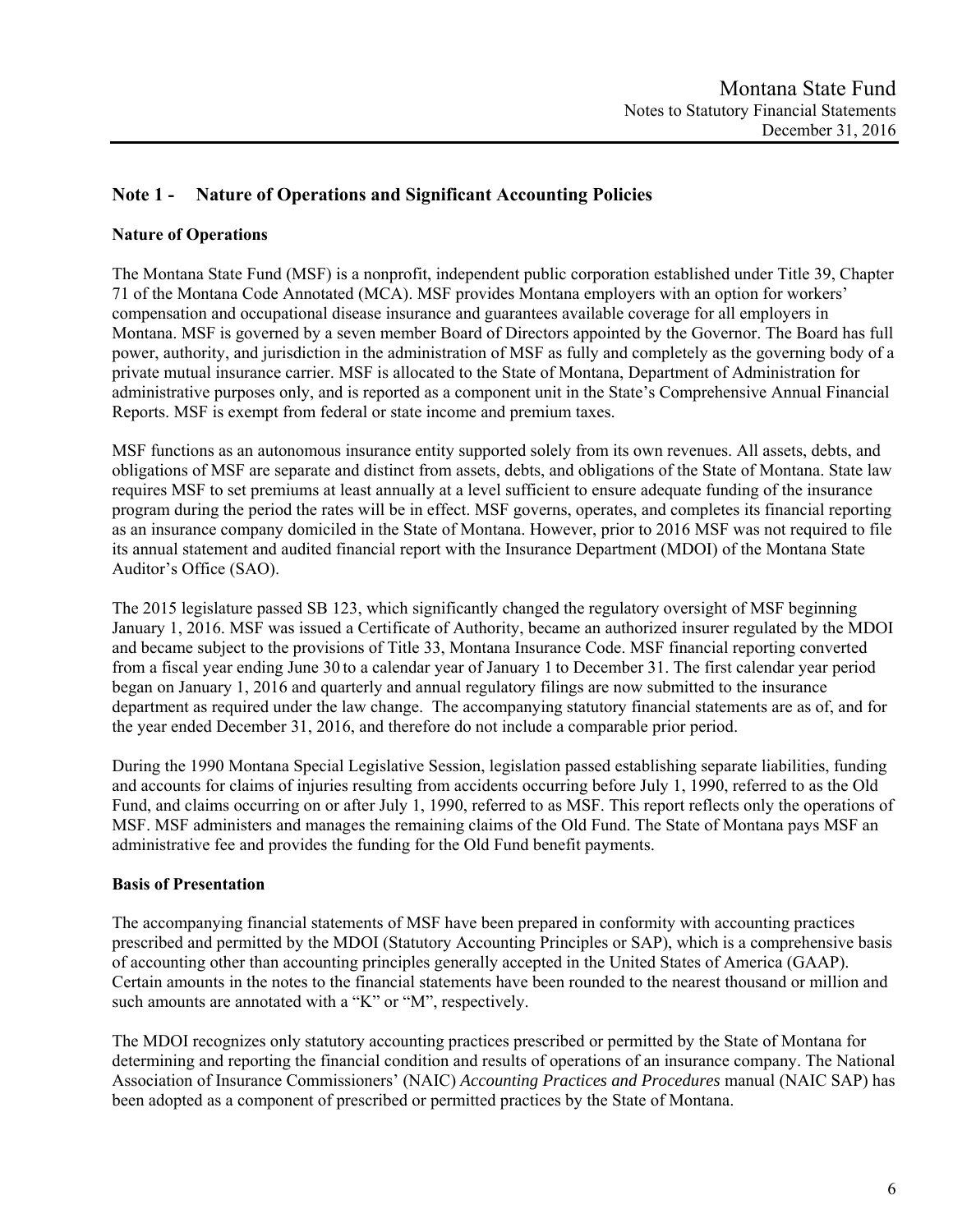#### Differences of NAIC SAP from Generally Accepted Accounting Principles

Statutory accounting practices vary in some respects from U.S. generally accepted accounting principles (GAAP). Such significant differences include the following:

a. Investments in bonds with an NAIC rating of 1 or 2 are carried at NAIC determined value or amortized cost, whereas bonds with an NAIC rating of 3 through 6 are assigned specific year-end values by the NAIC and are written down to Securities Valuation Office (SVO) assigned values (if less than amortized cost) by charging statutory equity. Under GAAP, bonds are classified into three categories: held to maturity, available for sale, or trading. Bonds held to maturity are state at amortized cost; bonds available for sale are stated at fair value and the resulting unrealized gains or losses, net of applicable income taxes, are charged or credited to equity; and bonds held for trading are reported at fair value and the resulting unrealized gains or losses are reported in earnings. The fair value of investments on a statutory basis is determined by the SVO, whereas for GAAP, the fair value of investments is determined based on the expected exit price.

For loan-backed and structured securities, if the Company determines that they intend to sell a security or no longer have the ability and intent to retain the investment for a period of time sufficient to recover the amortized cost, that security shall be written down to fair value. For statutory purposes, if the Company subsequently changes their assertion, and now believe they do not intend to sell the security and have the ability and intent to retain the investment for a period of time sufficient to recover the amortized cost, that security will continue to be carried at the lower of cost or market with any future decreases in fair value charged through operations until the security is disposed. For GAAP purposes, once the Company alters their assertion, that security's amortized cost basis will not be decreased for future reductions in fair value unless an other-than-temporary impairment is determined to have occurred.

Also, for GAAP purposes, other-than-temporary impairment losses related to debt securities are bifurcated between credit and non-credit with only the credit component charged to earnings, whereas for statutory purposes the total other-than-temporary impairment loss is reported in earnings.

- b. Assets having economic value other than those that can be used to fulfill policyholder obligations are categorized as "nonadmitted assets" and are not permitted to be included in the statutory financial statements of admitted assets, liabilities and capital and policyholders' equity, whereas for GAAP, these assets are recognized in the balance sheet, subject to any valuation allowances. Assets reported under NAIC SAP as "non-admitted" are excluded through a charge against unassigned policyholders' equity. Included with non-admitted assets are furniture, certain equipment and software, prepaid expenses and certain receivables that do not meet statutory criteria for admitted assets.
- c. Receivables over 90 days outstanding are not admitted to the statutory financial statements and charged against statutory policyholders' equity, whereas, for GAAP, the Company assesses the collectability of premiums receivable and any charge for uncertain collection is made to the income statement.
- d. The statutory statement of admitted assets, liabilities, and policyholders' equity is presented net of the effects of reinsurance, whereas, for GAAP, the balance sheet is presented gross of the effects of reinsurance.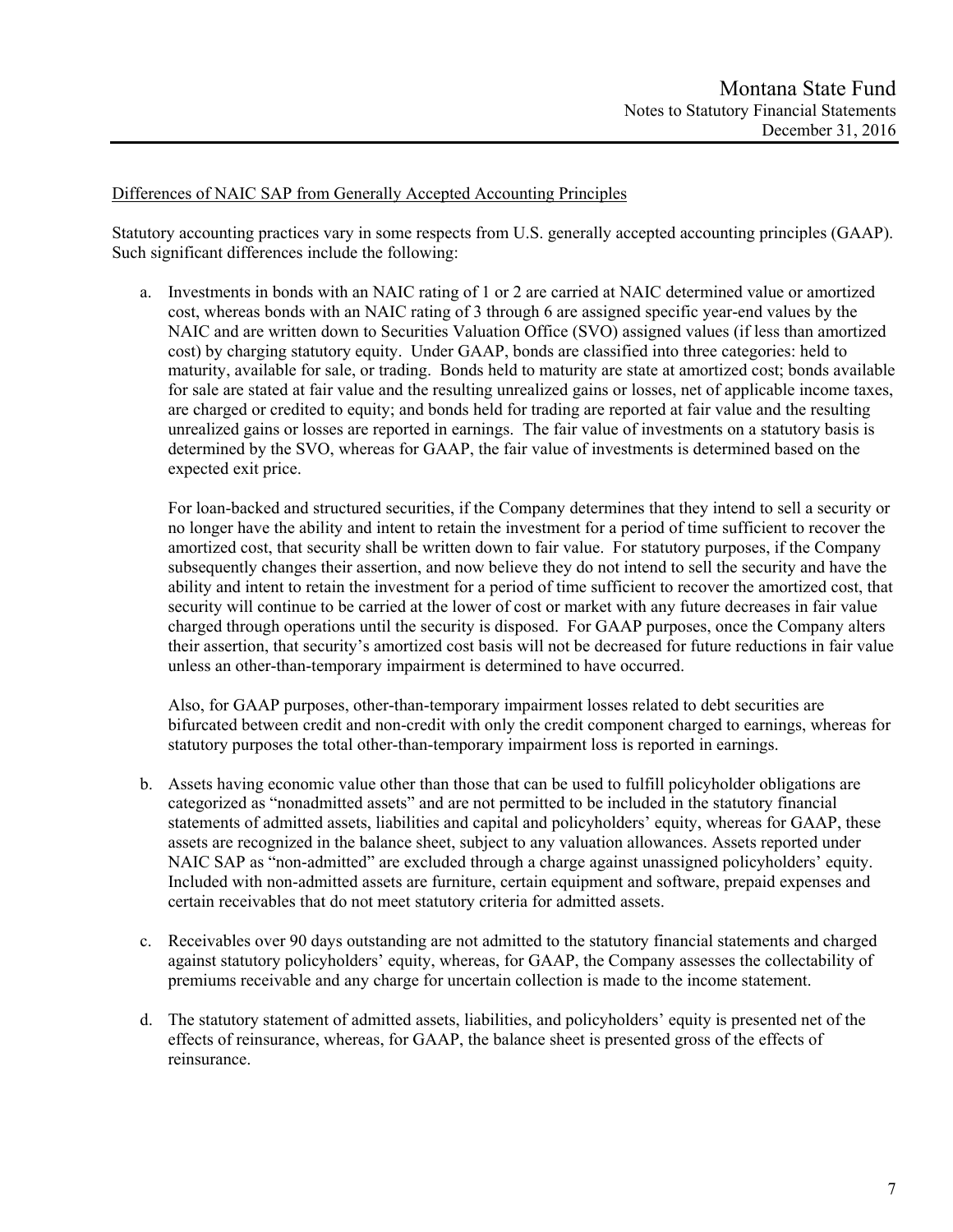- e. Cash, cash equivalents, and short-term investments in the statement of cash flows represent cash balances and investments with initial maturities of one year or less. Under GAAP, the corresponding caption of cash and cash equivalents include cash balances and investments with initial maturities of three months or less.
- f. Commissions allowed by reinsurers on business ceded are reported as income when received rather than being deferred and, to the extent recoverable, amortized over the life of the policy, as required under GAAP.
- g. Governmental pension accounting standards (GASB 68) require recognition of an allocation of the state's unfunded retirement plan liability at the agency level. Under SAP, the recording of a portion of the unfunded liability is not required for a reporting entity who participates in a plan sponsored by another entity but is not directly liable for the obligations under the plan (SSAP No. 102 paragraph 81); however, the amounts contributed to the plan by MSF are recorded as expense in the current period.
- h. The statutory statement of cash flows differs in certain respects from the presentation required within GAAP literature, including presentation of changes of cash and short investments instead of cash and cash equivalents. In addition, GAAP requires a reconciliation of net income to net cash from operating activities. Short term investments include securities with a maturity of one year or less and are included in the cash balance, whereas GAAP excludes short term investments from cash. Both statutory and GAAP include cash equivalents in the cash balance. Cash equivalents are defined as highly liquid investments with a maturity of three months or less at acquisition.
- i. Comprehensive income is not determined for statutory reporting purposes, whereas, for GAAP, such income is presented.
- j. Incremental direct costs that result directly from and are essential to the contract acquisition transaction and would not have been incurred by the Company had the contract acquisition not occurred, are charged against statutory earnings as such costs are incurred, while, under GAAP, such costs, to the extent recoverable, would be deferred and amortized over the effective periods covered by the related policies.
- k. A statutory liability is calculated based on the age of the reinsurance recoverable and whether the reinsurer is authorized by the Company's state of domicile. This statutorily required provision for reinsurance is a direct charge to surplus. Under GAAP, no such liability is provided.
- l. The statutory financial statements are prepared in conformity with the Annual Financial Reporting Model Regulation # 205, which requires the audited financial statements to conform to the language and groupings used to prepare the Annual Statement filing as set out by the NAIC.

The differences between statutory accounting practices and GAAP are material. See Note 17 for a listing of significant differences.

MSF's financial statements are stated on a NAIC SAP basis except where certain differences are set out in the Montana Code Annotated (MCA). MCA references conformity with the Accounting Practices and Procedures Manual within section 33-2-701(1) and therefore concludes that no legislation is necessary to adopt its use.

For the year ended December 31, 2016, there was no difference of MSF's net income and policyholder's equity between NAIC SAP and practices prescribed and permitted by the State of Montana.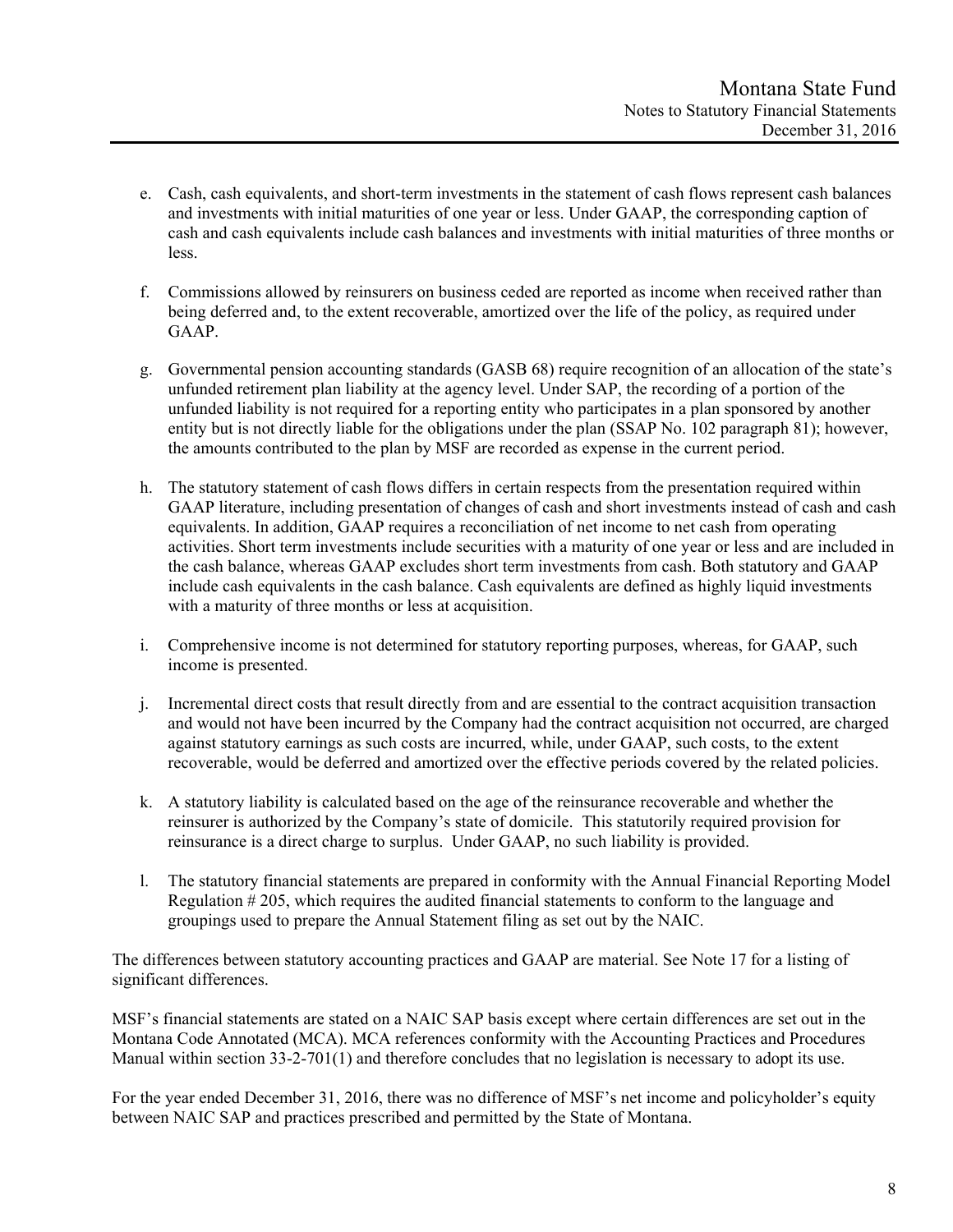### **Significant Statutory Accounting Policies**

#### Cash and Cash Equivalents

Cash, cash equivalents, and short-term investments are stated at cost. Cash constitutes a medium of exchange that a bank or other similar financial institution will accept for deposit and allow an immediate credit to the depositor's account. Savings accounts, certificates of deposits with maturity dates of one year or less, and cash equivalents are also classified as cash. Cash equivalents are investments with original maturities of three months or less; are readily convertible to known amounts of cash; and present insignificant risk of change in value due to changes in interest rates. The Montana State Treasury and the Montana Board of Investments (BOI) hold MSF's cash and cash equivalent balances. At times during the year, MSF's cash balances are in excess of federally insured limits. The Company does not consider this a significant credit risk.

#### Short-Term Investments

Short-term investments are those investments with remaining maturities of one year or less at the time of acquisition, excluding those investments classified as cash equivalents. Short-term investments include but are not limited to bonds, commercial paper, money market instruments, repurchase agreements, and collateral and mortgage loans that meet the above criteria. MSF participates in the Short-Term Investment Pool (STIP), maintained by the BOI. STIP balances are highly-liquid investments. The net asset value (NAV) of the STIP materially approximates cost.

#### Investments

Equity securities, bonds, investments in partnerships and limited liability companies, and certificates of deposit with original maturities greater than one year are long-term investment securities. Long-term securities are held by BOI. State Street Bank is the custodial bank for BOI.

Equity securities held through mutual funds are valued at the net asset value (NAV) of shares held by MSF at year end. The Montana Constitution allows investing in equity securities, with the restriction that equity securities cannot exceed 25% of total investment book value. The BOI approved a policy statement to maintain the allocation to public equities at no more than 12% of total portfolio market value. Investments in equity securities are carried at NAV as determined by the fund manager, and the related unrealized capital gains (losses) are reported in policyholders' equity.

Bonds, excluding residential and commercial mortgage-backed securities, are rated and valued in accordance with the NAIC Securities Valuation Office (SVO) rating guidelines. Bonds with an SVO rating of 1 and 2 are valued at amortized cost using the scientific (constant yield) interest method. Bonds with a SVO rating of 3 or higher are valued at the lower of amortized cost or market.

Investments in residential and commercial mortgage-backed securities not guaranteed by federal or federallysponsored agencies utilize a financial model commissioned by the NAIC to determine credits ratings, and ultimately the NAIC designation/rating. This financial model requires a two-step process. MSF first determines the initial rating designation based upon each security's amortized cost in relation to security-specific prescribed break points. This initial rating designation determines whether the security will be stated at amortized cost or fair value, based on the same criteria noted in the preceding paragraph. The lower the amortized cost relative to par, the higher the NAIC designation, and more likely the security will be carried at amortized cost. If the security is to be carried at fair value, MSF then determines the final rating designation based upon each security's fair value in relation to the same security's specific prescribed break points used in the first step. If the security is to be carried at amortized cost, the final designation remains the same as what was determined in the first step. The final designation is used for RBC purposes as well as for NAIC designation disclosure.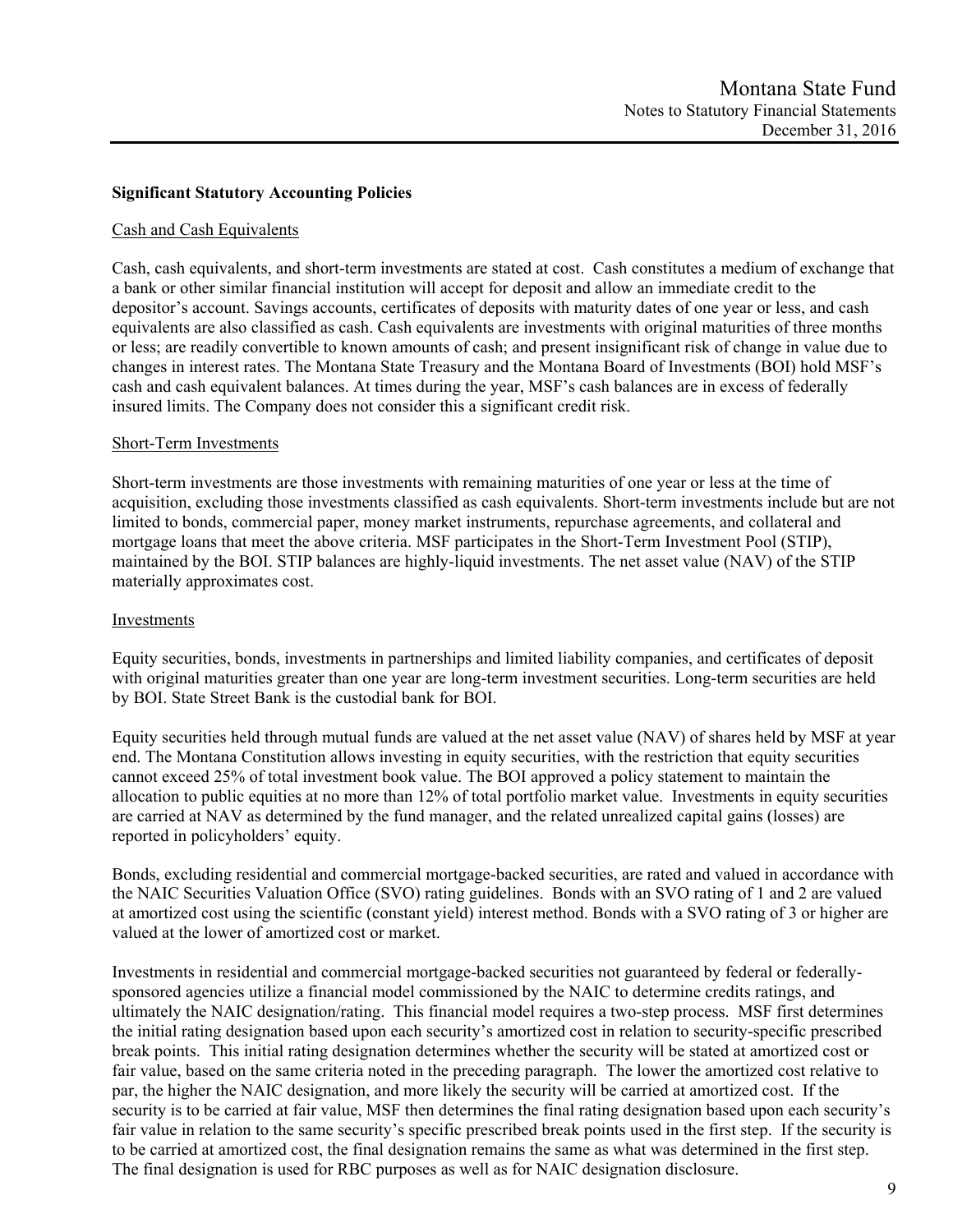Investments in partnerships and limited liability companies are valued based on the underlying audited U.S. GAAP equity of the investee in accordance with SSAP No. 48 and/or SSAP No. 97. The related unrealized capital gains (losses) are reported in policyholders' equity.

MSF has no derivative investments.

Investments in Real Estate are comprised of property occupied by the Company. These investments are recorded at depreciable cost net of related debt obligation, which was zero as of December 31, 2016. Depreciation is calculated on a straight-line basis over the estimated useful life of the property. Land is valued at historical cost.

Investment income consists of interest and dividends, net of related investment expenses. Interest is recognized on an accrual basis and dividends are recorded as earned at the ex-dividend date. Realized capital gains and losses are determined using the first-in first-out method at the time of disposition.

### Fair Values of Financial Instruments

Statement of Statutory Accounting Principles (SSAP) No. 100, "Fair Value Measurements" defines fair value as the price that would be received from selling an asset or paid to transfer a liability in an orderly transaction between market participants at the measurement date. When determining the fair value measurements for assets and liabilities required to be recorded at fair value, the Company considers the principal or most advantageous market in which it would transact and considers assumptions that market participants would use when pricing the asset or liability, such as inherent risk, transfer restrictions, and risk of nonperformance.

The Company classified its investments based upon an established fair value hierarchy that prioritizes the inputs to valuation techniques used to measure fair value. SSAP No. 100 describes a fair value hierarchy based on three levels of inputs, of which the first two are considered observable and the last unobservable, that may be used to measure fair value, which are the following:

- Level 1—Quoted prices in active markets for *identical* assets or liabilities.
- Level 2—Inputs other than Level 1 that are observable, either directly or indirectly; such as quoted prices for *similar* assets or liabilities, quoted prices in markets that are not active; or other inputs that can be corroborated by observable market data for substantially the full term of the assets or liabilities.
- Level 3—Unobservable inputs that are supported by little or no market activity and that are significant to the fair value of the assets or liabilities.

The asset or liability's fair value measurement level within the fair value hierarchy is based on the lowest level of any input that is significant to the fair value measurement. Valuation techniques used need to maximize the use of observable inputs and minimize the use of unobservable inputs.

Following is a description of the valuation methodologies used for assets measured at fair value or for those assets not stated at fair value in the financial statements but whose estimated fair values are disclosed.

*Bonds – Issuer Obligations, including Industrial and Miscellaneous –* Valued based on market values. For those securities not actively traded, quoted market prices of comparable instruments or discounted cash flow analysis are used based upon inputs that are observable in the markets for similar securities. Inputs include benchmark yields, credit spreads, default rates, prepayments, and non-bonding broker quotes.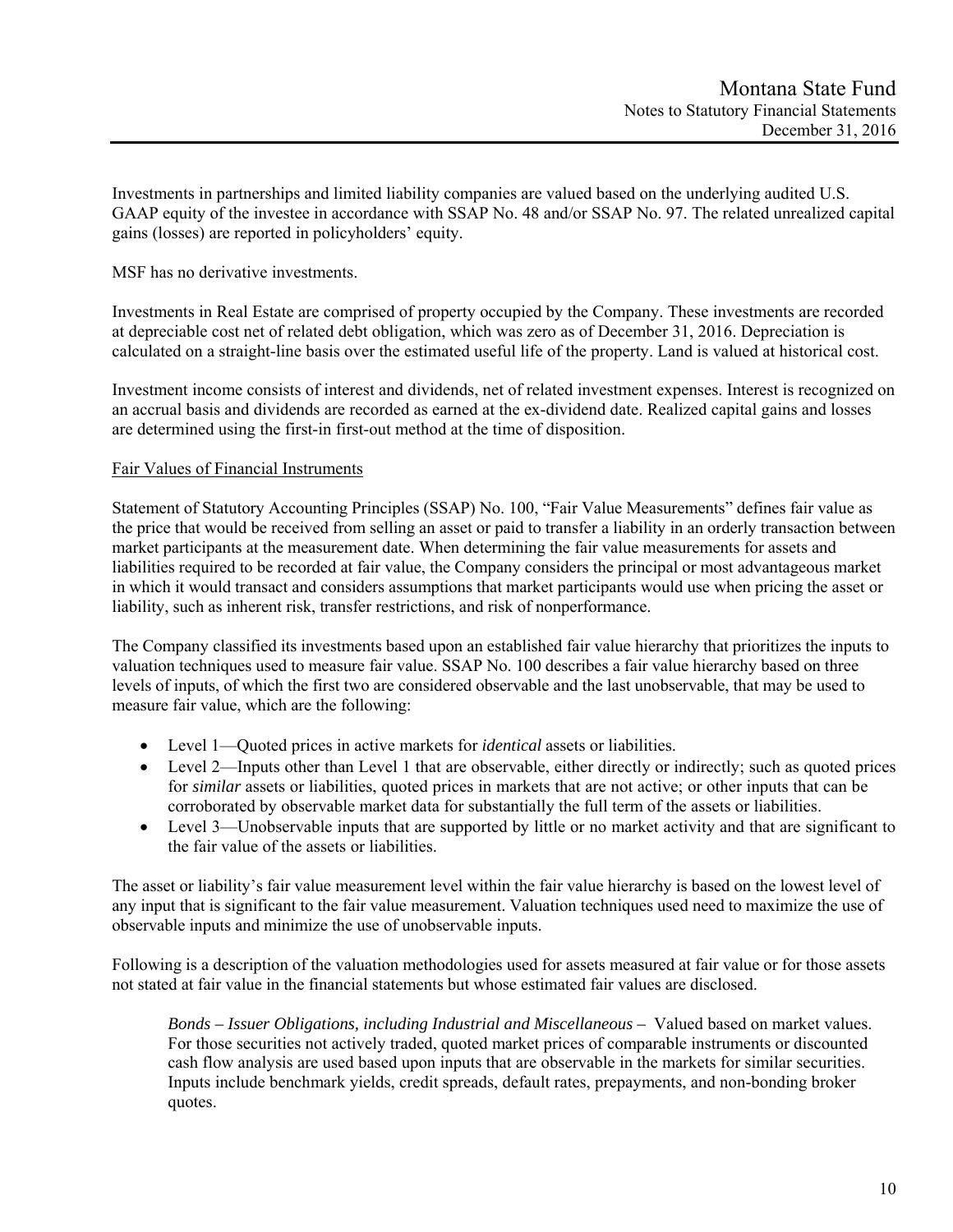*Bonds – Mortgage and Other Asset-Backed Bonds –* Valued based on Commercial and Residential Mortgage Backed Securities modeling file provided by Clearwater Analytics. The prepayment assumptions used for single class and multi-class mortgage-backed/asset-backed securities were obtained from broker/dealer survey values. These assumptions are consistent with the current interest rate and economic environment.

*Equity Securities – Unaffiliated and Mutual Funds –* Valued based on NAV as a practical expedient for fair value.

 *Other Invested Assets –* Value is based on the underlying equity of the related entity.

 *Cash and Cash Equivalents –* The carrying amounts approximate fair value.

The preceding methods described may produce a fair value calculation that may not be indicative of net realizable value or reflective of the future fair values. Furthermore, although the company believes its valuation methods are appropriate and consistent with other market participants, the use of different methodologies or assumptions to determine the fair value of certain financial instruments could result in a different fair value measurement at the reporting date.

### Other-Than-Temporary Declines in Fair Value

The Company regularly reviews its investment portfolio for factors that may indicate that a decline in fair value of an investment is other-than-temporary. Some factors considered in evaluating whether or not a decline in fair value is other-than-temporary include: the Company's ability and intent to retain the investment for a period of time sufficient to allow for a recovery in value; the duration and extent to which fair value has been less than cost; and the financial condition and prospects of the issuer. When other-than-temporary impairments are recognized, the security is written down to an estimated fair value and the amount of the write-down is recorded as a realized loss.

### Cash Collateral and Liability for Securities on Loan

Under the provisions of state statutes, the Montana Board of Investments (BOI) has, by a Securities Lending Authorization Agreement, authorized the custodial bank, State Street Bank, to lend BOI's securities to brokerdealers and other entities with a simultaneous agreement to return the collateral for the same securities in the future. During the period the securities are on loan, BOI receives a fee and the bank must initially receive collateral equal to 102% of the market value of the securities on loan and must maintain collateral of at least 100% of the market value of the loaned security. BOI retains all rights of ownership during the loan period.

The cash collateral received on each loan was invested, together with the cash collateral of other qualified plan lenders, in a collective investment pool, the State Street Global Securities Lending Trust. The relationship between the average maturities of the investment pool and BOI's loans was affected by the maturities of the loans made by other plan entities that invested cash collateral in the collective investment pool, which BOI could not determine. On December 31, 2016, BOI had no credit risk exposure to borrowers.

# Premium Receivable

Premium receivable balances with an amount due over 90 days are non-admitted assets. MSF evaluates the remaining admitted accounts receivable asset for impairment. If it is probable that any amounts are not collectible, the uncollectible receivable is written off and charged to income in the period the determination is made.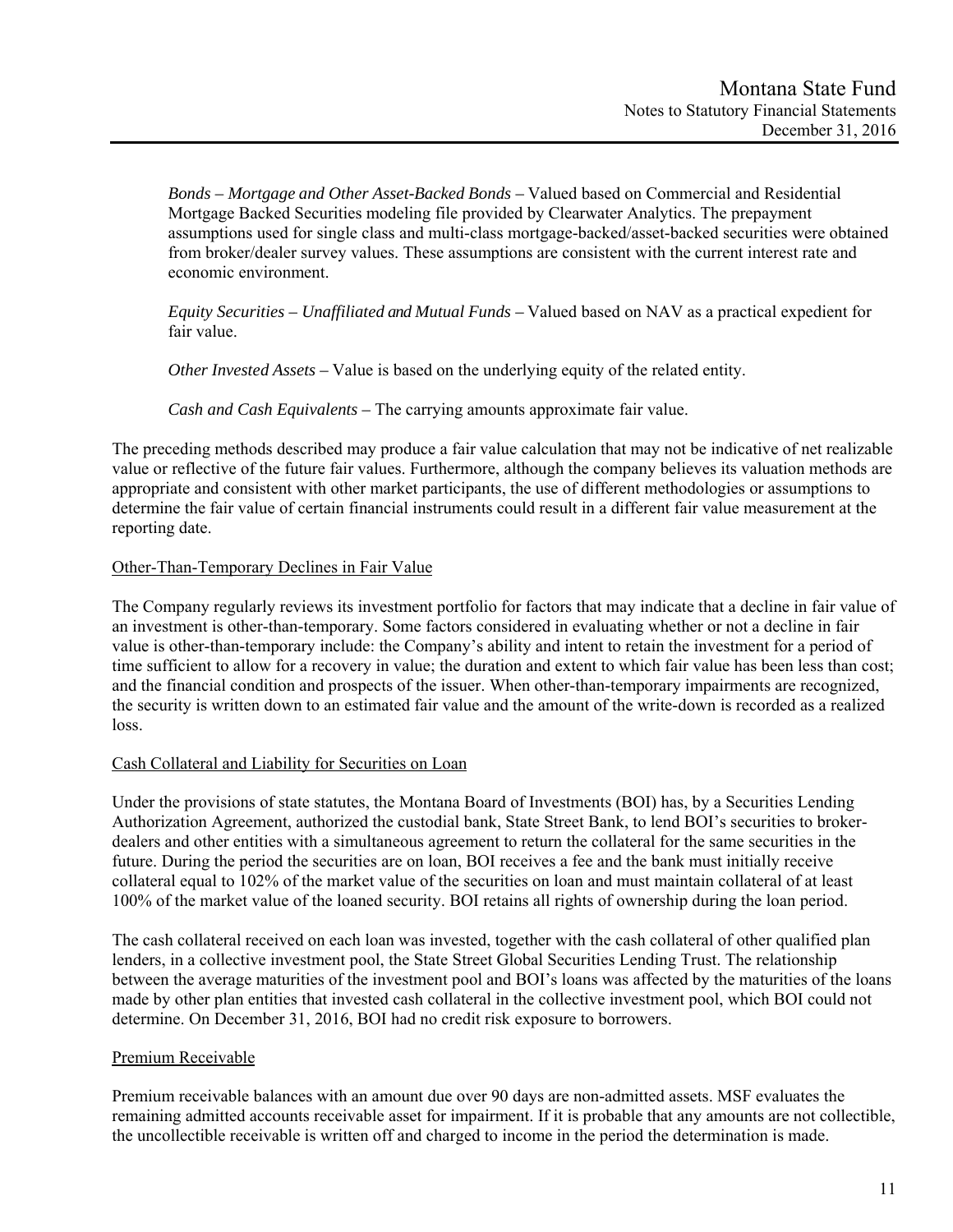### Computer Equipment and Software

Computer equipment is capitalized if the actual or estimated historical cost exceeds \$5,000. Software is capitalized if the actual or estimated historical cost exceeds \$100,000. Computer equipment is depreciated on a straight-line basis over an estimated useful life of three years. Software is amortized on a straight-line basis using a three-year life for operating software and a five year life, or less, for application software. In accordance with statutory accounting principles, computer equipment and operating software are admitted assets, although Montana §33-2-501(11) limits admission of EDP equipment to a maximum of 1% of admitted assets. Application software is a non-admitted asset.

### Furniture, Equipment and Leasehold Improvements

Furniture and equipment are capitalized if the unit cost exceeds \$5,000, and are recorded at cost and depreciated on a straight-line basis using estimated useful lives, which range from five to ten years. There are no leasehold improvements. Statutory accounting principles require that furniture, equipment and leasehold improvements be capitalized, depreciated and non-admitted.

### Other Assets

Other assets include advances for the Other States Coverage reinsurance contracts.

### Risks and Uncertainties

Risks and uncertainties existing as of the date of the financial statements are as follows:

*Credit Risk* – Credit risk is defined as the risk that an issuer or other counterparty to an investment will not fulfill its obligation. With the exception of the U.S. Government securities, fixed income instruments have credit risk as measured by major credit rating services. This risk is that the issuer of a fixed income security may default in making timely principal and interest payments. MSF investment policy requires fixed income investments, at the time of purchase, to be rated an investment grade as defined by Moody's (Baa3 or higher) and/or Standard & Poor's (BBB- or higher) rating services. The U.S. Government securities are guaranteed directly or indirectly by the U.S. Government. Obligations of the U.S. Government or obligations explicitly guaranteed by the U.S. Government are not considered to have credit risk. The NAIC regards U.S. Treasuries and agencies and all A ratings as Class 1 (highest quality), BBB ratings as Class 2 (high quality), BB ratings as Class 3 (medium quality), B ratings as Class 4 (low quality), C ratings as Class 5 (lower quality), and D ratings as Class 6 (in or near default).

The credit quality of the bond portfolio at December 31, 2016 is presented in the following chart:

|                                                     | <b>NAIC</b><br><b>Admitted Value</b> | Percentage         |
|-----------------------------------------------------|--------------------------------------|--------------------|
| Class 1 - highest quality<br>Class 2 - high quality | 933,429,067<br>\$<br>217,700,937     | 81.088%<br>18.912% |
| Total bonds                                         | 1,151,130,004                        | 100.000%           |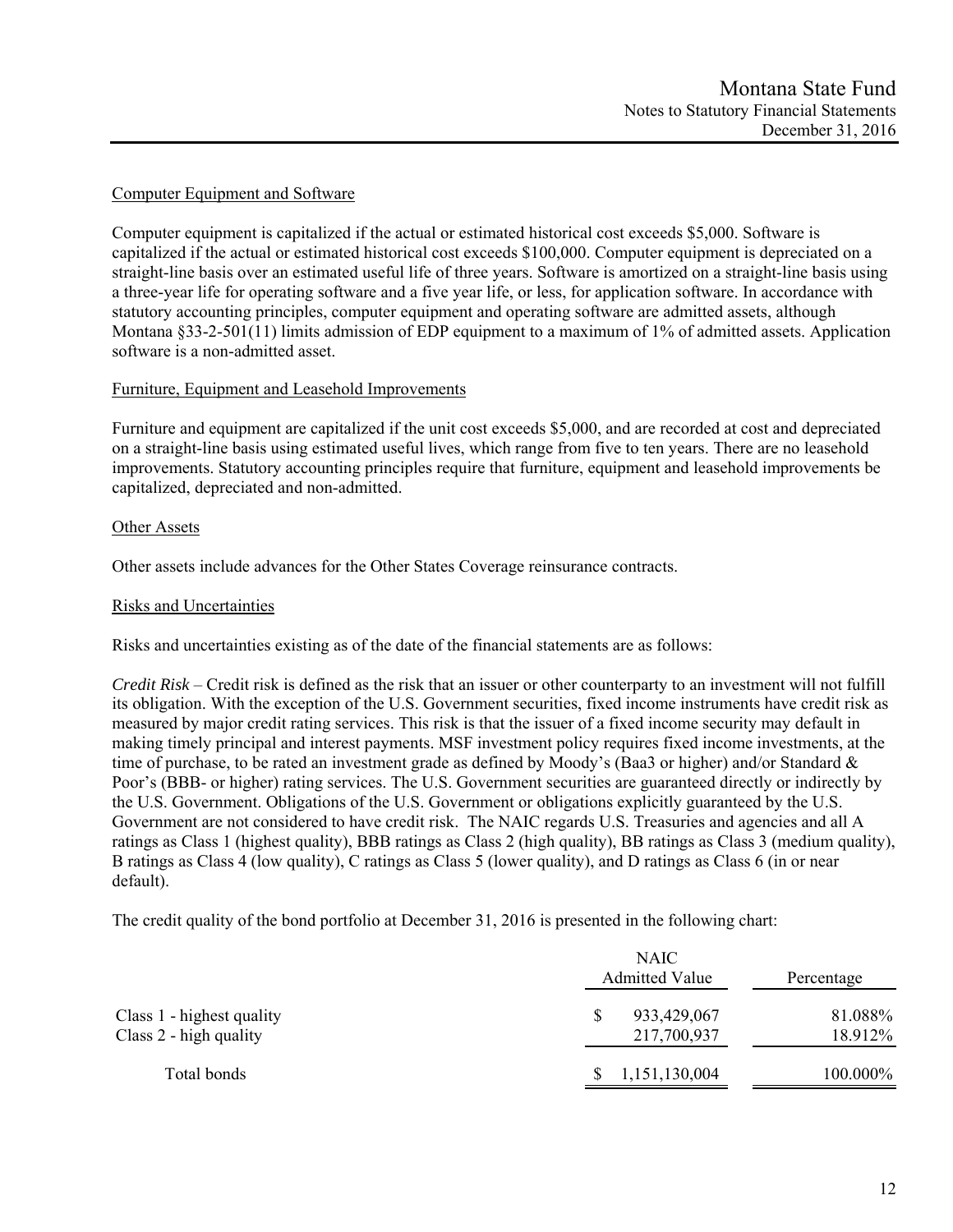*Custodial Credit Risk* – Custodial credit risk for investments is the risk that, in the event of the failure of the counterparty to a transaction, a company will not be able to recover the value of the investment or collateral securities that are in the possession of an outside party. As of December 31, 2016, all the fixed income securities were registered in the nominee name of BOI and held in the possession of BOI's custodial bank, State Street Bank. All equity index funds and real estate partnership and limited liability companies were purchased and recorded in BOI's name.

*Concentration of Credit Risk* – Concentration of credit risk is the risk of loss attributed to the magnitude of a company's investment in a single issuer. The MSF Investment Policy requires credit risk to be limited to 3% of the total securities portfolio market value in any one name. Investments issued or explicitly guaranteed by the U.S. Government are excluded from the concentration of credit risk requirement.

*Interest Rate Risk* – Interest rate risk is the risk that changes in interest rates will adversely affect the fair value of an investment. The MSF Investment Policy sets an average portfolio duration range within 20% of the duration for the Barclays Capital Government/Credit Intermediate Term Index. BOI uses the effective duration method to calculate interest rate risk. The BOI's analytics software uses an option-adjusted measure of a bond's (or portfolio's) sensitivity to changes in interest rates.

Corporate asset-backed securities are based on cash flows from principal and interest payments on underlying automobile loan receivables, credit card receivables, and other assets. These securities, while sensitive to prepayments due to interest rate changes, have less credit risk than securities not backed by pledged assets.

MSF investments are categorized in Note 2 to disclose credit and interest rate risk as of December 31, 2016.

*Uncertainty Due to Litigation* – In the ordinary course of business, MSF is a defendant in various litigation matters. Although there can be no assurances, as of December 31, 2016, in the opinion of MSF's management based on information currently available, the ultimate resolution of these legal proceedings would not be likely to have a material adverse effect on its statutory results of revenue and expenses, admitted assets, liabilities and policyholders' equity or liquidity. For further discussion, refer to Note 14 (Contingencies and Uncertainties).

*Vulnerability Due to Certain Concentrations* – MSF conducts its business primarily within the State of Montana and is susceptible to risk based on the economy of the geographic territory it serves. As of December 31, 2016, approximately 72% of total premium was written through appointed agency producers, and about 28% was written directly by MSF. The PayneWest agency, which is one of the largest insurance brokerages in the United States, represented 39% of MSF's total premium as of December 31, 2016.

*Use of Estimates –* The preparation of financial statements in conformity with Statutory Accounting Principles requires management to make estimates and assumptions that affect the reported amounts of assets and liabilities and disclosure of contingent assets and liabilities at the date of the financial statements and the reported amounts of revenue and expenses during the period. Actual results could differ from those estimates. Material estimates susceptible to significant change include loss and loss adjustment expense reserves, the fair value of investments, investment impairments, and cost allocation processes.

*Reinsurance Risk –* Reinsurance contracts do not relieve the Company from its obligations to insureds. Failure of reinsurers to honor their obligations could result in losses to the Company. The Company evaluates the financial condition of its reinsurers to minimize its exposure to significant losses from reinsurer insolvencies. Management believes that any liability arising from this contingency would not be material to the Company's financial position.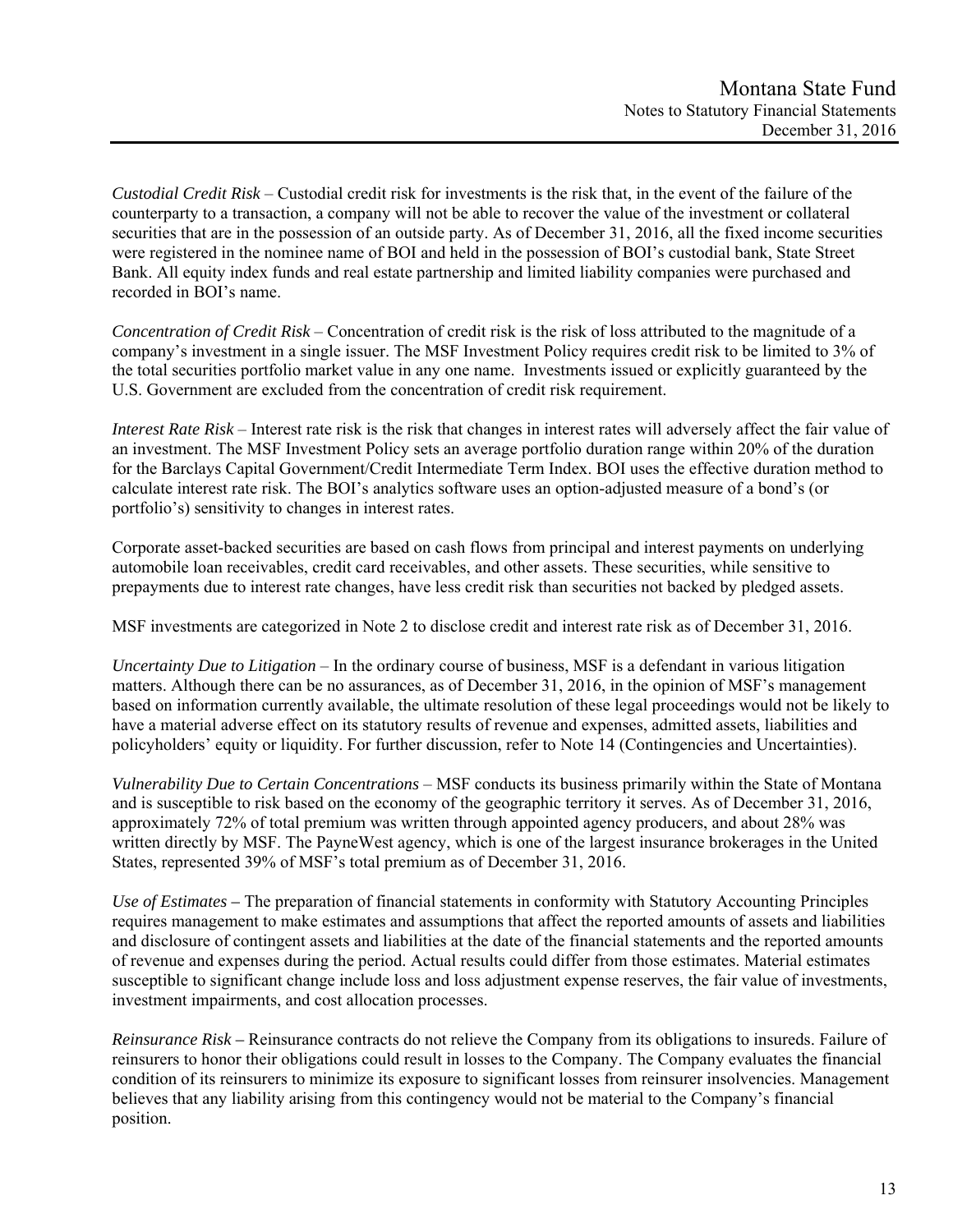*Risk-Based Capital* – Risk-based capital (RBC) is a method developed by the NAIC to measure the minimum amount of capital appropriate for an insurance company to support its overall business operations in consideration of its size and risk profile. The formulas for determining the amount of RBC specify various weighting factors that are applied to financial balances or various levels of activity based on the perceived degree of risk of such activities. The adequacy of the company's actual capital is measured by the RBC results as determined by the formulas. Companies below minimum RBC requirements are subject to specified corrective action. MSF will begin reporting and being regulated based on its RBC for the year ended December 31, 2016. State law 33-2- 1902(10) requires that MSF have two times the capital level of other insurers as a more conservative measure to allow earlier regulatory intervention if necessary.

# Administrative Cost Allocation

State law (Section 39-71-2352, MCA) requires MSF to separately determine and account for administrative expenses and benefit payments on claims for injuries resulting from accidents occurring before July 1, 1990 (Old Fund) from those occurring on or after July 1, 1990 (MSF). The law also limits annual administrative costs of claims associated with the Old Fund to \$1.25M. MSF received \$814K from the State of Montana for the administration of the Old Fund for year ended December 31, 2016.

### Losses Incurred and Loss Adjustment Expense Estimates

Loss and loss adjustment expense (LAE) reserves are established to provide for the estimated ultimate settlement cost of all claims incurred. Loss reserves are based on reported aggregate claim cost estimates combined with estimates for future development of such claim costs and estimates of incurred but not reported (IBNR) claims. Because actual claim costs depend on such complex factors as inflation and changes in the law, claim liabilities are recomputed periodically using a variety of actuarial and statistical techniques to produce current estimates that reflect recent settlements, claim frequency, and other economic and social factors. There can be no assurance that the ultimate settlement of losses may not vary materially from the estimate recorded. Since liabilities are based on estimates, the ultimate liability may be in excess of, or less than, the amounts provided. Adjustments to these estimates of reserves will be reflected in the Statutory Statement of Income in future years.

A provision for inflation and the calculation of estimated future claim costs is implicit in the calculation because reliance is placed both on actual historical data that reflect past inflation and on other factors that are considered to be appropriate modifiers of past experience.

Losses and loss adjustment expenses are presented at face value net of estimated reinsurance recoverable. For further discussion, refer to Note 8.

### Reinsurance Recoverable on Paid and Unpaid Losses

Reinsurance recoverables are estimates of paid and unpaid losses collectible from MSF's reinsurers. The amounts ultimately collected may be more or less than these estimates. Any adjustments of these estimates are reflected in revenues and expenses as they are determined.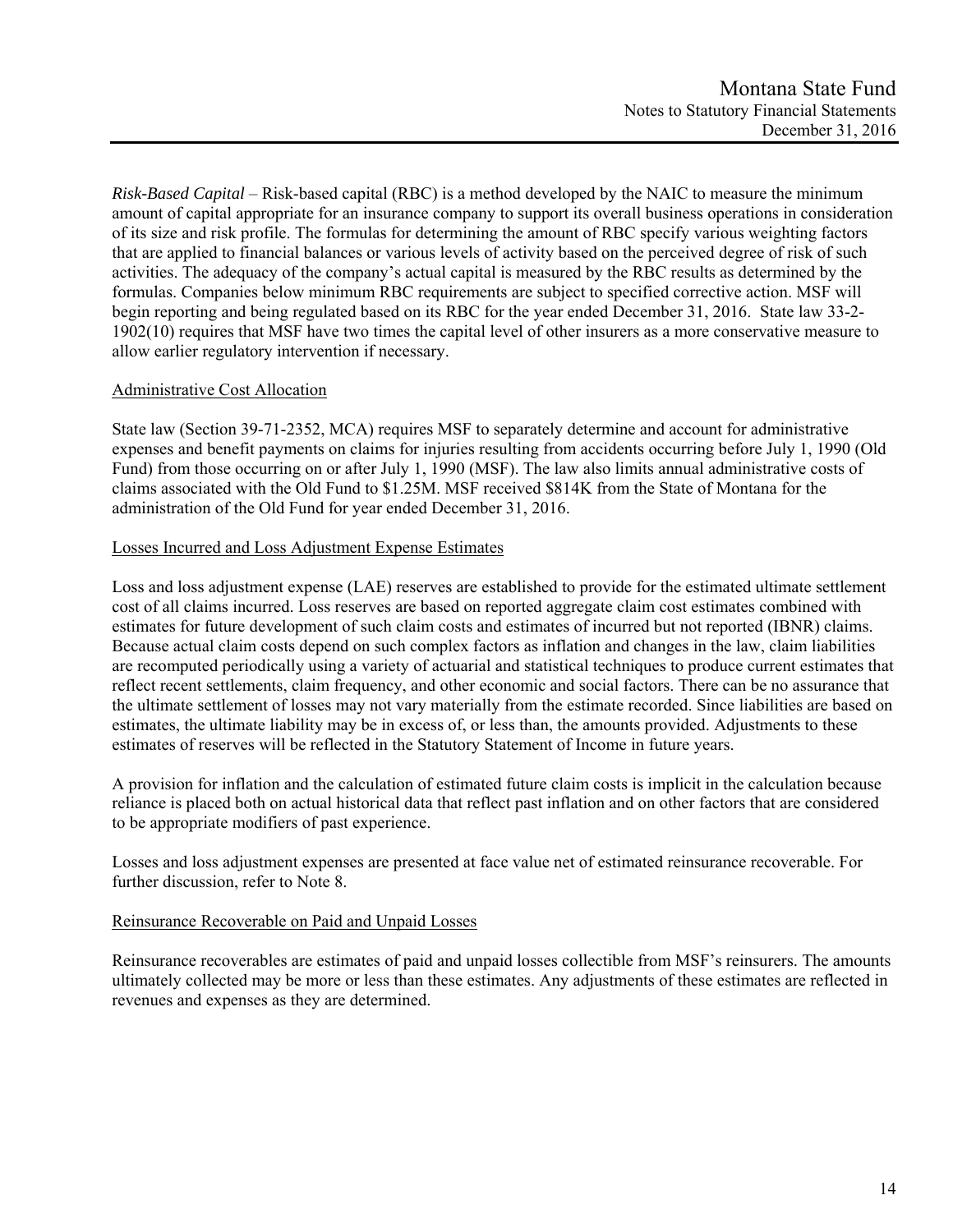### Premium Deficiency Reserve

Premium deficiency reserves and the related expense are recognized when it is probable that losses, loss adjustment expense and policy maintenance costs under a group of existing contracts will exceed net earned premium, reinsurance recoveries and anticipated investment income. No such reserves were required at December 31, 2016.

### Other Liabilities

- Security Deposits Security deposits are monies held on behalf of certain policyholders based on arranged payment terms or account history.
- Funds Withheld Funds withheld are premiums due to reinsurers on a contingent basis in accordance with the reinsurance contracts in place.
- Accounts Payable Accounts payable includes liabilities incurred on behalf of claimants, refunds and dividends due to policyholders and amounts due to vendors.
- Compensated Absences MSF supports two leave programs, the State of Montana Leave Program, (Traditional Plan) and the MSF Personal Leave Program. Employees covered in the Traditional Plan accumulate both annual leave and sick leave and MSF pays employees 100% of unused annual leave and 25% of unused sick leave upon termination. MSF also pays 100% of unused compensatory leave credits upon termination to employees in the Traditional Plan. Employees in the Personal Leave Program accumulate personal leave and extended leave. MSF pays employees for 100% of unused personal leave and banked holiday leave upon termination but extended leave has no cash value at the time of termination.
- Other Postemployment Benefits Postemployment benefit obligations are sponsored and administered by the State of Montana and are not a direct obligation of MSF. A pro rata obligation representing the implicit rate subsidy is recorded as a liability and changes each year are reflected as an increase or decrease to expense. For further discussion, refer to Note 9.

### Income and Premium Taxes Payable

MSF is a component unit of the State of Montana and is not subject to Federal or State premium or income tax.

# Prepaid Expenses

The Company adopted an accounting policy for prepaid expenses which is to recognize costs that benefit several accounting periods as prepaid assets to the extent that an individual cost exceeds \$10,000. The Company has elected to immediately expense those prepaid costs that do not exceed \$10,000. Prepaid expenses are amortized and expensed over the period of use. Prepaid expenses that are unamortized at the end of a financial reporting period are nonadmitted and charged to policyholder equity in accordance with statutory accounting principles.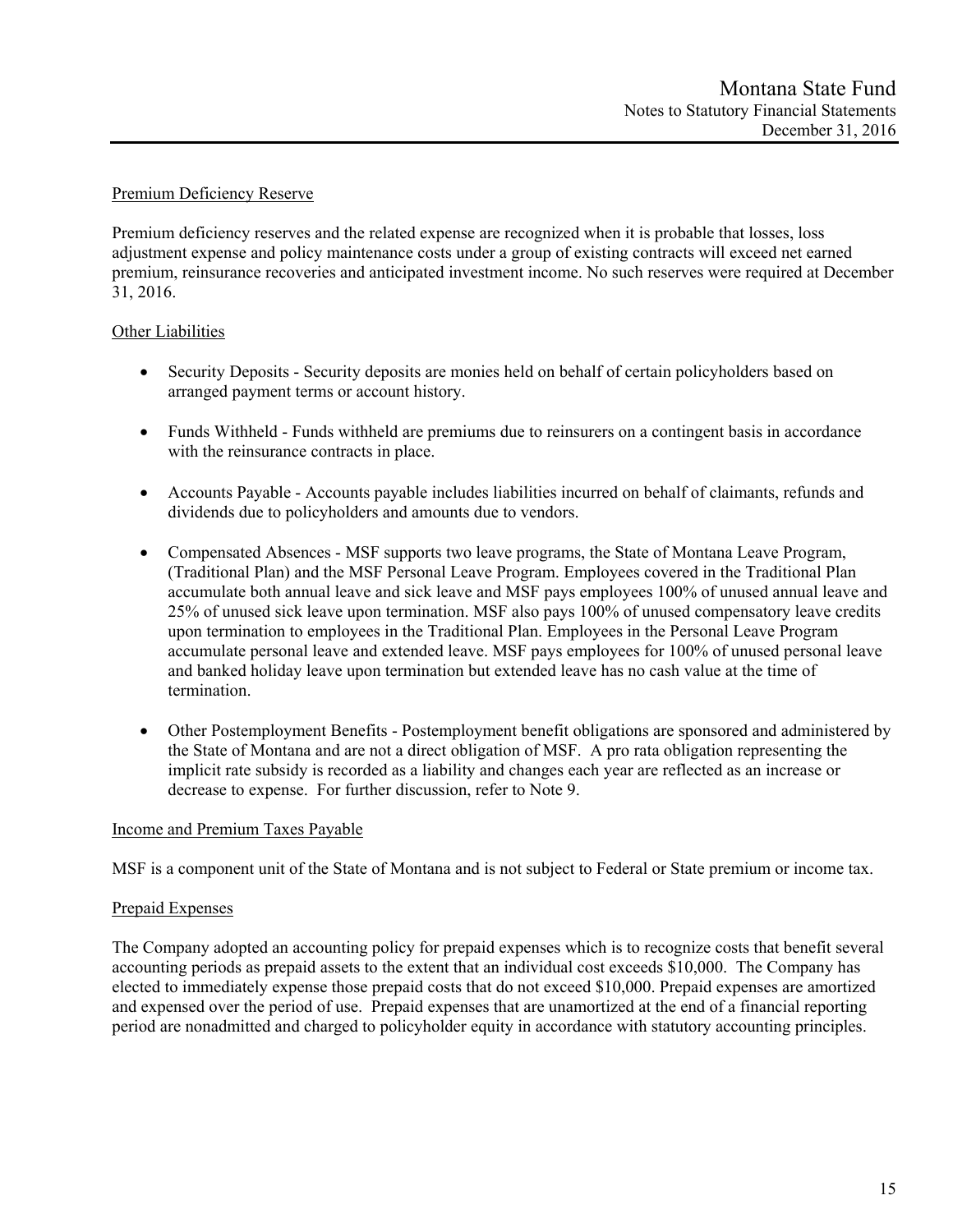# Restricted Assets

The Company reports assets which are not under the exclusive control of the Company. These assets represent funds deposited with reinsured companies. The balance at December 31, 2016, was \$278K.

### Premium Revenue and Unearned Premium

Premiums are recognized as revenue on a pro-rata basis over the policy period, beginning on the effective date of the policy. MSF's Board of Directors approves premium rates annually. Effective January 1, 2016, MSF is subject to MDOI oversight and approval of rates under Title 33, Chapter 16, Part 10.

Policyholders, with the exception of State of Montana agencies, are contractually obligated to pay certain premiums to MSF in advance of the period in which the premiums are earned. Advance premiums are deferred until the effective date of the policy at which time they are recognized as revenue on a pro-rata basis over the term of the policy. Premium advances are refundable when the policyholder's coverage is canceled and MSF has credited all earned premiums. State agency premium is estimated and payments are received quarterly in arrears based on the actual reported payroll.

Unearned premium reflects premium that has been written but not yet earned. The unearned premium was \$68.2M at December 31, 2016.

### Retrospectively Rated Policies

MSF issues policies for which the premiums vary based on loss experience. Future premium adjustments for these retrospective policies are estimated and accrued at December 31, 2016. The premium adjustments are determined through the review of each individual retrospective rated policy, comparing actual losses with projected future losses, to arrive at the best estimates of return or additional retrospective premiums. MSF records retrospective premium accruals and receivables as written premium. Return premiums are recorded as liabilities and additional premiums are recorded as assets and 10% of all retrospective premium receivables are nonadmitted in accordance with SSAP No. 66.

### Policy Acquisition Costs

Expenses incurred in connection with acquiring new insurance business, including such acquisition costs as sales commissions, are charged to operations as incurred.

### Advertising Costs

All advertising costs are expensed when incurred. Advertising expense was \$728K for the year ended December 31, 2016.

### Policyholder Dividends

Dividends are discretionary and are accrued and expensed when declared and approved by the MSF Board of Directors. The aggregate amount of policyholders' dividends is based on the analysis of policyholder equity balances and the financial results for the policy year. Dividends declared in September 2015 of \$35M were paid in January 2016 and the Board of Directors declared a \$35M dividend in September 2016, of which \$34.1M was paid in 2016. For further discussion, refer to Note 10.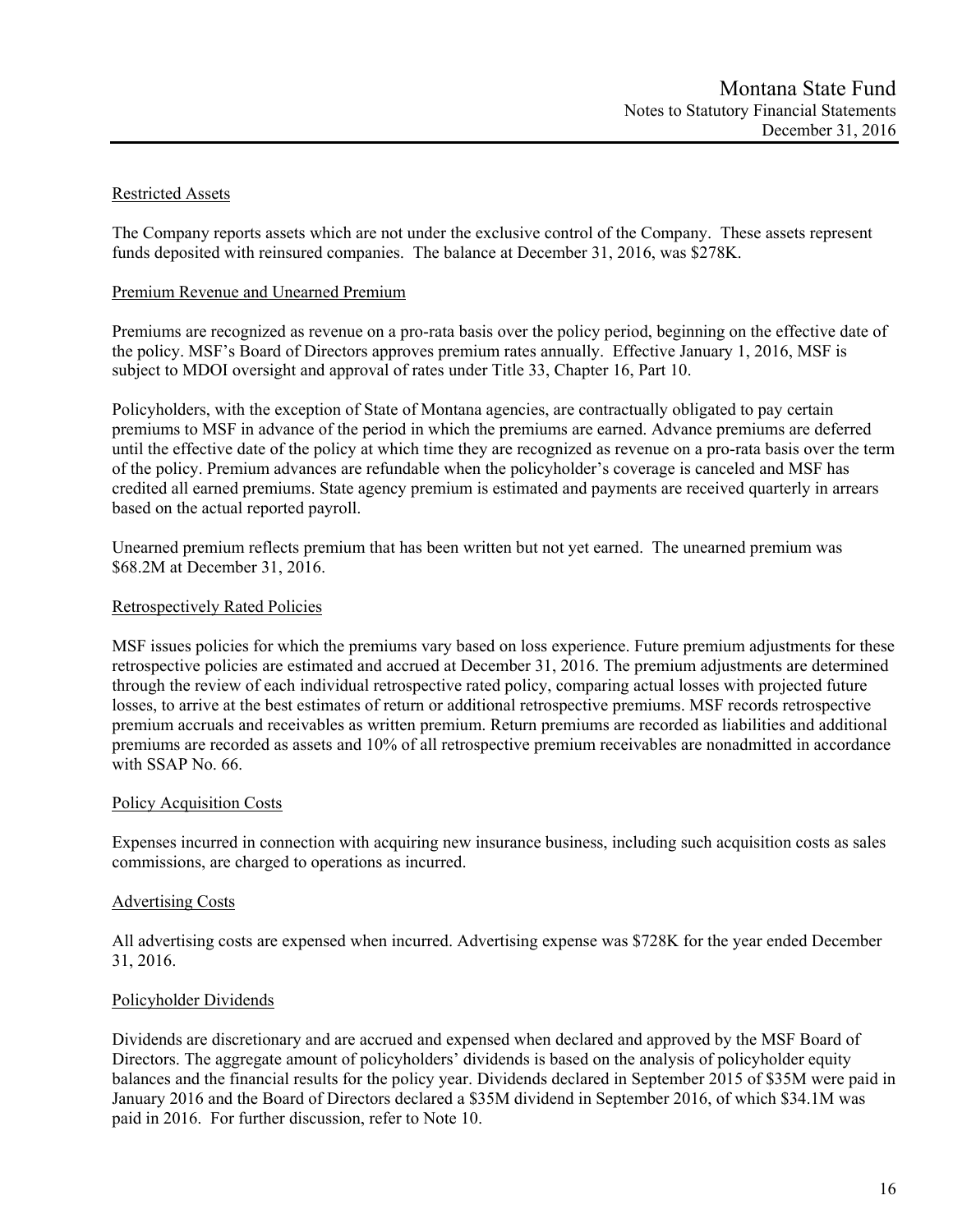# **Note 2 - Investments**

The investments of MSF at December 31, 2016 are as follows:

| The investments of more at December 31, 2010 are as follows.<br>Bonds: | <b>Total Investment</b><br>Holdings | Percentage |
|------------------------------------------------------------------------|-------------------------------------|------------|
| U.S. Government obligations                                            | \$<br>223,692,825                   | 14.77%     |
|                                                                        |                                     |            |
| All other government obligations                                       | 25,998,750                          | 1.72%      |
| U.S. Special revenue                                                   | 198,626,850                         | 13.12%     |
| Agency mortgage-backed securities                                      | 23,924,418                          | 1.58%      |
| Industrial and miscellaneous                                           | 618,649,485                         | 40.86%     |
| Mortgage and other loan-backed securities                              | 60,237,676                          | 3.98%      |
| Total bonds                                                            | 1,151,130,004                       | $76.03\%$  |
| Equity securities                                                      | 165,474,113                         | 10.93%     |
| Real Estate - Property occupied by the Company                         | 25,585,789                          | 1.69%      |
| Cash and short-term investments                                        | 35,091,741                          | 2.32%      |
| Other invested assets                                                  | 91,394,518                          | 6.04%      |
| Securities lending collateral                                          | 45,360,715                          | 3.00%      |
| Total invested assets                                                  | 1,514,036,880                       | 100.00%    |

MSF has investments in two companies, TIAA CREF U.S. Cities Fund LP and American Core Realty Fund LLC, which have underlying characteristics of real estate and are classified as other invested assets. The total acquisition cost for each investment was \$35M and \$40M, respectively.

The cost or amortized cost, gross unrealized gains, gross unrealized losses, and estimated fair value of invested assets are as follows at December 31, 2016:

|                                                                                                                   | Amortized<br>Cost                             | Gross<br>Unrealized<br>Gains           | Gross<br>Unrealized<br>Losses                  | Estimated<br>Statutory<br>Fair Value            |
|-------------------------------------------------------------------------------------------------------------------|-----------------------------------------------|----------------------------------------|------------------------------------------------|-------------------------------------------------|
| U.S. Government obligations<br>All other government obligations<br>U.S. Special revenue<br>Agency mortgage-backed | 223,692,825<br>S<br>25,998,750<br>198,626,850 | S<br>4,648,543<br>183,672<br>3,301,733 | (2,736,298)<br>\$.<br>(35, 130)<br>(1,645,670) | S<br>225,605,070<br>26, 147, 292<br>200,282,913 |
| securities<br>Industrial and miscellaneous<br>Mortgage and other loan-                                            | 23,924,418<br>618,649,485                     | 168,519<br>14,731,251                  | (735, 334)<br>(1,895,605)                      | 23,357,603<br>631,485,131                       |
| backed securities                                                                                                 | 60,237,676                                    | 52,022                                 | (127,677)                                      | 60,162,021                                      |
| Total bonds valued at<br>amortized cost                                                                           | \$1,151,130,004                               | 23,085,740<br>S                        | (7,175,714)<br>-S                              | 1,167,040,030<br>S.                             |
| Equity securities<br>Other invested assets                                                                        | \$<br>68,791,220<br>75,000,000                | \$.<br>96,682,927<br>16,394,518        | \$<br>(34)                                     | \$<br>165,474,113<br>91,394,518                 |
| Total securities valued<br>at fair value                                                                          | 143,791,220                                   | \$113,077,445                          | (34)                                           | 256,868,631                                     |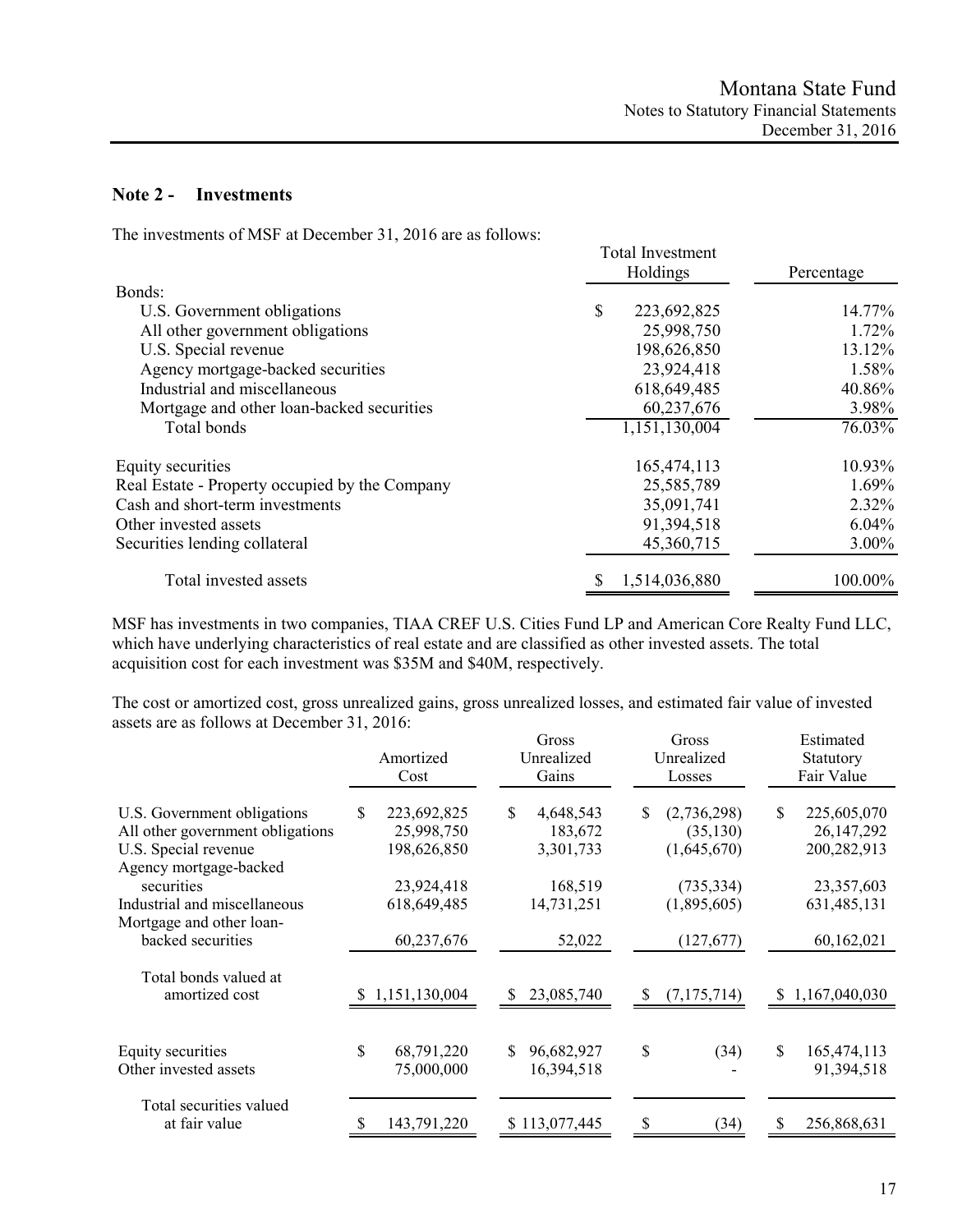The gross unrealized losses and fair value of the Company's investments, aggregated by investment category and length of time that individual securities have been in a continuous unrealized loss position, were as follows at December 31, 2016:

|                                  | Less than 12 months |                  | 12 months or longer |             |                  | Total            |
|----------------------------------|---------------------|------------------|---------------------|-------------|------------------|------------------|
|                                  |                     | Unrealized       |                     | Unrealized  |                  | Unrealized       |
|                                  | Fair Value          | Losses           | Fair Value          | Losses      | Fair Value       | Losses           |
| U.S. Government obligations      | 91,934,565<br>S     | (2,736,298)<br>S | S.                  | S<br>$\sim$ | \$<br>91,934,565 | (2,736,298)<br>S |
| All other government obligations | 11,961,873          | (35, 130)        |                     |             | 11,961,873       | (35, 130)        |
| U.S. Special revenue             | 59,455,515          | (1,645,670)      |                     |             | 59,455,515       | (1,645,670)      |
| Agency mortgage-backed           |                     |                  |                     |             |                  |                  |
| securities                       | 20,459,354          | (735, 334)       |                     |             | 20,459,354       | (735, 334)       |
| Industrial and miscellaneous     | 134,067,812         | (1,895,605)      |                     |             | 134,067,812      | (1,895,605)      |
| Mortgage and other loan-         |                     |                  |                     |             |                  |                  |
| backed securities                | 27,114,731          | (126,040)        | 5,998,029           | (1,637)     | 33,112,760       | (127,677)        |
| Mutual Fund                      |                     |                  | 537                 | (34)        | 537              | (34)             |
|                                  | \$344,993,850       | (7, 174, 077)    | 5,998,566           | (1,671)     | \$350,992,416    | (7,175,748)      |

MSF closely monitors its investment portfolio and considers relevant facts and circumstances in evaluating whether the impairment of a security is other than temporary. Relevant facts and circumstances that are considered include: (1) the length of time the fair value has been below cost; (2) the financial position and access to capital of the issuer, including the current and future impact of any specific events; and (3) MSF's ability and intent to hold the security to maturity or until it recovers in value. To the extent the Company determines that a security is deemed other-than-temporarily impaired, the difference between amortized cost and fair value is charged to earnings. Based on the Company's evaluation and ability and intent to hold these securities to maturity or market value recovery, the impairment of the securities identified above is deemed to be temporary.

The amortized cost and estimated statutory fair value of MSF's fixed maturity securities as of December 31, 2016, is shown below at effective maturity. Expected maturities will differ from contractual maturities because borrowers may have the right to call or prepay obligations with or without call or prepayment penalties. Maturities of mortgage-backed securities depend on the repayment characteristics and experience of the underlying mortgage loans.

|                                                                                                                         | Amortized<br>Cost                              | Estimated<br>Statutory<br>Fair Value       |
|-------------------------------------------------------------------------------------------------------------------------|------------------------------------------------|--------------------------------------------|
| Due one year or less (excludes STIP)<br>Due after one year through five years<br>Due after five years through ten years | \$<br>92,362,346<br>641,744,280<br>417,023,378 | 93, 361, 686<br>655,494,318<br>418,184,026 |
|                                                                                                                         | 1,151,130,004                                  | 1,167,040,030                              |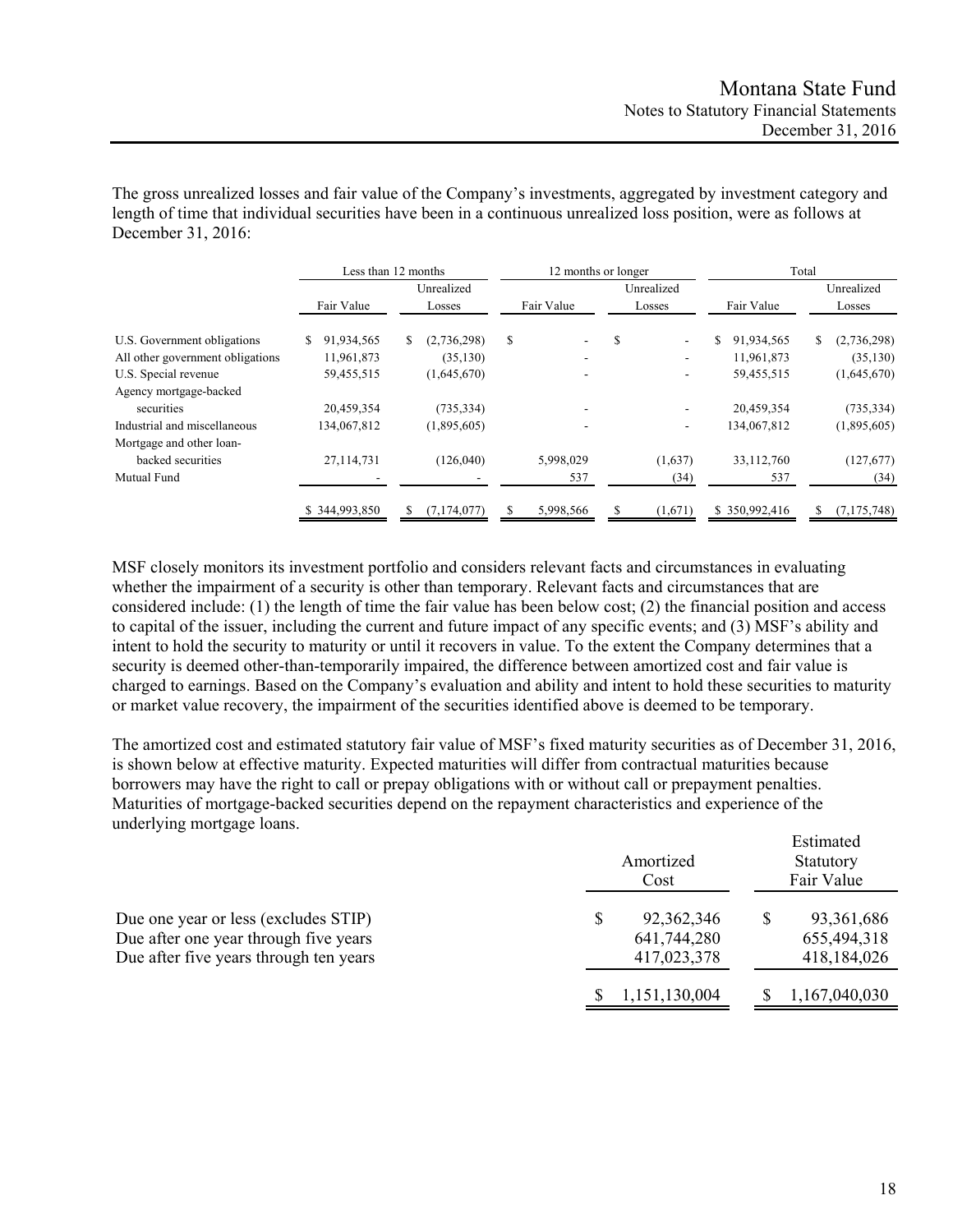Proceeds from sales of invested assets and gross realized gains and gross realized losses on the sales of invested assets were as follows for the year ended December 31, 2016:

| Proceeds from sales of debt securities<br>Proceeds from sales of common stock<br>Net gains on cash, cash equivalents, and short-term investments | \$<br>252, 132, 570<br>15,000,000<br>9,228 |
|--------------------------------------------------------------------------------------------------------------------------------------------------|--------------------------------------------|
| Total proceeds from sales of invested assets                                                                                                     | 267, 141, 798                              |
| Gross realized gains of debt securities<br>Gross realized losses of debt securities<br>Gross realized gains of common stock                      | \$<br>2,364,355<br>(347,516)<br>8,521,568  |
| Net realized capital gains of invested assets                                                                                                    | 10,538,407                                 |

Investment income and related expenses were as follows for the year ended December 31, 2016:

| Investment income                                                                        |                  |
|------------------------------------------------------------------------------------------|------------------|
| Interest                                                                                 |                  |
| <b>Bonds</b>                                                                             | \$<br>35,895,093 |
| Cash and short-term investments                                                          | 236,595          |
| Real estate                                                                              | 1,697,777        |
| Equities                                                                                 |                  |
| Other invested assets                                                                    | 4,117,150        |
| Securities lending income                                                                | 242,104          |
| Total investment income                                                                  | 42,188,719       |
| Investment expenses                                                                      |                  |
| Investment expenses                                                                      | 1,189,444        |
| Depreciation on real estate                                                              | 523,434          |
|                                                                                          |                  |
| Total investment expenses                                                                | 1,712,878        |
| Net investment income                                                                    | 40,475,841       |
|                                                                                          |                  |
| MSF's investment in property occupied by the Company is as follows at December 31, 2016: |                  |
| Land                                                                                     | \$<br>1,139,460  |
| Properties occupied by the Company, net                                                  | 24,446,329       |

| Total real estate | 25,585,789 |
|-------------------|------------|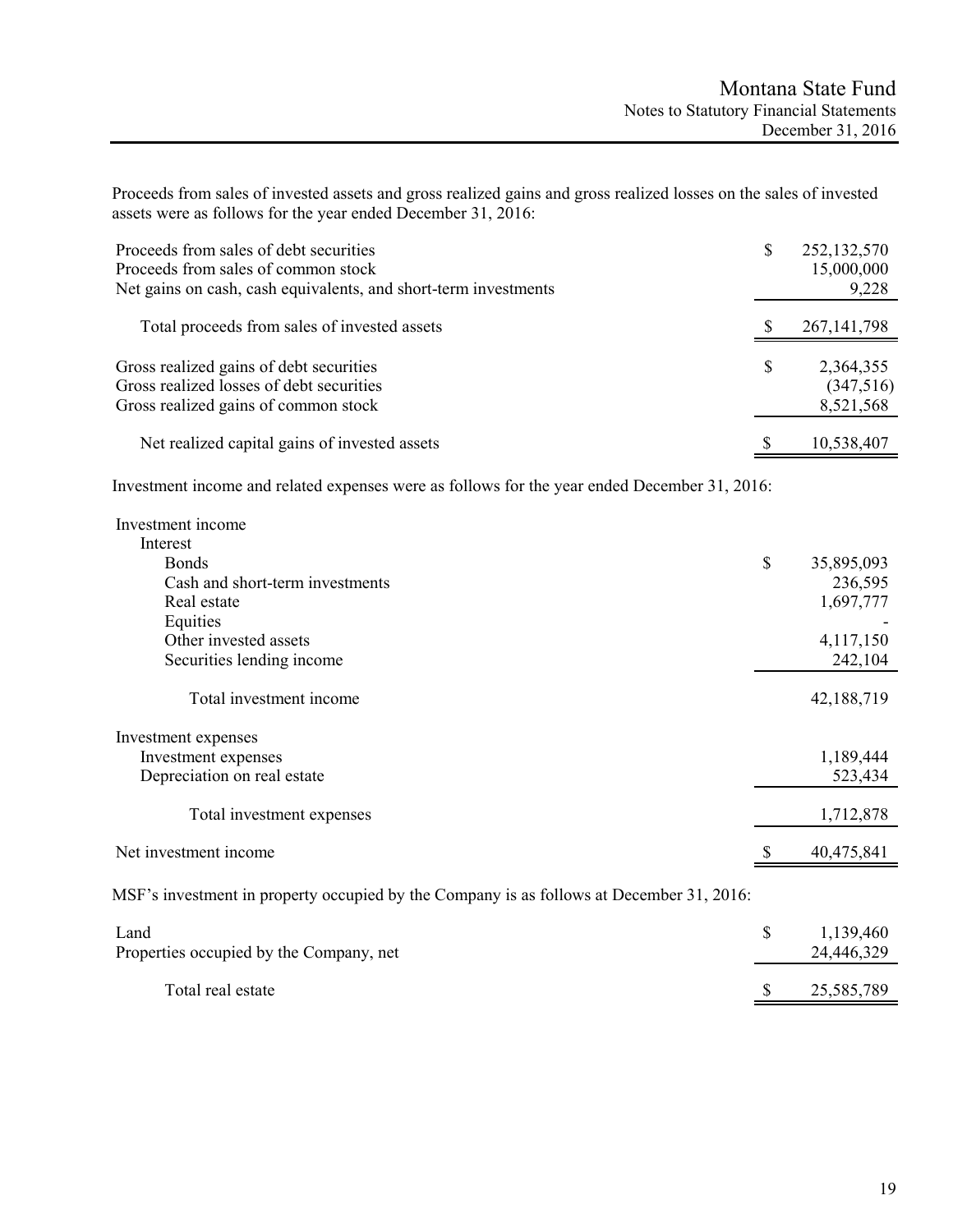## **Note 3 - Cash Collateral and Liability for Securities on Loan**

The following table presents the carrying and market values of the securities on loan and the total collateral held as of December 31, 2016:

| Securities on loan - carrying value | 165,046,468 |
|-------------------------------------|-------------|
| Securities on loan - market value   | 166,283,927 |
| Total cash collateral held          | 45,360,715  |
| Total non-cash collateral held      | 124,520,060 |

### **Note 4 - Fair Value of Financial Instruments**

Certain financial instruments are reported at fair value and others are stated at cost or amortized cost, as shown below. For those assets carried at fair value in the financial statements and for those assets not stated at fair value in the financial statements but whose estimated fair values are disclosed, the following table indicated the inputs used to estimate fair value measurements.

The statement values, fair values and related inputs for financial instruments at December 31, 2016 are:

|                                                                              | <b>Statement</b><br>Value      | Fair<br>Value                  | (Level 1)        | (Level 2)         | (Level 3) |
|------------------------------------------------------------------------------|--------------------------------|--------------------------------|------------------|-------------------|-----------|
| Assets reported at amortized cost:<br>Bonds                                  | 1,151,130,004                  | \$1,167,040,030                | 225,605,070      | 941,434,960<br>S. |           |
| Assets reported at fair value:<br>Equity securities<br>Other invested assets | 165,474,113<br>S<br>91,394,518 | 165,474,113<br>S<br>91,394,518 | \$165,474,113    | S                 | (A)       |
| Total assets reported at fair value                                          | 256,868,631                    | 256,868,631                    | 165,474,113<br>S |                   |           |

(A) – These investments are accounted for using the equity method. For purposes of this disclosure, the equity method is presumed to approximate fair value. If management were to determine fair value for its equity method investments, it would use level 3 inputs.

There were no liabilities reported at fair value as of December 31, 2016.

# **Note 5 - Cash, Cash Equivalents and Short-Term Investments**

MSF participates in the Short-Term Investment Pool (STIP) maintained by BOI. STIP balances are highly liquid investments. The net asset value (NAV) of STIP approximates cost. The STIP investments' credit risk is measured by investment grade ratings given individual securities. BOI's policy requires that STIP investments have the highest rating in the short-term category by one and/or any Nationally Recognized Statistical Rating Organizations (NRSRO). The three NRSRO's include Standard and Poor's, Moody's Investors Service, and Fitch, Inc. STIP is reported at NAV.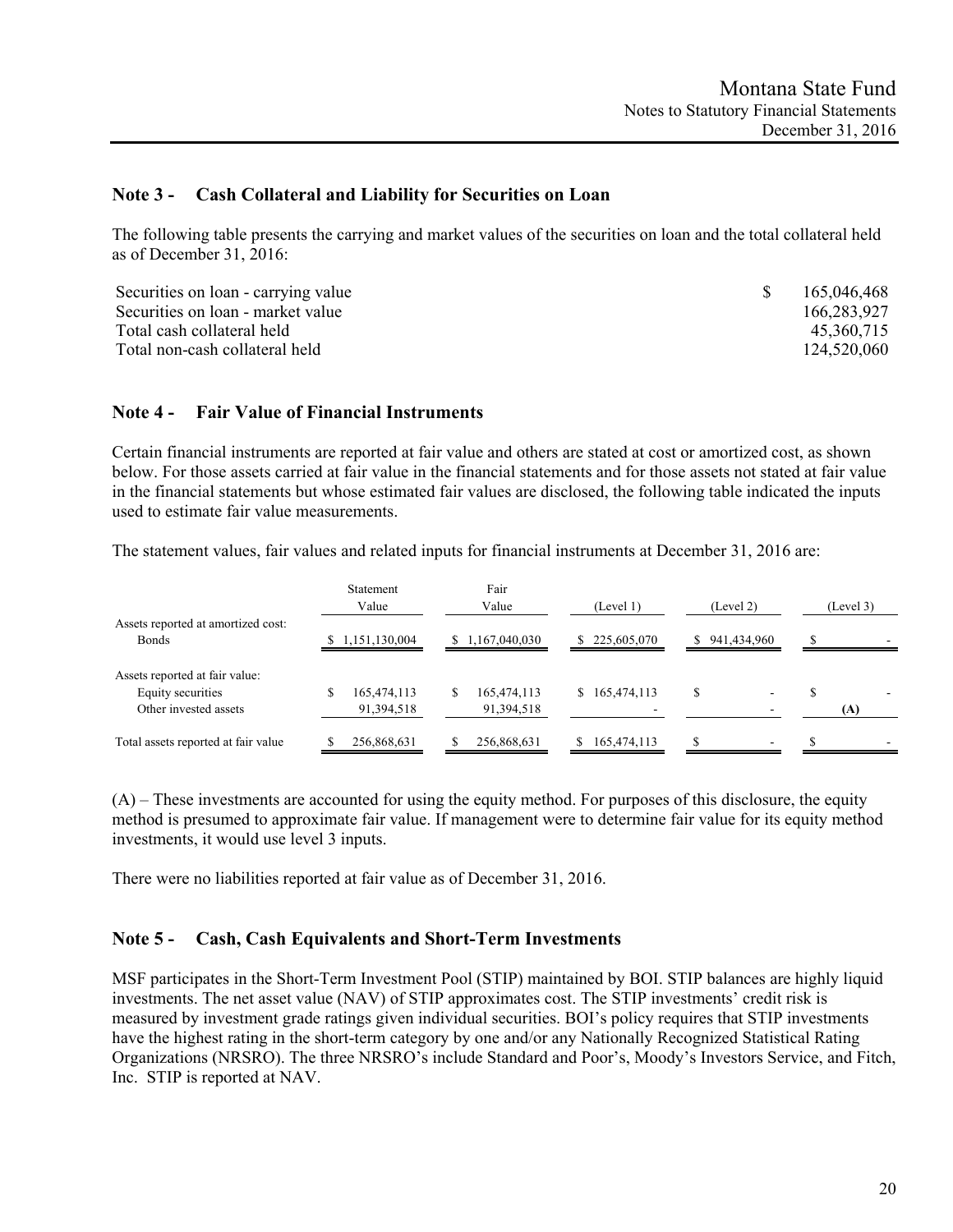Cash, cash equivalents and short-term investments consist of the following at December 31, 2016:

| Cash in bank<br>STIP investment                                                                                | \$<br>4,631,305<br>30,460,436 |                                         |
|----------------------------------------------------------------------------------------------------------------|-------------------------------|-----------------------------------------|
|                                                                                                                |                               | 35,091,741                              |
|                                                                                                                |                               |                                         |
| <b>Receivables, Net</b><br>Note $6-$                                                                           |                               |                                         |
| Net receivables consist of the following at December 31, 2016:                                                 |                               |                                         |
| Uncollected premiums<br>Nonadmitted uncollected premiums                                                       | \$                            | 9,017,592<br>(473, 694)                 |
| Net uncollected premiums                                                                                       | $\mathcal{S}$                 | 8,543,898                               |
| Unbilled premiums and installments<br>Earned but unbilled premiums<br>Nonadmitted earned but unbilled premiums | \$                            | 63, 133, 150<br>5,556,450<br>(555, 645) |
| Net unbilled premiums                                                                                          | $\mathbf{\hat{S}}$            | 68,133,955                              |
| Accrued retrospective premiums<br>Nonadmitted retrospective premiums                                           | \$                            | 133,058<br>(13,306)                     |
| Net accrued retrospective premiums                                                                             |                               | 119,752                                 |
| Healthcare and other amounts receivable<br>Nonadmitted healthcare and other receivables                        | \$                            | 1,735,423<br>(1,734,626)                |
| Net healthcare and other receivables                                                                           | $\mathcal{S}$                 | 797                                     |

# **Note 7 - Equipment, Net**

Equipment and software are recorded at cost net of accumulated depreciation and admitted or non-admitted in accordance with statutory accounting principles as follows at December 31, 2016:

|                                                                                 |   | Computer<br>Equipment and<br>Operating<br>Software |   | Vehicles,<br>Furniture and<br>Office<br>Equipment |   | Application<br>Software                               |    | Total                                                    |
|---------------------------------------------------------------------------------|---|----------------------------------------------------|---|---------------------------------------------------|---|-------------------------------------------------------|----|----------------------------------------------------------|
| Assets<br>Accumulated depreciation<br>Subtotal<br>Less: Net assets non-admitted | S | 4,125,887<br>(3,240,520)<br>885,367                | S | 3,257,884<br>(2,271,961)<br>985,923<br>(985, 923) | S | 14,214,462<br>(13, 984, 332)<br>230,130<br>(230, 130) | S. | 21,598,233<br>(19, 496, 813)<br>2,101,420<br>(1,216,053) |
| Net assets admitted                                                             |   | 885,367                                            | S |                                                   |   |                                                       |    | 885,367                                                  |
| Depreciation expense                                                            |   | 383,767                                            |   | 246,134                                           |   | 128,783                                               |    | 758,684                                                  |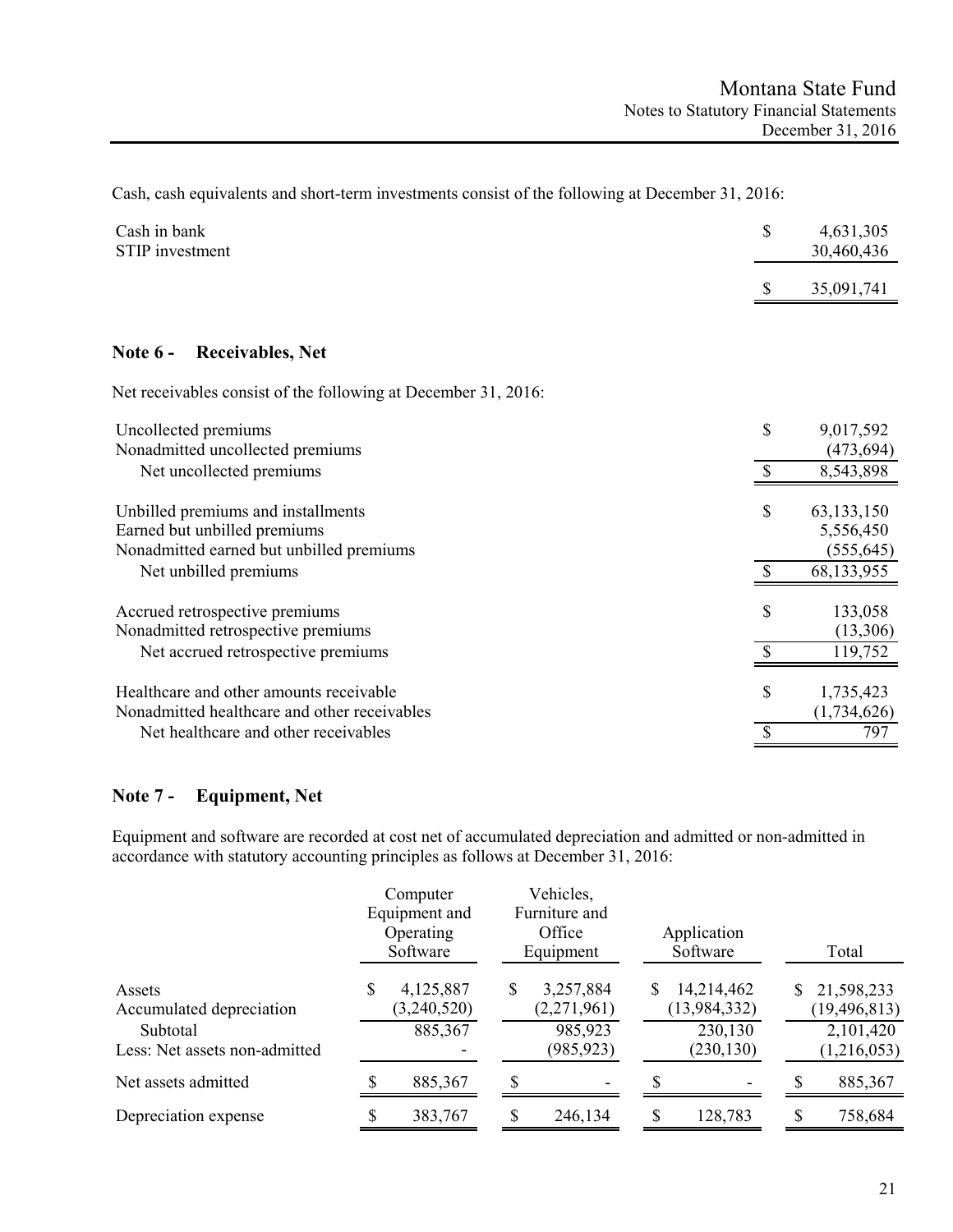# **Note 8 - Loss and Loss Adjustment Expense Reserves**

Loss and loss adjustment expense (LAE) reserves are established to provide for the estimated ultimate settlement cost of all claims incurred. Loss reserves are based on reported aggregate claim cost estimates combined with estimates for future development of such claim costs and estimates of incurred but not reported (IBNR) claims. The reserves are reported on an undiscounted basis.

Willis Towers Watson, an external independent actuarial firm, prepares an actuarial study used to estimate liabilities and the ultimate cost of settling claims reported but not settled and IBNR as of December 31, 2016. The study provides a range of potential costs associated with the reported claims, the future development of those claims and IBNR. MSF management has recorded an estimate within that range as the estimated loss reserves. Because actual claim costs depend on such complex factors as inflation and changes in the law, claim liabilities are recomputed periodically using a variety of actuarial and statistical techniques to produce current estimates that reflect recent settlements, claim frequency, and other economic and social factors.

The following analysis provides a reconciliation of the activity in the reserve for losses and loss adjustment expenses for the year ended December 31, 2016:

|                                                                                                                                                                                                |   | (in 000's)                     |
|------------------------------------------------------------------------------------------------------------------------------------------------------------------------------------------------|---|--------------------------------|
| At beginning of the period:<br>Gross liability for unpaid losses and loss adjustment expenses<br>Less reinsurance recoverables<br>Net liability for unpaid losses and loss adjustment expenses | S | 933,538<br>(33,242)<br>900,296 |
| Losses and loss expenses incurred during the period related to:<br>Current period<br>Prior years                                                                                               |   | 147,194<br>(65)                |
| Total losses and loss adjustment expenses incurred                                                                                                                                             |   | 147,129                        |
| Losses and loss expenses paid during the period related to:<br>Current period<br>Prior years                                                                                                   |   | (31,040)<br>(94, 853)          |
| Total losses and loss adjustment expenses paid                                                                                                                                                 |   | (125, 893)                     |
| At end of the period:<br>Gross liability for unpaid losses and loss adjustment expenses<br>Less reinsurance recoverables                                                                       |   | 939,775<br>(18,243)            |
| Net liability for unpaid losses and loss adjustment expenses                                                                                                                                   |   | 921,532                        |

Changes in the reserve for loss and loss adjustment expenses related to prior years are due to ongoing analysis of loss development trends, re-estimation of unpaid claims, and reinsurance recovery adjustments.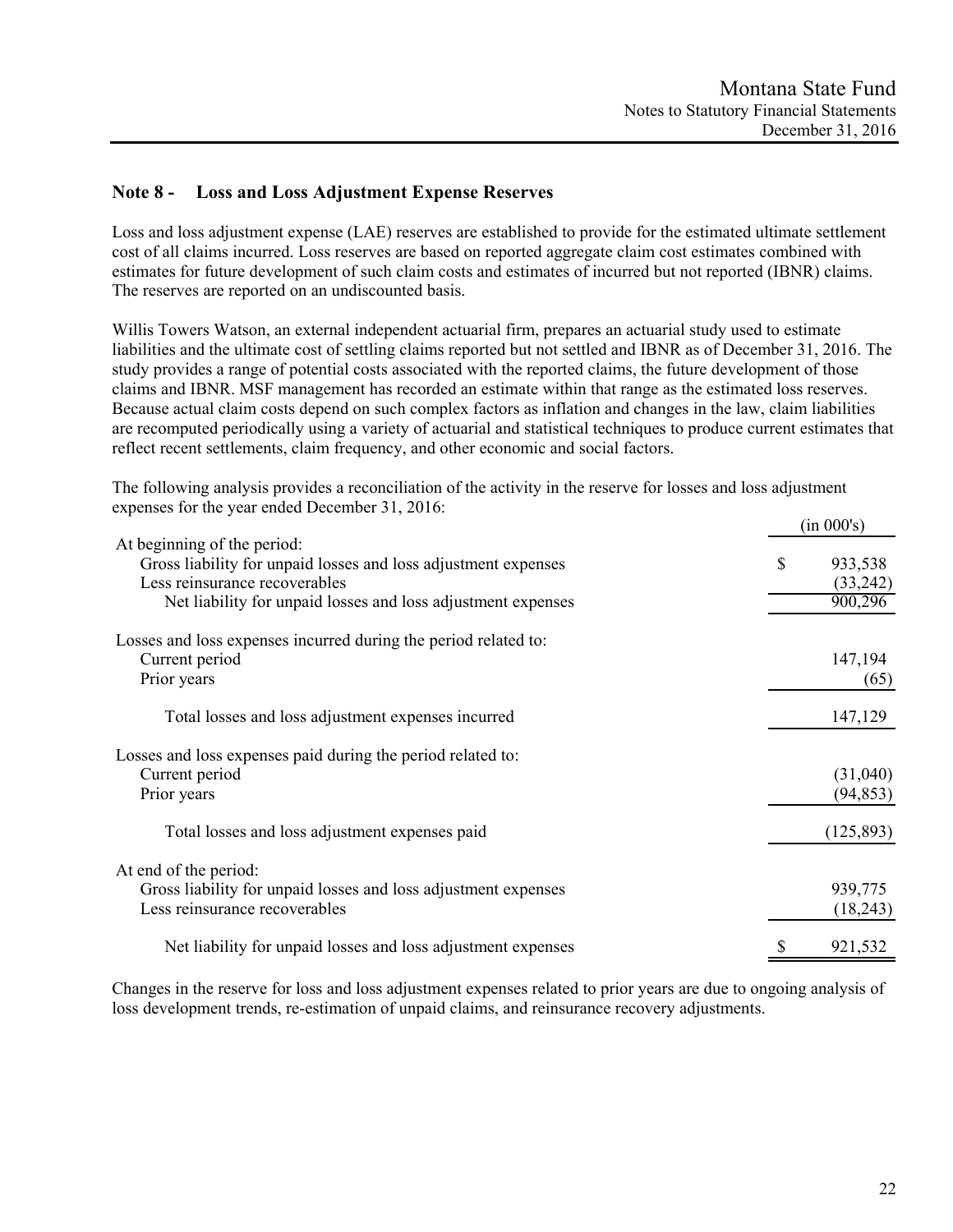Included in the amounts above are reserves for asbestos exposure. MSF's exposure to asbestos claims arose from the direct sale of workers' compensation policies to companies with incidental exposure to asbestos. Case reserves related to these claims are as follows as of December 31, 2016:

| Beginning case reserves (including LAE)<br>Losses and LAE incurred<br>Payments for losses and LAE | 6,837,440<br>1,797,096<br>(5,767,909) |
|---------------------------------------------------------------------------------------------------|---------------------------------------|
| Ending case reserves (including LAE)                                                              | 2,866,627                             |

# **Note 9 - Retirement Plans, Deferred Compensation and Postretirement Plans**

MSF and its employees contribute to the Montana Public Employees Retirement System (PERS), which offers two types of retirement plans administered by the Public Employees' Retirement Board (PERB). The first plan is the Defined Benefit Retirement Plan (DBRP), a multiemployer pension plan for the benefit of State employees that provides retirement, disability, and death benefits to plan members and their beneficiaries. MSF is only responsible for the current expense paid each year and has no legal obligation for future pension liabilities under this plan. However, MSF is required to record an allocated amount of the DBRP's unfunded liability on its GAAP financial statements. The amount of that liability is \$23.6M. As stated previously, NAIC SAP does not require the unfunded liability to be recognized in the statutory financial statements.

The second plan is the Defined Contribution Retirement Plan (DCRP), a multiemployer plan that also provides retirement, disability, and death benefits to plan members and their beneficiaries. Benefits are based on the balance in the member's account, which includes the total contributions made and the investment earnings less administrative costs.

MSF contributed a total of \$1.7M to both plans during the year ended December 31, 2016. The required employer contribution rate for both plans was 8.37% for the first half of the year ended December 31, 2016 and 8.47% for the second half. The liability for unpaid contributions at December 31, 2016 is \$101K, which was paid in January 2017.

Other postemployment benefit (OPEB) obligations are sponsored and administered by the State of Montana and are not a direct obligation of MSF. A pro rata obligation representing the implied rate subsidy is recorded as a liability and changes each year are reflected as an increase or decrease to expense. MSF's allocated annual OPEB cost (expense) for the year ended December 31, 2016 was \$646K.

MSF and its employees are eligible to participate in the State of Montana Deferred Compensation Plan (457 plan) administered by the PERB. The Deferred Compensation plan is a voluntary, tax-deferred retirement plan designed as a supplement to other retirement plans. Under the plan, eligible employees elect to defer a portion of their salary until future time periods. MSF incurs no costs for this plan.

MSF employees and dependents are eligible to receive health care through the State Employee Group Benefits Plan administered by the State of Montana Department of Administration. The State of Montana provides optional post-employment medical, vision, and dental health care benefits to qualified employees and dependents that elect to continue coverage and pay administratively established premiums.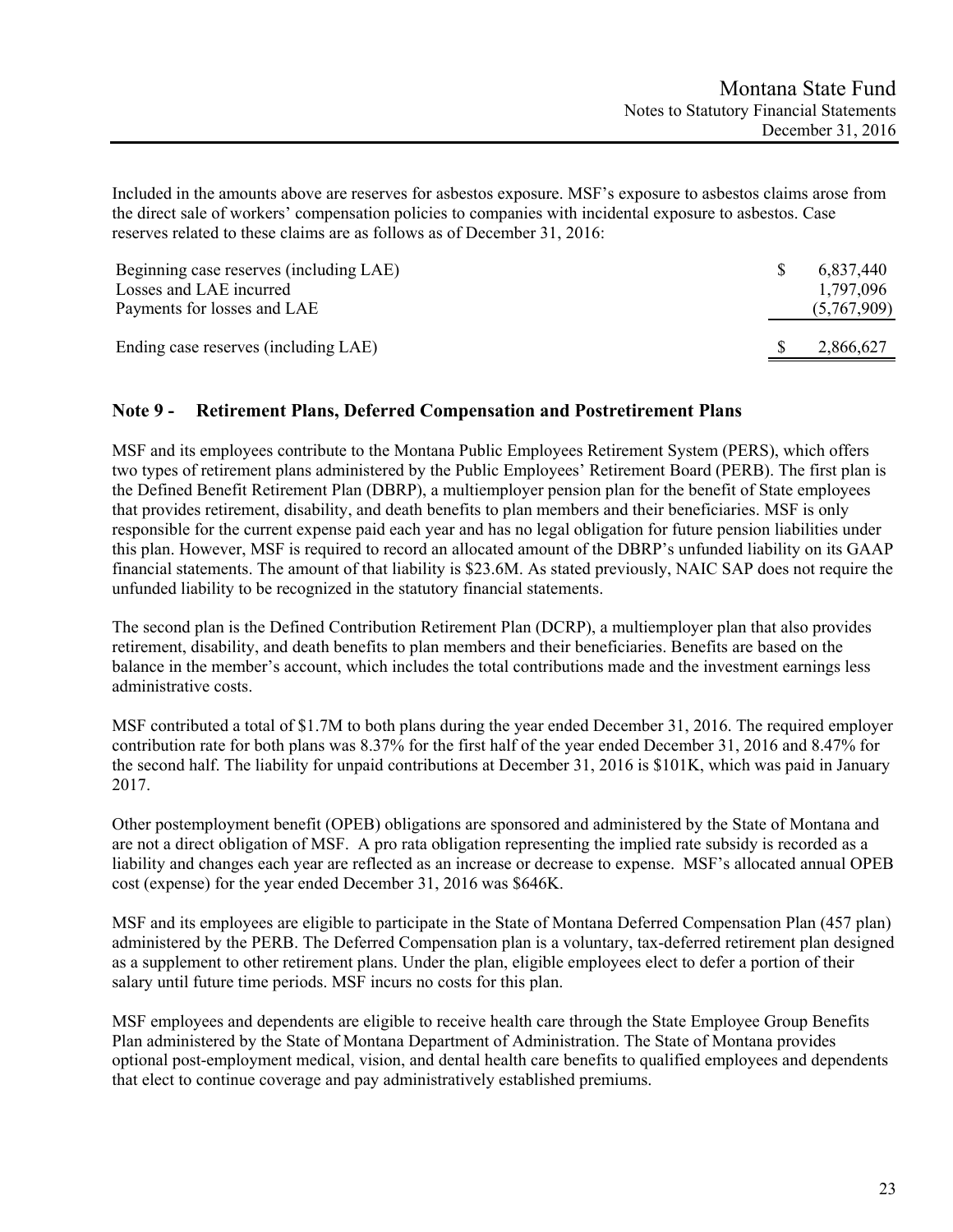## **Note 10 - Policyholder Dividends**

During the year ended December 31, 2016, the MSF Board of Directors authorized dividends of \$35M to eligible policyholders for the policy year 2014. As of December 31, 2016, \$34.1M had been paid.

### **Note 11 - Reinsurance Assumed and Ceded**

For the year ended December 31, 2016, MSF ceded risk to other reinsurance companies to limit the exposure arising from large losses. These arrangements consist of excess of loss contracts that protect against occurrences over stipulated amounts and aggregate stop loss contracts. The excess of loss contracts provide for the following coverage:

| <b>Contract Period</b> | Reinsurance Coverage                                                                                        |
|------------------------|-------------------------------------------------------------------------------------------------------------|
| 2016                   | Workers' compensation accidents of up to \$5M in excess of \$5M,<br>maximum of \$5M per any on claimant.    |
|                        | Workers' compensation accidents of up to \$20M in excess of \$10M,<br>maximum of \$5M per any one claimant. |
|                        | Workers' compensation accidents of up to \$70M in excess of \$30M,<br>maximum of \$5M per any one claimant. |

The current aggregate stop loss contract provides coverage based on MSF's premium levels not to exceed 15% of subject net earned premium. In the event reinsurers are unable to meet their obligations under either the excess of loss contracts or aggregate stop loss contract, MSF would remain liable for all losses, as the reinsurance agreements do not discharge MSF from its primary liability to the policyholders. The Company had no overdue reinsurance recoverables at December 31, 2016.

Direct, assumed and ceded activity included the following for the year ended December 31, 2016:

| Written premiums:                                |              | (in 000's) |
|--------------------------------------------------|--------------|------------|
| Direct                                           | <sup>S</sup> | 177,018    |
| Assumed                                          |              | 2,976      |
| Ceded                                            |              | (10, 447)  |
| Net written premiums                             |              | 169,547    |
| Earned premiums:                                 |              |            |
| Direct                                           |              | 177,245    |
| Assumed                                          |              | 2,879      |
| Ceded                                            |              | (10, 447)  |
| Net earned premiums                              |              | 169,677    |
| Unearned premiums:                               |              |            |
| Direct                                           |              | 67,626     |
| Assumed                                          |              | 554        |
| Ceded                                            |              |            |
| Net unearned premiums                            |              | 68,180     |
| Incurred losses and loss adjustment expenses:    |              |            |
| Direct                                           |              | 145,290    |
| Assumed                                          |              | 1,485      |
| Ceded                                            |              | 331        |
| Net incurred losses and loss adjustment expenses |              | 147,106    |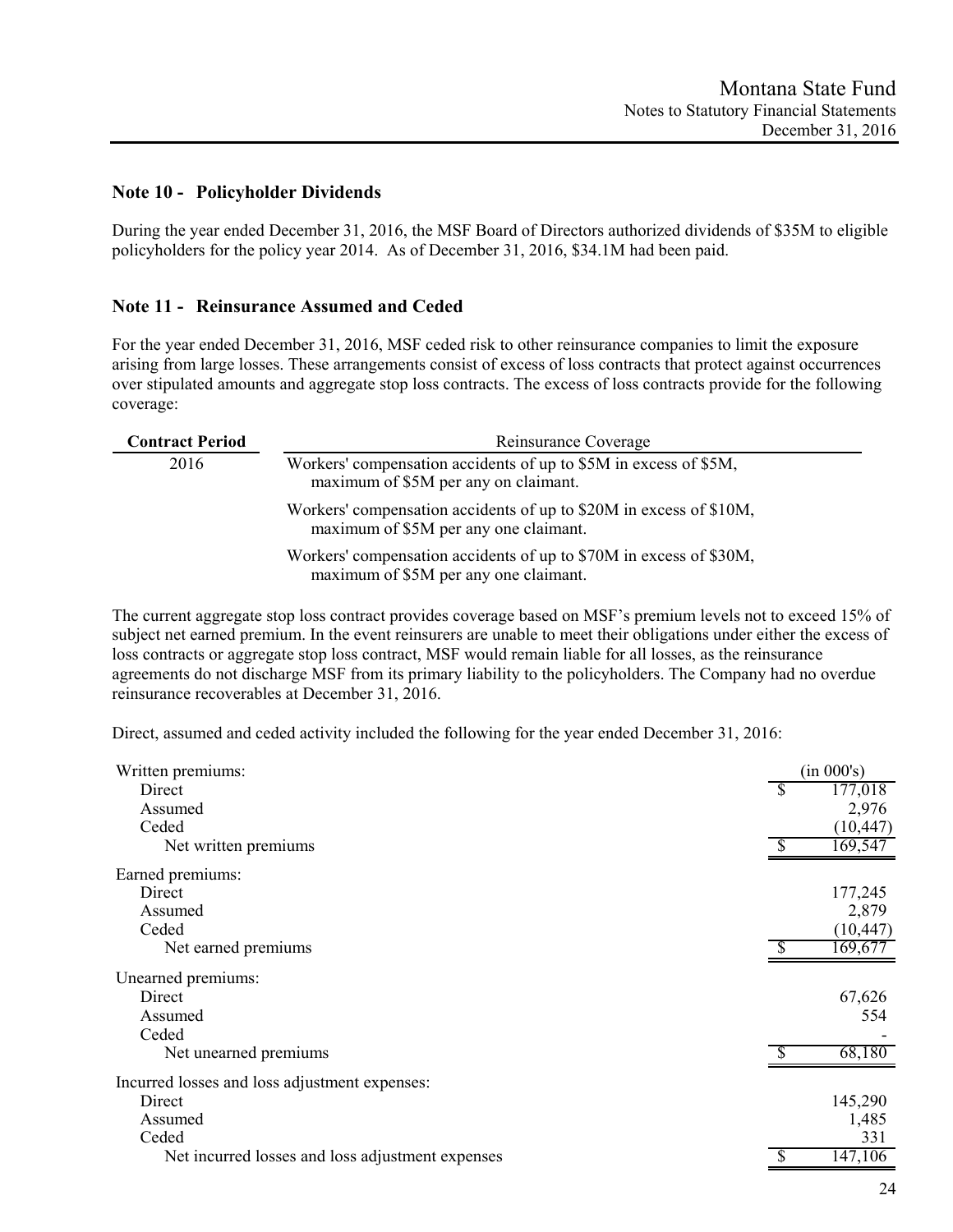MSF's ceded aggregate stop loss contracts contain a contingent commission that provides for additional or return commission based on the actual loss experience of the ceded business. The amount of accrued commission as of December 31, 2016 is \$62.6M.

During the year ended December 31, 2016, MSF commuted one of its outstanding aggregate stop loss contracts covering the period of July 1, 2002 through July 1, 2005. MSF received \$100K from Imagine International Reinsurance Ltd. and removed \$9.4M of reinsurance recoverables from its reserves, as well as \$17.5M of funds withheld liability and \$8.1M of accrued contingent commission. This commutation resulted in losses incurred of (\$100K). In addition, MSF commuted ten of its outstanding excess of loss contracts with Reliastar Life Insurance Company. The contracts covered the period July 1, 1992 to July 31, 2002. MSF received \$5.1M and removed \$6.8M of reinsurance recoverables from its reserves, resulting in losses incurred of \$1.7M and loss adjustment expenses incurred of \$10K. Accrued reinstatement premium related to one of the contracts was reversed, resulting in earned premium of \$90K.

# **Note 12 - Leases and Commitments**

MSF leases office facilities and equipment under various operating leases that expire through February 2021. Rental expense for the year ended December 31, 2016 was \$75K.

MSF has a lease for 350 parking spaces in a parking garage built by the City of Helena adjacent to the MSF offices which expires June 30, 2040. The cost of the parking spaces will be the same monthly rate as equivalent parking passes sold by the City. The annual subsequent parking cost is estimated to be \$307K with potential to change based on parking rates assigned by Helena Parking Commission.

Future minimum rental payments are as follows for the years ending December 31:

| 2017       | \$<br>362,237   |
|------------|-----------------|
| 2018       | 353,686         |
| 2019       | 326,883         |
| 2020       | 308,724         |
| 2021       | 306,954         |
| Thereafter | 5,672,100       |
|            | \$<br>7,330,584 |

# **Note 13 - Subsequent Events**

Subsequent events were evaluated through March 6, 2017, which is the same date the audited financial statements were available to issue.

Subsequent to December 31, 2016, the Company decided to divest its investment in the TIAA-CREF US Cities Fund LP as identified in Note 2. Sales will likely take place throughout 2017 and proceeds from the sales will be used to repurchase similar investments. No impairment of the values in these statements is deemed necessary.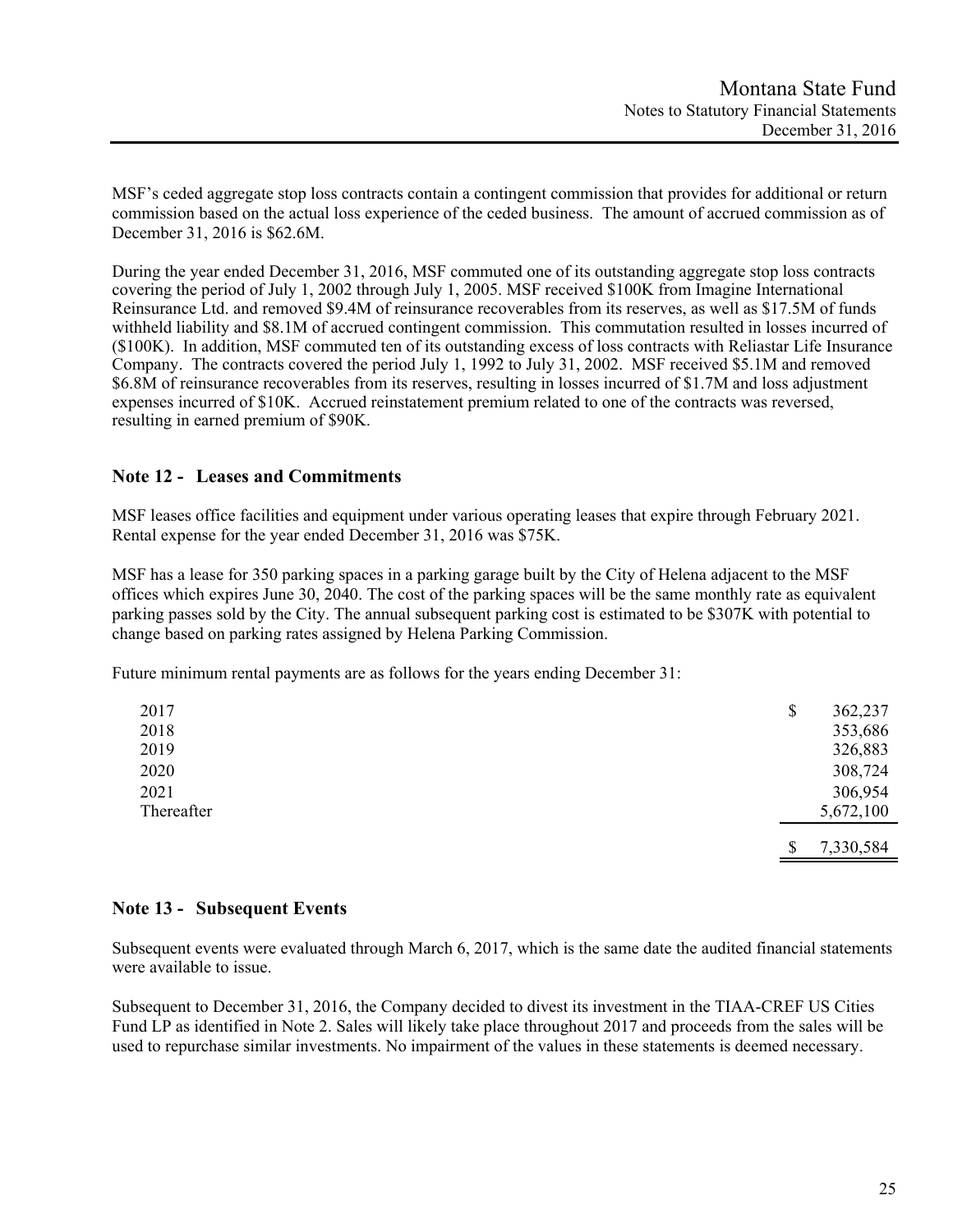# **Note 14 - Contingencies and Uncertainties**

*Susan Hensley v. Montana State Fund* - Montana State Fund received a Petition for Hearing that was filed before the Workers' Compensation Court in October, 2013. The matter is Susan Hensley v. Montana State Fund, WCC No. 2013-3235. The matter is fully briefed and is submitted for a decision. Under HB 334, as passed by the legislature in 2011 and codified in 39-71-703 (2), MCA, when a claimant receives a Class I impairment, it is not payable unless the claimant has an actual wage loss as a result of the compensable injury or occupational disease. The law was effective July 1, 2011 and applicable to claims that occurred on or after that date. The petitioner in this matter is challenging the constitutionality of 39-71-703 (2), MCA. State Fund anticipates the chances are remote, but as with any litigated matter there is the possibility of an adverse decision. Should the statute be held unconstitutional, determined to be applicable to other claims and also determined to be retroactively applicable, potential liability is estimated to be at least \$2.2 million per year, as based on NCCI initial pricing, and current estimated business volumes. However, based on experience, costs may be substantially higher than the estimate of \$2.2 million per year.

Montana State Fund received another Petition for Hearing that was filed before the Workers' Compensation Court. The matter is Steven Hanson vs. Montana State Fund, WCC No. 2014-3398. This is a companion case to Susan Hensley v. Montana State Fund and has been held in abeyance pending a decision in Hensley.

Montana State Fund also is involved in other litigation in the areas of workers' compensation and disputes with policyholders. These are of a generally routine nature and there are no known matters at this time that will have a material adverse financial impact to the Company.

# **Note 15 - Related Party Transactions**

Montana State Fund's administrative attachment to the State of Montana requires that certain processes and transactions be conducted with various state agencies. The Constitution of the State of Montana, Part VIII, Article 13, requires that the Montana Board of Investments invest the assets of MSF. Under Montana statute, state agencies are required to purchase workers' compensation insurance from MSF and the laws define other administrative relationships that require MSF to pay specific services charges.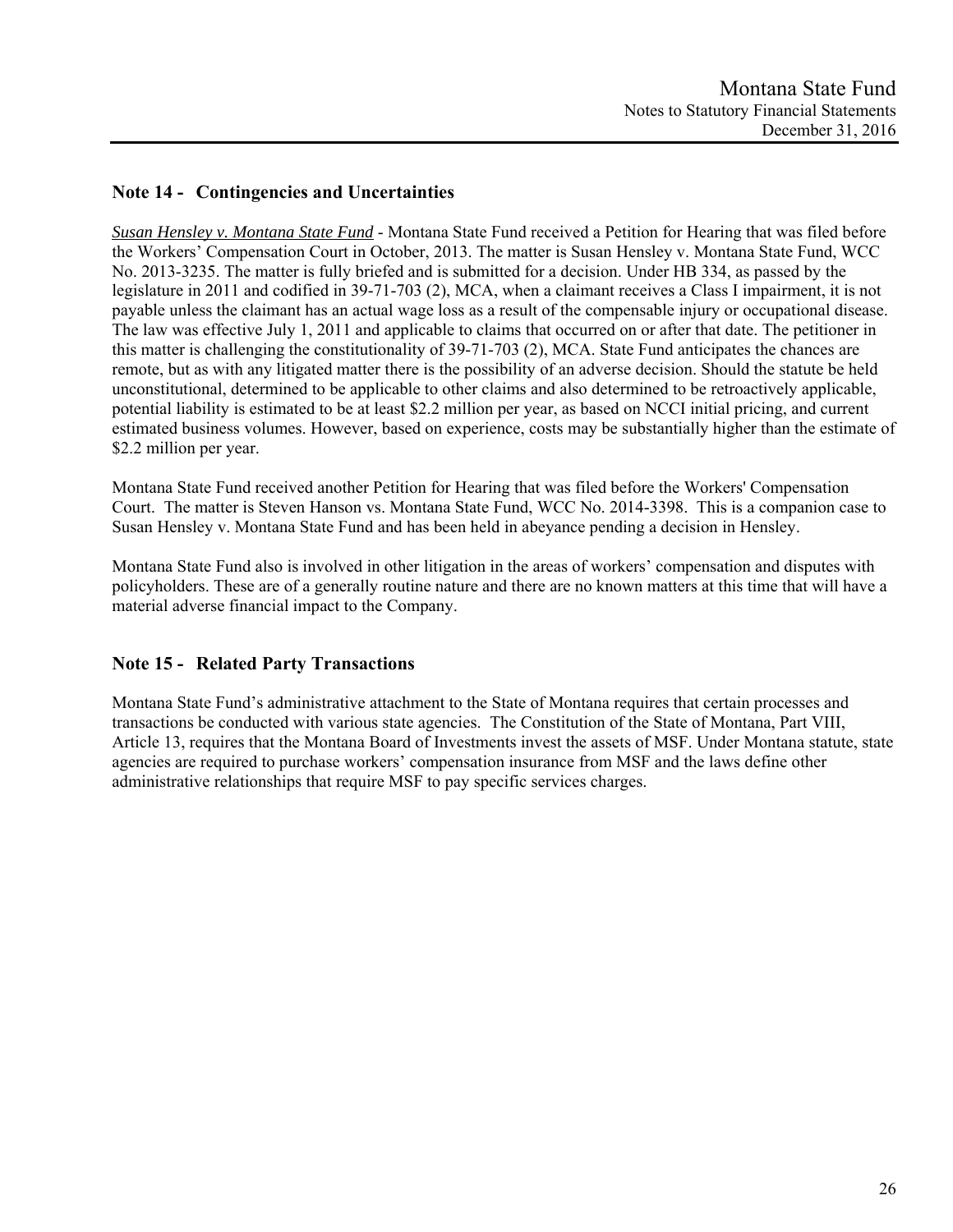The following significant transactions occurred with state agencies during the year ended December 31, 2016:

| Income:                                                                    |    |            |
|----------------------------------------------------------------------------|----|------------|
| State of Montana agencies                                                  |    |            |
| Premium                                                                    | S. | 11,963,139 |
| Retrospective premium                                                      |    | 380,000    |
| Dividends                                                                  |    | (915,070)  |
| Old fund administrative cost allocation                                    |    | 814,081    |
| Net premium income from State of Montana agencies                          |    | 12,242,150 |
| Expenses:                                                                  |    |            |
| Montana Department of Administration                                       |    |            |
| Support services costs                                                     | \$ | 1,243,557  |
| Benefits Bureau: group insurance                                           |    | 3,356,449  |
| PERS retirement contributions                                              |    | 1,684,683  |
| Montana Department of Labor & Industry - unemployment insurance            |    | 30,488     |
| Montana Board of Investments - transaction fees                            |    | 410,944    |
| Montana Department of Justice - worker's comp fraud investigation services |    | 457,161    |
| Montana Commissioner of Securities and Insurance- regulation fees          |    | 229,966    |
| Montana - various other                                                    |    | 29,529     |
| Expenses paid to State of Montana agencies                                 | \$ | 7,442,777  |

MSF, under a group plan agreement with state agencies, writes policies for which the premiums vary based on loss experience. Future premium adjustments for these retrospective policies are estimated and accrued through a review comparing actual losses with projected future losses, to arrive at the estimate of return premium. The State of Montana agencies are considered a retrospectively rated group and the estimated accrual at December 31, 2016 was \$420K for the policy period July 1, 2015 to June 30, 2016.Other amounts due to and from other State of Montana agencies are settled regularly and were not material as of December 31, 2016.

# **Note 16 - Policyholders' Equity – Change in Non-Admitted Assets**

The following is an accounting of the changes in non-admitted assets included in the Statement of Changes in Policyholders' Equity for the year ended December 31, 2016:

|                                             | Balance of<br>non-admitted<br>assets.<br>beginning of<br>year | Balance of<br>non-admitted<br>assets,<br>end of<br>year | Change      |
|---------------------------------------------|---------------------------------------------------------------|---------------------------------------------------------|-------------|
| Increase (decrease) in non-admitted assets: |                                                               |                                                         |             |
| Uncollected premiums                        | \$.<br>428,465                                                | 473,694<br>S                                            | S<br>45,229 |
| Deferred premiums                           | 373,263                                                       | 555,645                                                 | 182,382     |
| Accrued retrospective premiums              | 15,481                                                        | 13,306                                                  | (2,175)     |
| EDP and software                            | 358,913                                                       | 230,130                                                 | (128, 783)  |
| Furniture and equipment                     | 1,126,313                                                     | 985,923                                                 | (140, 390)  |
| Healthcare and other amounts receivable     | 1,863,484                                                     | 1,734,626                                               | (128, 858)  |
| Other non-admitted assets                   | 1,995,899                                                     | 1,970,192                                               | (25,707)    |
| Balance of non-admitted assets              | 6,161,818                                                     | \$5,963,516                                             | (198, 302)  |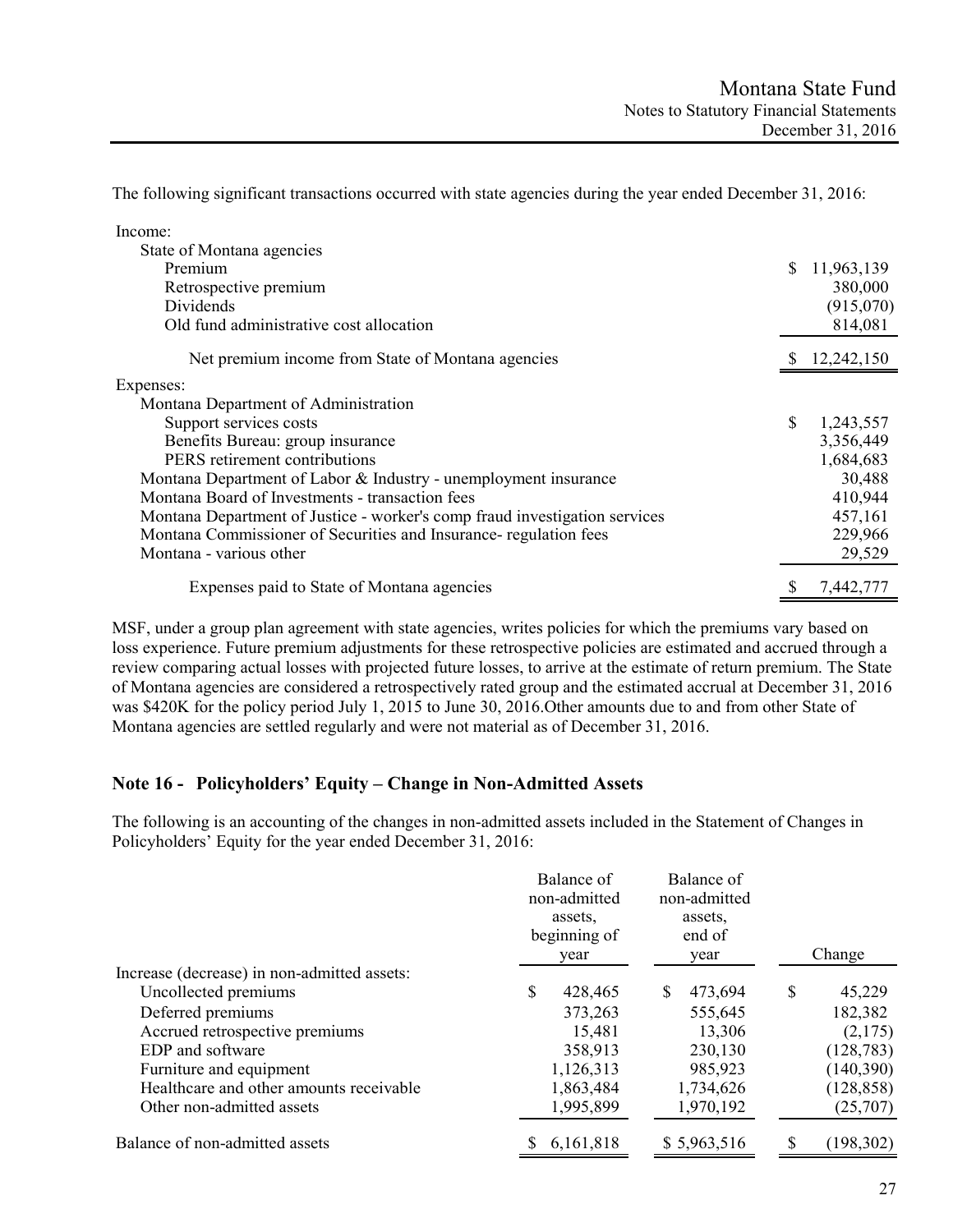# **Note 17 - Policyholders' Equity – Reconciliation of Statutory Equity to GASB Net Position**

The following schedule reconciles statutory policyholders' equity calculated in accordance with NAIC SAP to GASB Net Position as determined by governmental accounting principles generally accepted in the United States of America at December 31, 2016. The audited GASB financial statements were not available as of the date of this report, and, therefore the information below was prepared by management and is unaudited.

| Statutory policyholders' equity (NAIC)                   | \$526,466,458  |
|----------------------------------------------------------|----------------|
| Add:                                                     |                |
| Non-admitted assets as shown above                       | 5,963,516      |
| Change in investment value of bonds to fair market value | 15,910,026     |
| Change in investment lot inventory method                | 71,766         |
| Change in investment value of other invested assets to   |                |
| equity method                                            | (924, 764)     |
| Change in allowance for doubtful accounts                | (1,879,304)    |
| Effect of differences in pension accounting              |                |
| standards on income and policyholders' equity            | (20, 303, 727) |
| GASB net position                                        | \$525,303,971  |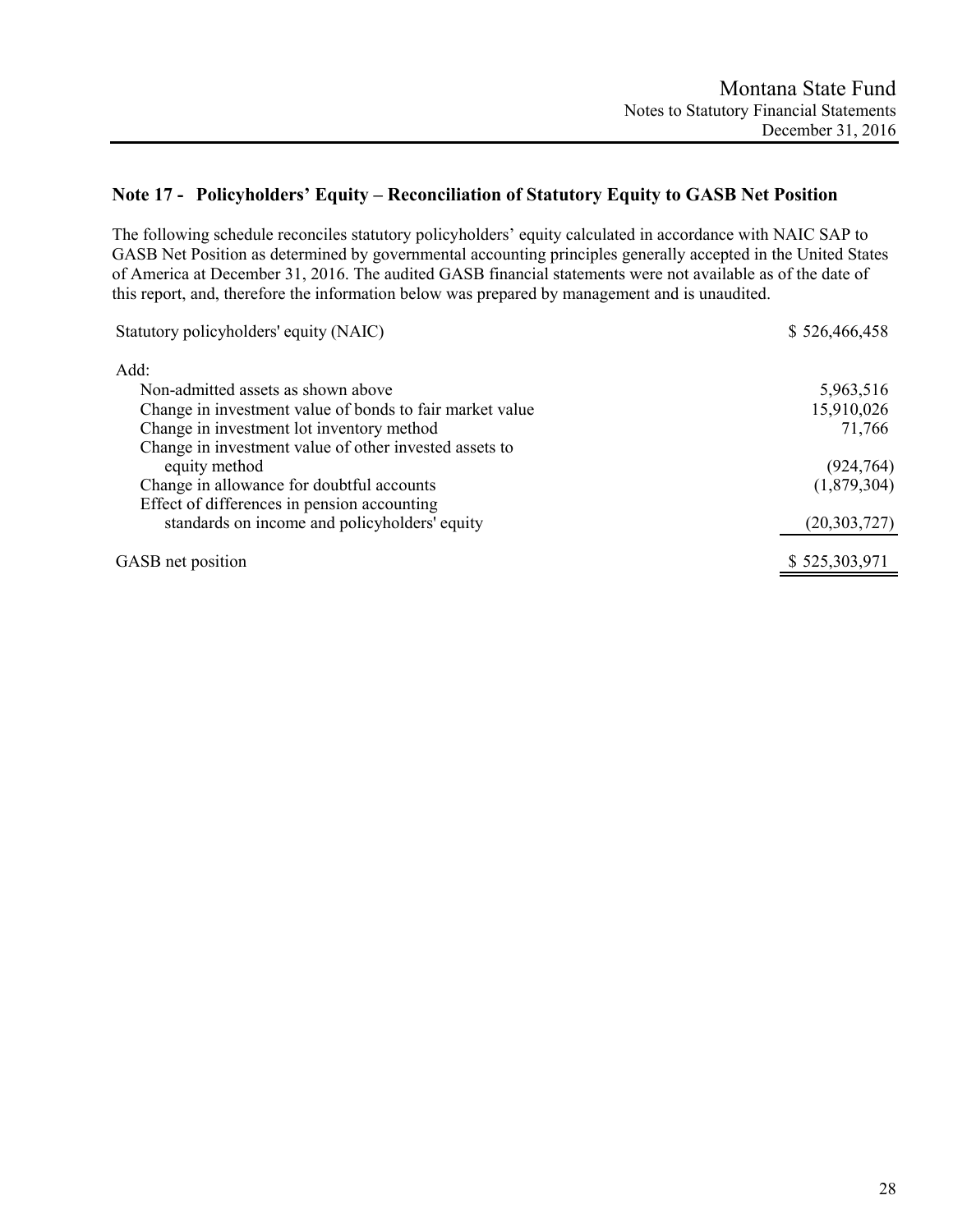

Supplementary Information December 31, 2016

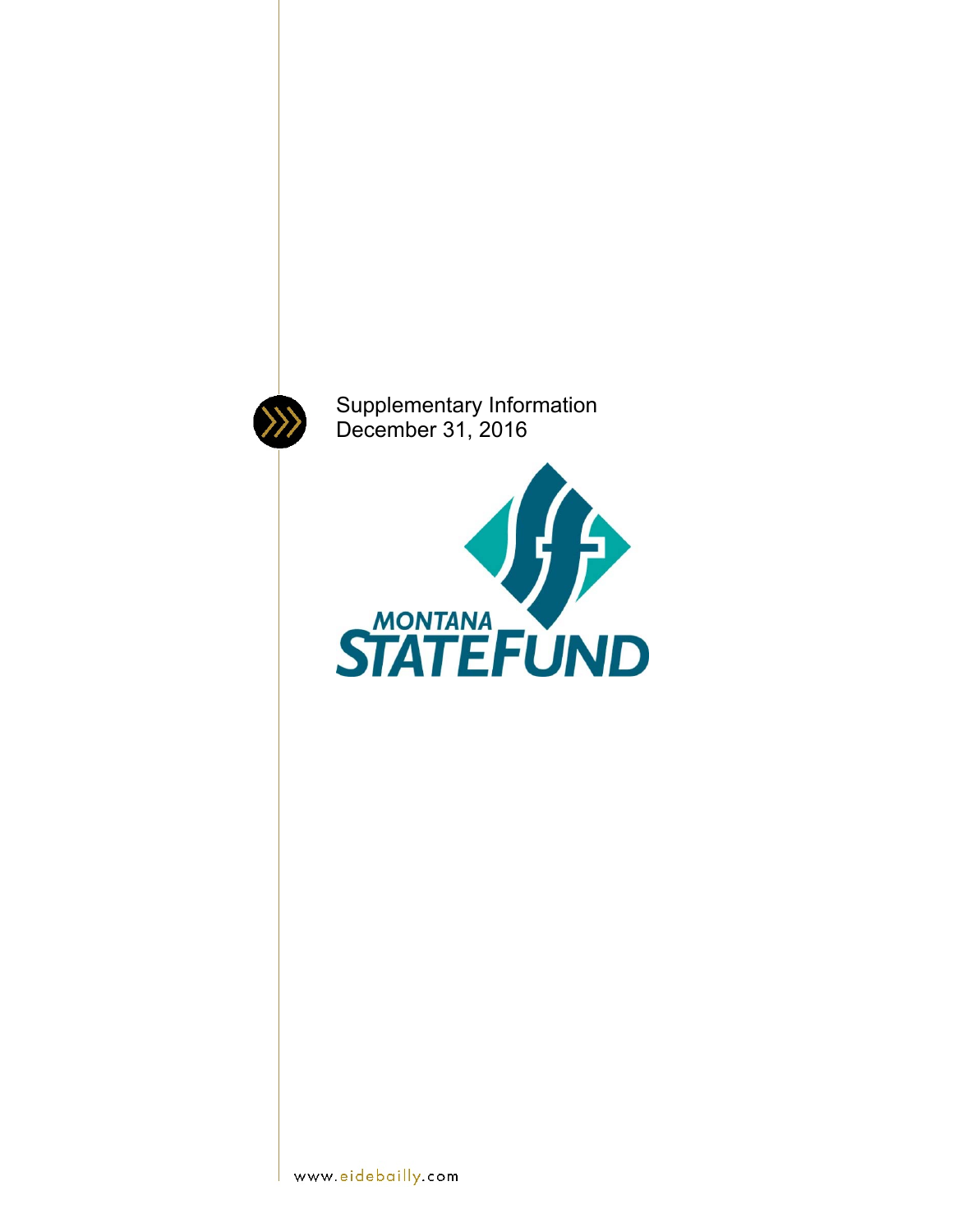

CPAs & BUSINESS ADVISORS

#### **Independent Auditor's Report on Supplementary Information**

To the Board of Directors Montana State Fund Helena, Montana

We have audited the statutory financial statements of Montana State Fund as of December 31, 2016 and for the year ended December 31, 2016, and our report thereon dated , which expressed an unmodified opinion on those financial statements, appears on page 1. Our audit was conducted for the purpose of forming an opinion on the basic statutory-basis financial statements taken as a whole. The accompanying supplementary information included in the *Supplemental Schedule of Investment Risk Interrogatories*, *Summary Investment Schedule, and Supplemental Reinsurance Interrogatories* on pages 30 through 36 are required to be presented to comply with the National Association of Insurance Commissioners' Annual Statement Instructions and the National Association of Insurance Commissioners' Accounting Practices and Procedures Manual and are not a required part of the basic statutory-basis financial statements. Such information included in the schedules referred to above is the responsibility of management, is presented for purposes of additional analysis and was derived from and relates directly to the underlying accounting and other records used to prepare the financial statements. The information has been subjected to the auditing procedures applied in the audit of the financial statements and certain additional procedures, including comparing and reconciling such information directly to the underlying accounting and other records used to prepare the financial statements or to the financial statements themselves, and other procedures in accordance with the auditing standards generally accepted in the United States of America. In our opinion, the information is fairly stated in all material respects in relation to the basic statutory-basis financial statements taken as a whole.

sde Sailly LLP

Fargo, North Dakota March 6, 2017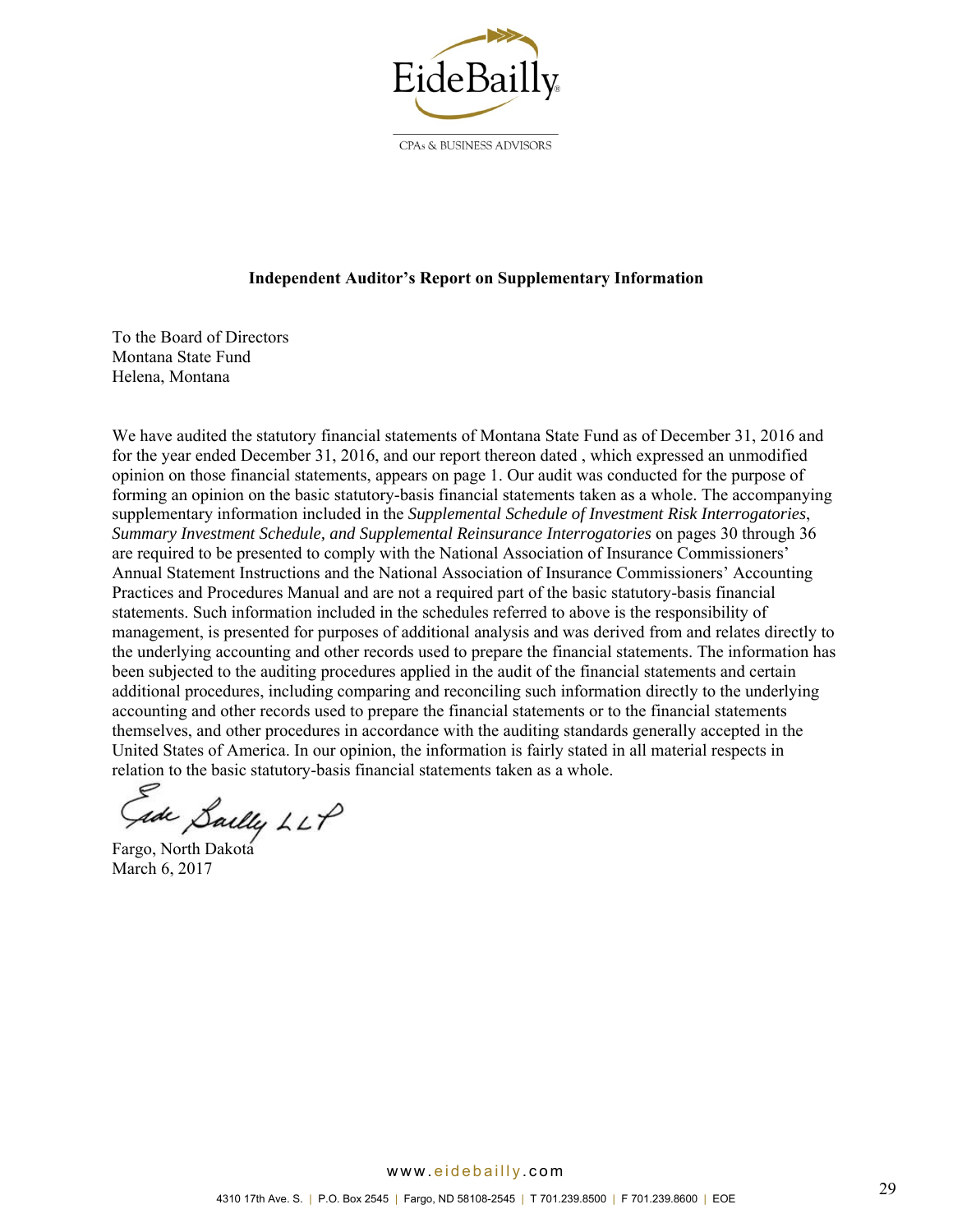### **Basis of Presentation**

The following supplemental disclosures present selected statutory-basis financial data as of December 31, 2016, and for the year ended December 31, 2016, for purposes of complying with the National Association of Insurance Commissioners' *Accounting Practices and Procedures Manual* and agree to or are included in the amounts reported in the Company's 2016 Statutory Annual Statement.

#### **Supplemental Investment Risk Interrogatories**

- 1. The Company's total admitted assets as of December 31, 2016 are \$1.7B.
- 2. The Company's ten largest exposures to a single issuer/borrower/investment are as follows:

|                                                         |            | Percentage<br>of Total |  |  |
|---------------------------------------------------------|------------|------------------------|--|--|
|                                                         | Amount     | <b>Admitted Assets</b> |  |  |
| Federal Home Loan Banks Office of Finance               | 82,722,359 | 4.97%                  |  |  |
| <b>Federal National Mortgage Association</b>            | 73,183,774 | 4.40%                  |  |  |
| <b>American Realty Advisors</b>                         | 47,757,972 | 2.87%                  |  |  |
| <b>TIAA CREF Asset Management</b>                       | 43,636,545 | $2.62\%$               |  |  |
| Federal Farm Credit Banks Consolidated Systemwide Bonds | 40,152,570 | 2.41%                  |  |  |
| JPM organ Chase & Co.                                   | 24,321,119 | 1.46%                  |  |  |
| Ford Motor Company                                      | 21,653,156 | 1.30%                  |  |  |
| Federal Home Loan Mortgage Corporation                  | 21,512,724 | 1.29%                  |  |  |
| Citigroup Inc.                                          | 18,310,670 | $1.10\%$               |  |  |
| Credit Suisse Group Funding Ltd                         | 17,792,372 | $1.07\%$               |  |  |

3. The amounts and percentages of the Company's total admitted assets held in bonds by NAIC rating are as follows:

|             | Amount          | Percentage<br>of Total<br><b>Admitted Assets</b> |  |
|-------------|-----------------|--------------------------------------------------|--|
| NAIC-1      | 933,429,067     | 56.094%                                          |  |
| NAIC-2      | 217,700,937     | 13.083%                                          |  |
| Total Bonds | \$1,151,130,004 | 69.177%                                          |  |

4. The amount of assets held in foreign investments is \$99.7M, which is 5.99% of the Company's total admitted assets. None of that amount is denominated in a foreign currency.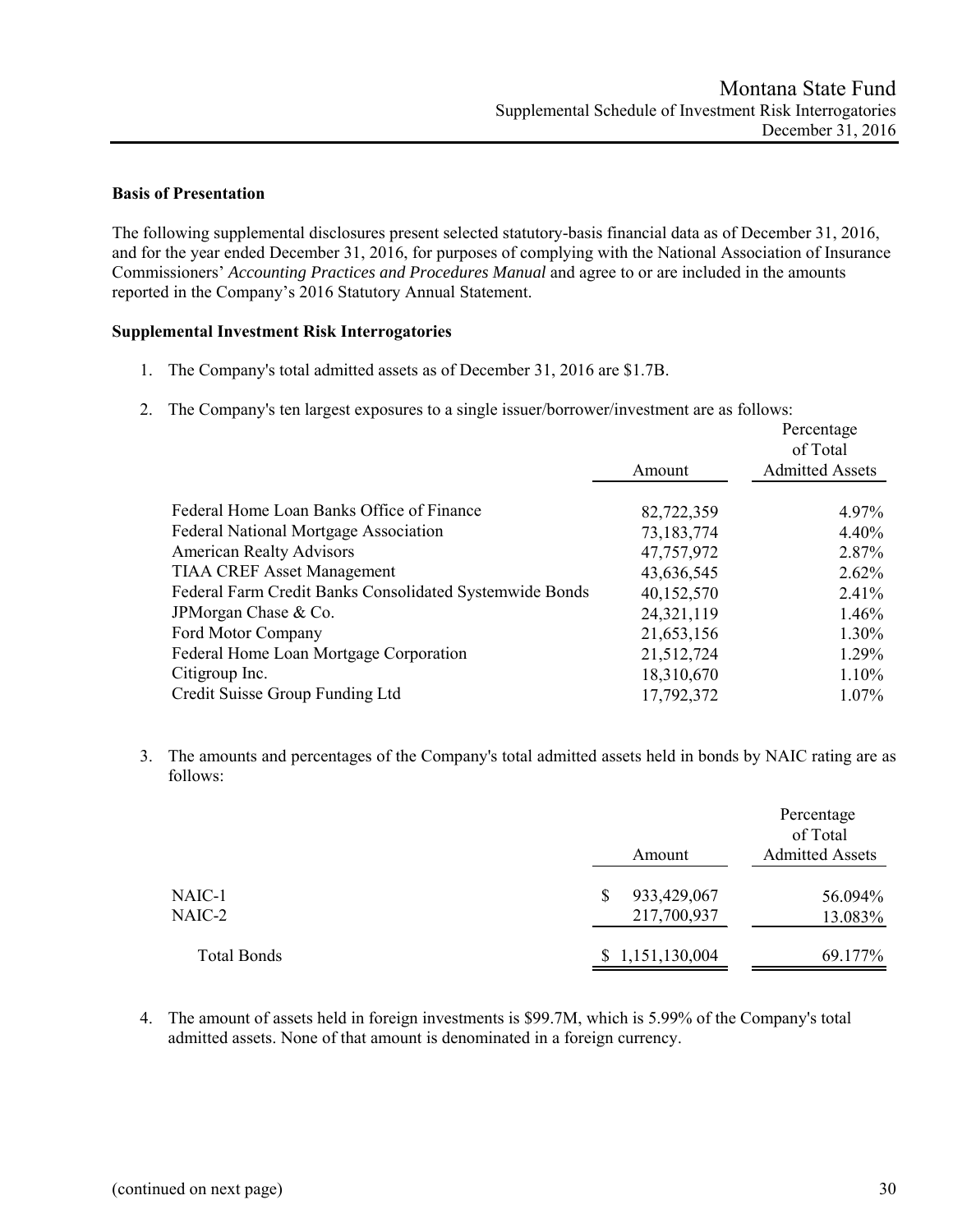- 5. All foreign investment exposure is related to countries designated as NAIC-1.
- 6. The largest foreign investment exposures by country, categorized by the country's NAIC sovereign designation are as follows:

|                            |    |                          | Percentage<br>of Total |  |
|----------------------------|----|--------------------------|------------------------|--|
|                            |    | Amount                   | <b>Admitted Assets</b> |  |
| Switzerland<br>Netherlands | -S | 22,790,296<br>18,947,049 | 1.37%<br>$1.14\%$      |  |

7. The ten largest non-sovereign foreign issues as of December 31, 2016 were as follows:

|                                                       | <b>NAIC</b><br>Designation |   | Amount     | Percentage<br>of Total<br><b>Admitted Assets</b> |
|-------------------------------------------------------|----------------------------|---|------------|--------------------------------------------------|
|                                                       |                            |   |            |                                                  |
| Shell International Finance B.V.                      | 1FE                        | S | 14,954,390 | $0.90\%$                                         |
| Credit Suisse Group Funding (Guernsey) Ltd            | 2FE                        |   | 14,795,412 | 0.89%                                            |
| Total Capital International                           | 1FE                        |   | 9.987.579  | $0.60\%$                                         |
| Niagara Mohawk Power Corporation                      | 1FE                        |   | 8,422,744  | 0.51%                                            |
| Jackson National Life Global Funding                  | 1FE                        |   | 5,044,691  | $0.30\%$                                         |
| Novartis Securities Investment Ltd.                   | 1FE                        |   | 4,997,924  | $0.30\%$                                         |
| Swedbank AB                                           | 1FE                        |   | 4.996.289  | $0.30\%$                                         |
| American Honda Finance Corporation                    | 1FE                        |   | 4,993,343  | $0.30\%$                                         |
| Barclays PLC                                          | 2FE                        |   | 4.977.311  | $0.30\%$                                         |
| Johnson Controls International Public Limited Company | 2FE                        |   | 4.774.924  | 0.29%                                            |

- 8. The amount of assets held in Canadian investments is less than 2.5% of the Company's total admitted assets.
- 9. The Company does not hold any assets with contractual sales restrictions.
- 10. The amounts and percentages of the Company's total admitted assets held in equity interests are as follows:

|                                   |  | Amount      | Percentage<br>of Total<br><b>Admitted Assets</b> |  |  |
|-----------------------------------|--|-------------|--------------------------------------------------|--|--|
| Blackrock                         |  | 165,474,113 | $9.944\%$                                        |  |  |
| <b>American Realty Advisors</b>   |  | 47,757,972  | 2.870%                                           |  |  |
| <b>TIAA CREF Asset Management</b> |  | 43,636,545  | $2.622\%$                                        |  |  |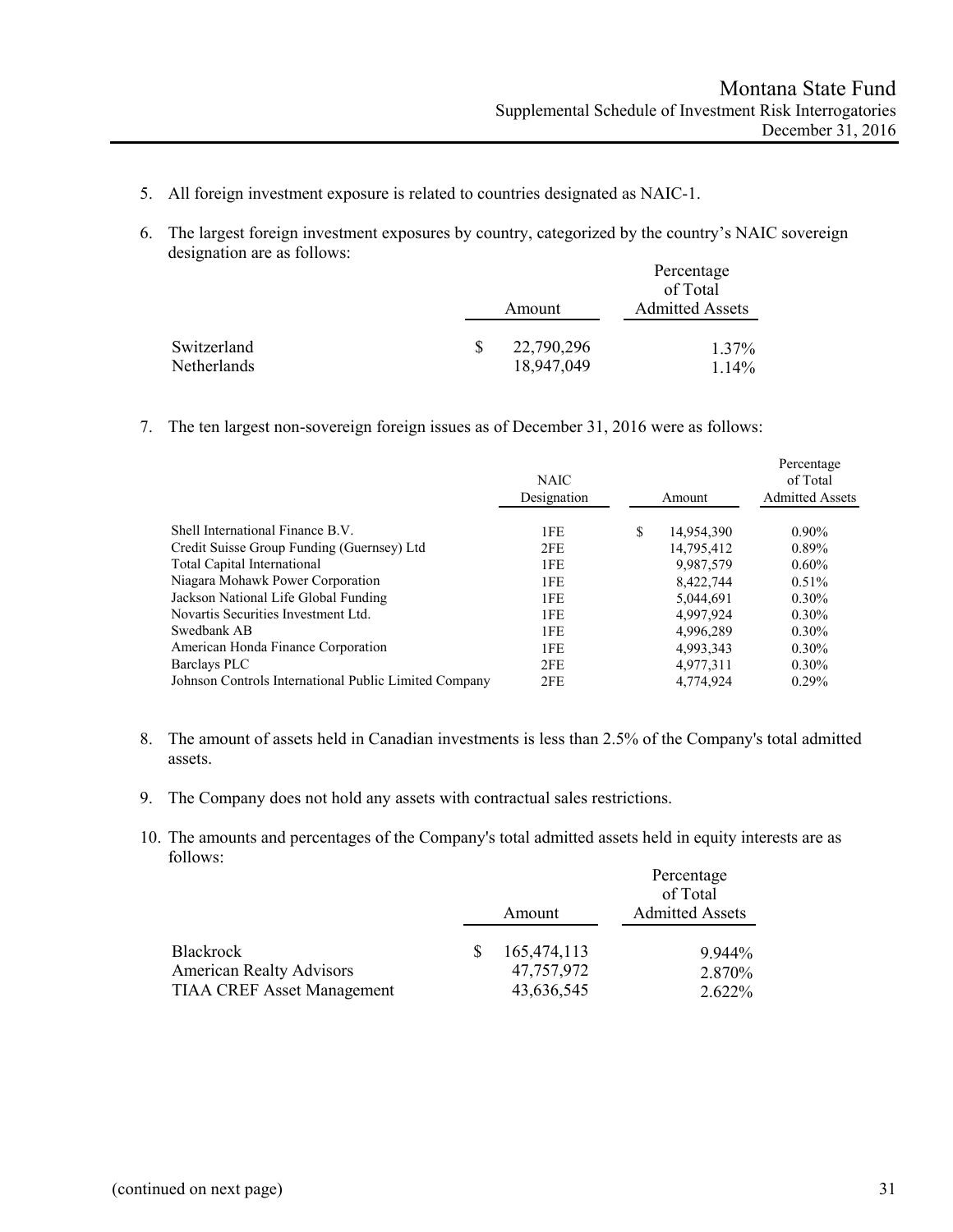- 11. The Company does not hold any privately placed equities.
- 12. The Company does not hold any general partnership interests.
- 13. The Company does not hold any mortgage loans.
- 14. The amount of assets held in real estate is less than 2.5% of the Company's total admitted assets.
- 15. The Company does not hold any mezzanine real estate loans.
- 16. The amounts and percentages of the Company's total admitted assets subject to securities lending agreements are as follows:  $D$ <sub>argantage</sub>

|                               |     |             | <b>Percentage</b><br>of Total |  |  |
|-------------------------------|-----|-------------|-------------------------------|--|--|
|                               |     | Amount      | <b>Admitted Assets</b>        |  |  |
| Securities lending agreements | -SS | 165,046,468 | 9.918%                        |  |  |

- 17. The Company does not hold any warrants.
- 18. The Company does not have any exposure for collars, swaps, or forwards.
- 19. The Company does not have any exposure for futures contracts.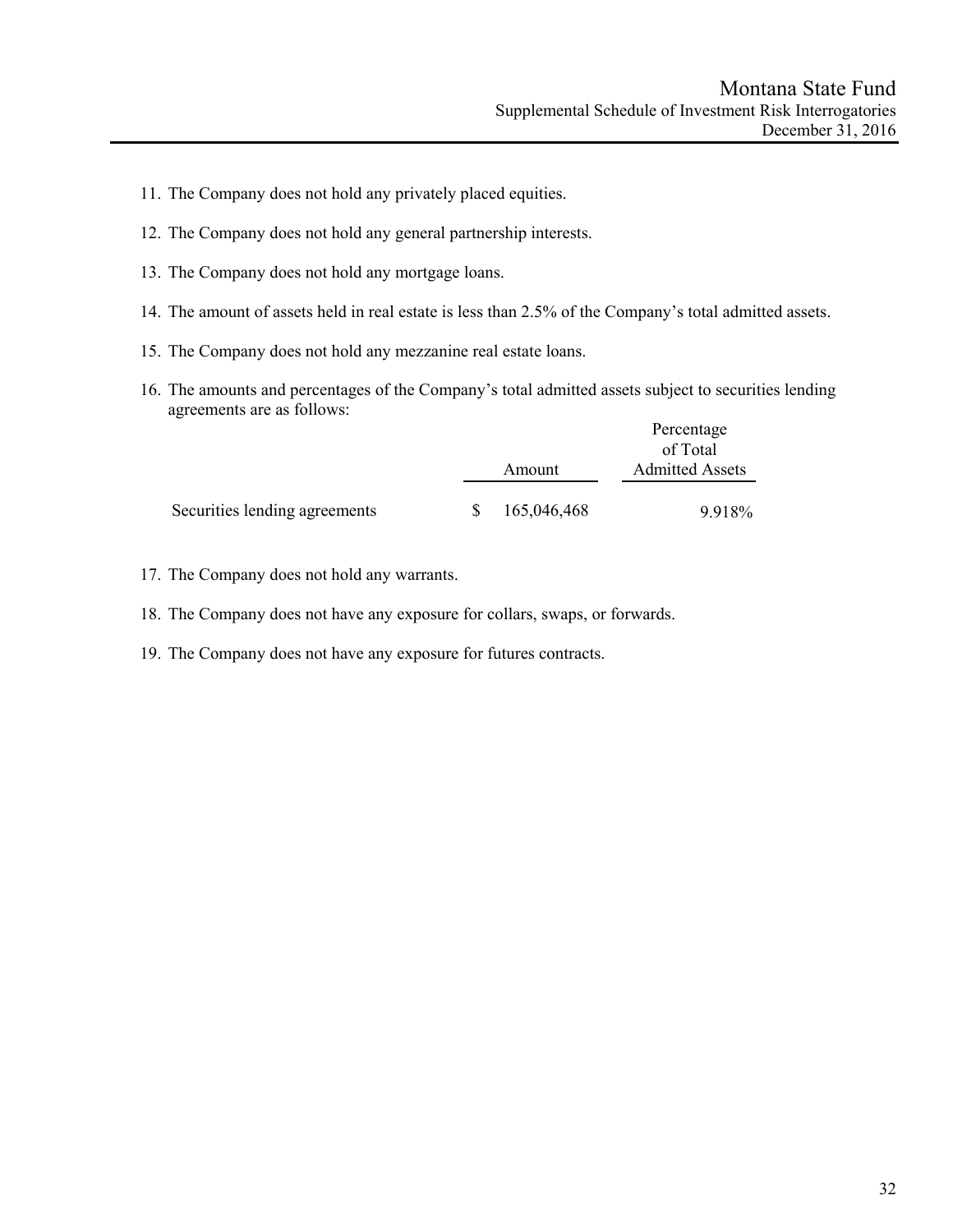# Montana State Fund Summary Investment Schedule December 31, 2016

|                                                   | Gross investment holdings |                 | Admitted Assets as Reported<br>in the Annual Statement |  |                 |               |
|---------------------------------------------------|---------------------------|-----------------|--------------------------------------------------------|--|-----------------|---------------|
|                                                   |                           | Amount          | $\frac{0}{0}$                                          |  | Amount          | $\frac{0}{0}$ |
| Bonds:                                            |                           |                 |                                                        |  |                 |               |
| U.S. Treasury securities                          | S                         | 223,692,825     | 14.77%                                                 |  | 223,692,825     | 14.77%        |
| U.S. government agency obligations (excluding     |                           |                 |                                                        |  |                 |               |
| mortgage-backed securities):                      |                           |                 |                                                        |  |                 |               |
| Issued by U.S. government agencies                |                           |                 | $0.00\%$                                               |  |                 | $0.00\%$      |
| Issued by U.S. government sponsored agencies      |                           | 198,626,850     | 13.12%                                                 |  | 198,626,850     | 13.12%        |
| Non-U.S. government (including Canada,            |                           |                 |                                                        |  |                 |               |
| excluding mortgage-backed securities)             |                           | 25,998,750      | 1.72%                                                  |  | 25,998,750      | 1.72%         |
| Mortgage-backed securities (includes              |                           |                 |                                                        |  |                 |               |
| residential and commercial MBS):                  |                           |                 |                                                        |  |                 |               |
| Pass-through securities:                          |                           |                 |                                                        |  |                 |               |
| Issued or guaranteed by GNMA                      |                           |                 | $0.00\%$                                               |  |                 | $0.00\%$      |
| Issued or guaranteed by FNMA and                  |                           |                 |                                                        |  |                 |               |
| <b>FHLMC</b>                                      |                           | 23,924,418      | 1.58%                                                  |  | 23,924,418      | 1.58%         |
| All other                                         |                           |                 | $0.00\%$                                               |  |                 | $0.00\%$      |
| CMOs and REMICs:                                  |                           |                 |                                                        |  |                 |               |
| All other                                         |                           |                 | $0.00\%$                                               |  |                 | $0.00\%$      |
| Other debt and other fixed income securities      |                           |                 |                                                        |  |                 |               |
| (excluding short-term):                           |                           |                 |                                                        |  |                 |               |
| Unaffiliated domestic securities (includes credit |                           |                 |                                                        |  |                 |               |
| tenant loans and hybrid securities)               |                           | 574,156,266     | 37.92%                                                 |  | 574,156,266     | 37.92%        |
| Unaffiliated non-U.S. securities (including       |                           |                 |                                                        |  |                 |               |
| Canada)                                           |                           | 104,730,895     | 6.92%                                                  |  | 104,730,895     | 6.92%         |
| Affiliated securities                             |                           |                 | $0.00\%$                                               |  |                 | $0.00\%$      |
| Equity interests:                                 |                           |                 |                                                        |  |                 |               |
| Investments in mutual funds                       |                           | 165,474,113     | 10.93%                                                 |  | 165,474,113     | 10.93%        |
| Real estate investments:                          |                           |                 |                                                        |  |                 |               |
| Properties occupied by the company                |                           | 25,585,789      | 1.69%                                                  |  | 25,585,789      | 1.69%         |
| Securities lending                                |                           | 45,360,715      | 3.00%                                                  |  | 45,360,715      | 3.00%         |
| Cash, cash equivalents and short-term investments |                           | 35,091,741      | 2.32%                                                  |  | 35,091,741      | 2.32%         |
| Other invested assets                             |                           | 91,394,518      | 6.04%                                                  |  | 91,394,518      | 6.04%         |
| Total invested assets                             |                           | \$1,514,036,880 | 100.0%                                                 |  | \$1,514,036,880 | 100.0%        |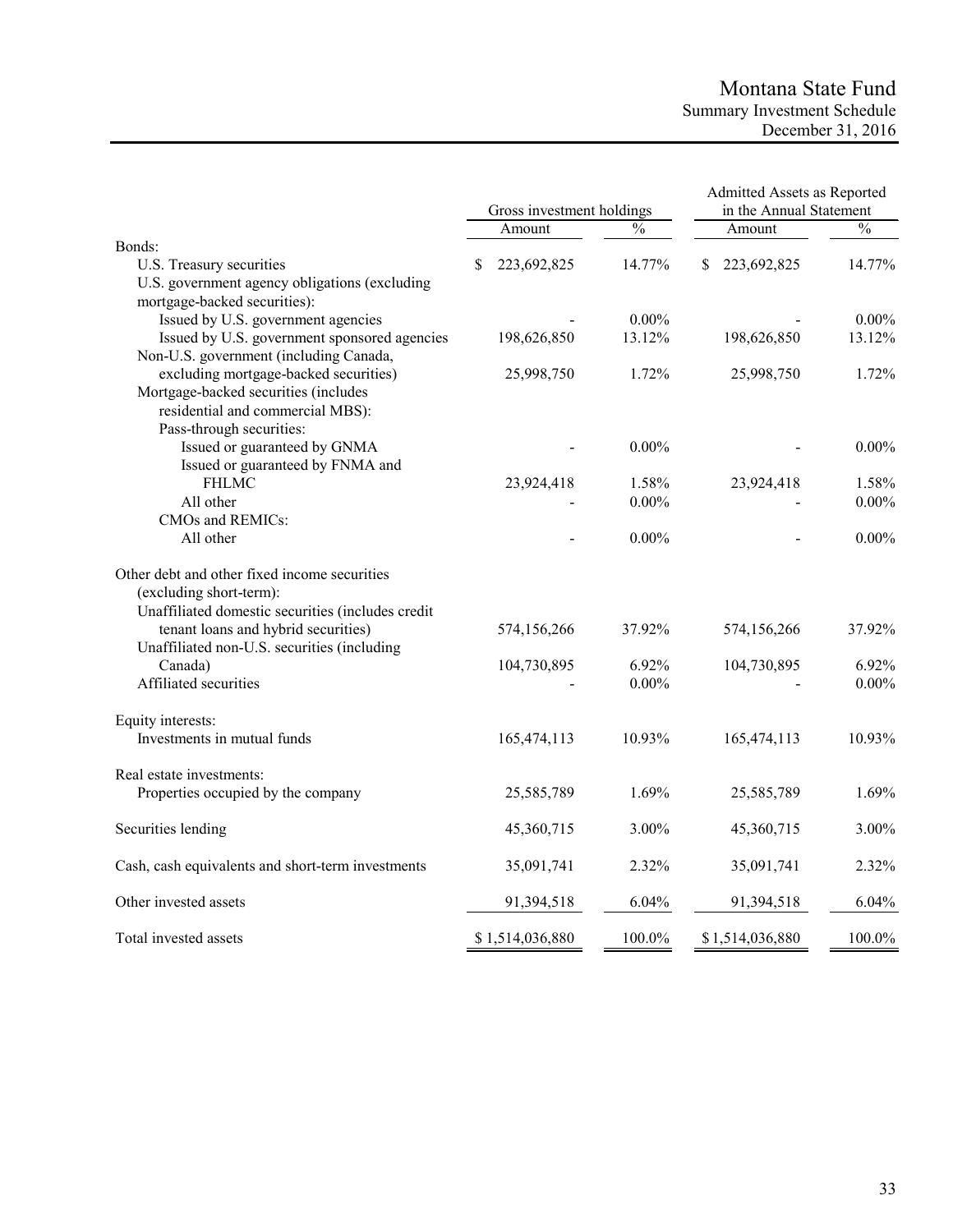The following interrogatories are included in accordance with SSAP No. 62R:

7.1 Has the reporting entity reinsured any risks under a quota share reinsurance contract with any other entity that includes a provision that would limit the reinsurer's losses below the stated quota share percentage (e.g. deductible, a loss ratio corridor, loss cap)? If yes, indicate the number of reinsurance contracts containing such provision and if the amount of reinsurance credit taken reflects the reduction in quota share coverage caused by any applicable limiting provision(s).

Yes  $\neg$  No  $\neg$ 

8.1 Has the reporting entity reinsured any risk with any other entity and agreed to release such entity from liability, in whole or in part, from any loss that may occur on this risk, or portion thereof, reinsured?



9.1 Has the reporting entity ceded any risk under any reinsurance contract (or under multiple contracts with the same reinsurer or its affiliates) for which during the period covered by the statement: (i) it recorded a positive or negative UW result greater than 5% of prior year-end surplus as regards to policyholders or it reported calendar year written premium ceded or year-end loss and loss expense reserves ceded great than 5% of prior year-end surplus as regards policyholders; (ii) it accounted for that contract as reinsurance and not as a deposit; and (iii) the contract(s) contain one or more of the following features or other features that would have similar results:

- a. A contract term longer than two years and the contract is non-cancellable by the reporting entity during the contract term;
- b. A limited or conditional cancellation provision under which cancellation triggers an obligation by the reporting entity, or an affiliate of the reporting entity, to enter into a new reinsurance contract with the reinsurer, or an affiliate of the reinsurer;
- c. Aggregate stop loss reinsurance coverage;
- d. An unconditional or unilateral right by either party to commute the reinsurance contract, except for such provisions which are only triggered by a decline in the credit status of the other party;
- e. A provision permitting reporting of losses, or payment of losses, less frequently than on a quarterly basis (unless there is no activity during the period); or
- f. Payment schedule, accumulating retention from multiple years or any features inherently designed to delay timing of the reimbursement to the ceding entity.

Yes  $\neg$  No  $\neg$ 

9.2 Has the reporting entity during the period covered by the statement ceded any risk under any reinsurance contract (or under multiple contracts with the same reinsurer or affiliates), excluding cessions to approved pooling arrangements or to captive insurance companies that are directly or indirectly controlling, controlled by, or under commune control with (i) one or more unaffiliated policyholders of the reporting entity, or (ii) an association of which one or more unaffiliated policyholders or the reporting entity is a member, where:

- a. The written premium ceded to the reinsurer by the reporting entity or its affiliates represents 50% or more of the entire direct and assumed premium written by the reinsurer based on its most recently available financial statement; or
- b. 25% or more of the written premium ceded to the reinsurer has been retroceded back to the reporting entity or its affiliates.

Yes  $\Box$  No  $\boxtimes$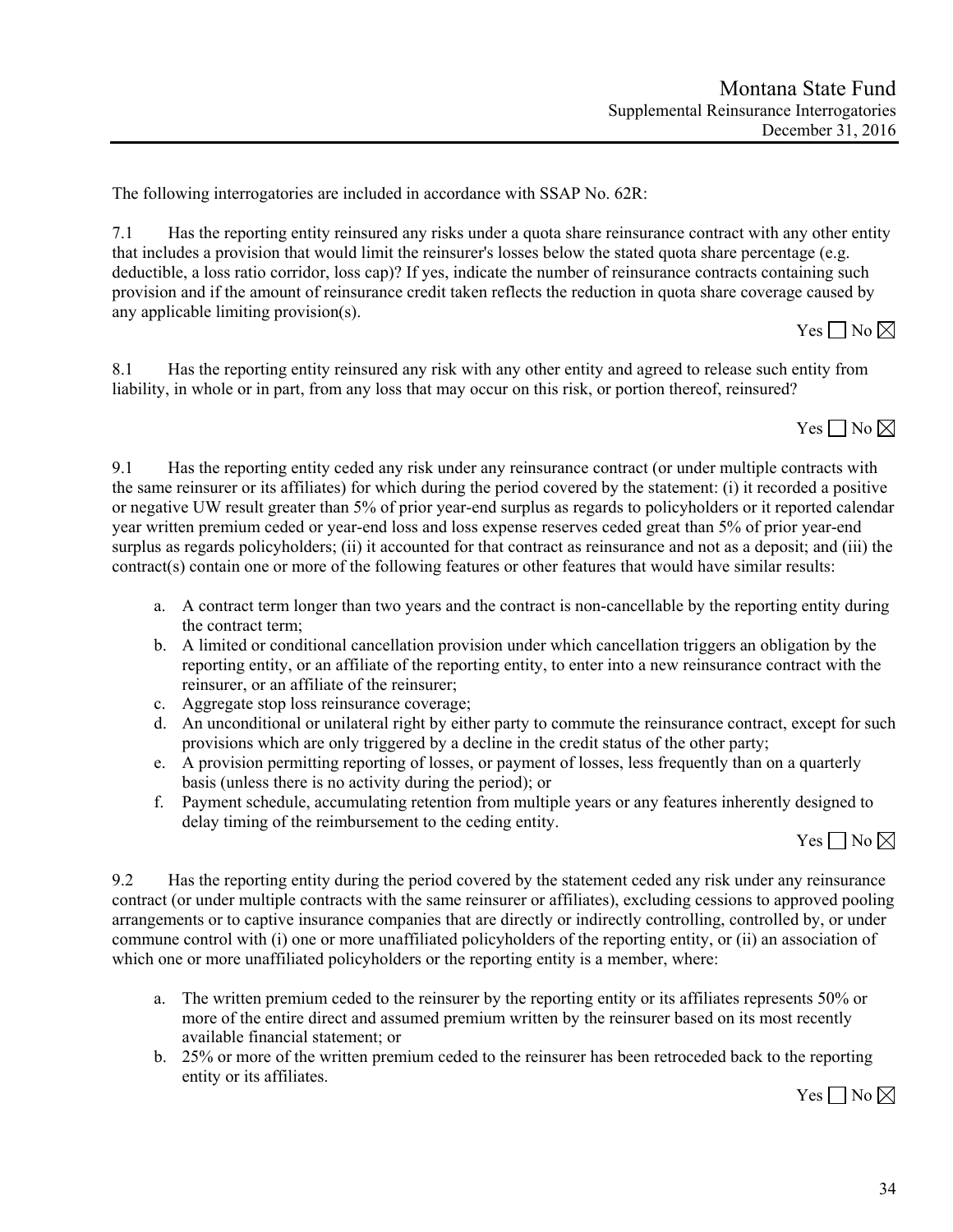- 9.4 Except for transactions meeting the requirements of paragraph 30 of SSAP No. 62R, has the reporting entity ceded any risk under any reinsurance contract during the period covered by the financial statements, and either:
	- a. Accounted for that contract as reinsurance (either prospective or retroactive) under SAP and as a deposit under GAAP; or
	- b. Accounted for that contract as reinsurance under GAAP and as a deposit under SAP.

Yes $\Box$  No  $\boxtimes$